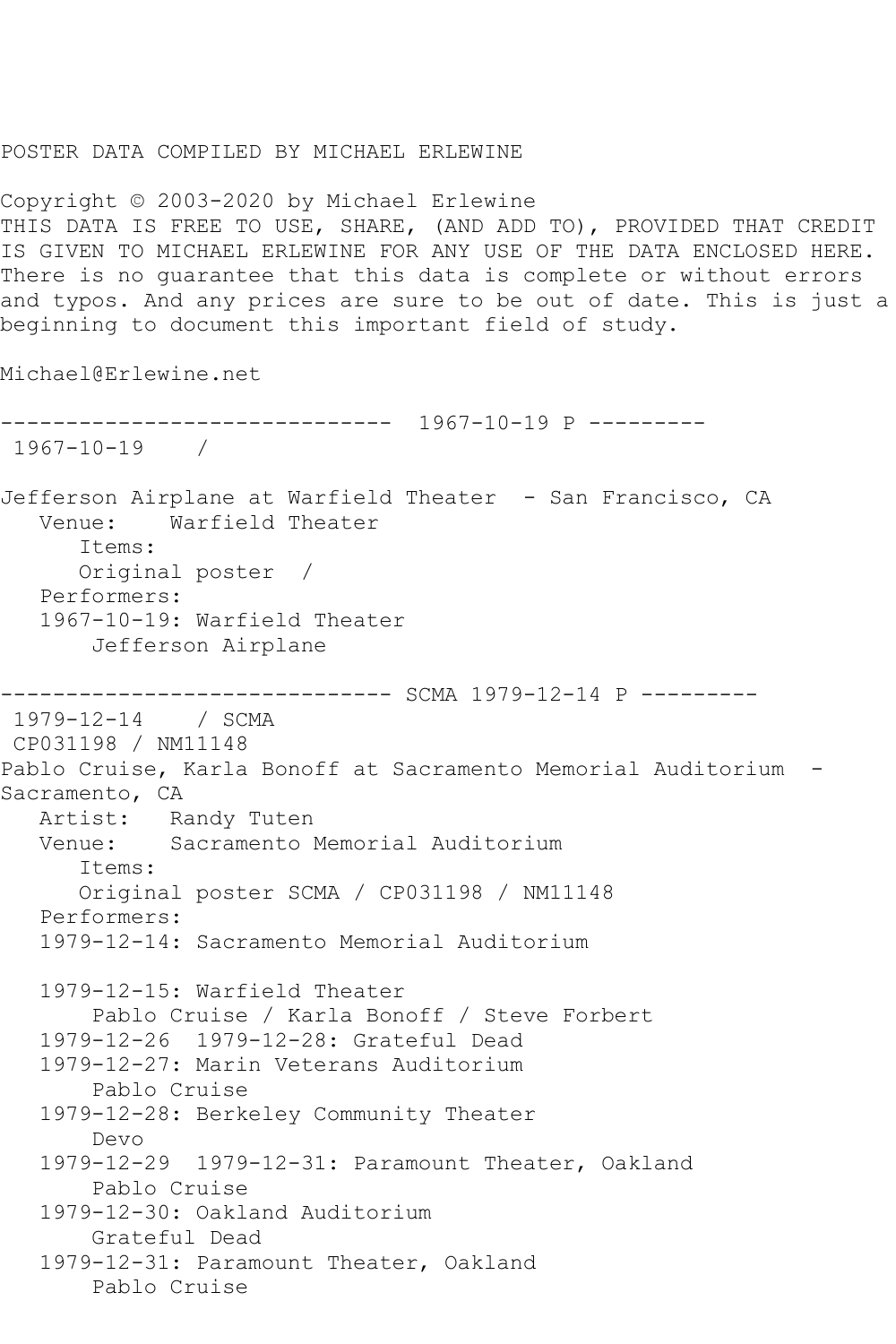1979-12-31: Oakland Auditorium Grateful Dead 1979-12-31: Oakland Coliseum Tom Petty 1979-12-31: Cow Palace, S.F. Blue Oyster Cult / Gamma / Ronnie Montrose 1979-12-27: Oakland Coliseum Moon Martin / Cheap Trick ------------------------------ WAR 1980-09-25 P-1 --------- 1980-09-25 / WAR CP003714 / BG19800925 Grateful Dead at Warfield Theater - San Francisco, CA Venue: Warfield Theater Items: Original poster WAR Edition 1 / CP003714 / BG19800925 WAR / NONE / BG1980092 Performers: 1980-09-25: Warfield Theater Grateful Dead ----- WAR-4.045 1980-09-25 P-1 ---------1980-09-25 / WAR 4.045 CP000338 / 0342 Grateful Dead at Warfield Theater - San Francisco, CA Notes: This item appears in the Art of Rock book, plate no. 4.045 Artist: Dennis Larkins Venue: Warfield Theater Promoter: Bill Graham Presents Items: Original poster WAR-4.045 Edition 1 / CP000338 / 0342 (19-1/2 x 27-3/4) AORPlate: 4.045 Price: 750.00 Handbill / CP070074 AORPlate: 4.045 Price: 75.00 Performers: 1980-09-25 1980-10-14: Warfield Theater Grateful Dead ------------------------------ WAR-BGP-019 1987-05-05 P-1 --------- 1987-05-05 / WAR BGP-019 CP006506 / CP01756 Tom Waits at Warfield Theater - San Francisco, CA Private Notes: BGP-019 Artist: Heirographics (Arlene Owseichik) - Art Director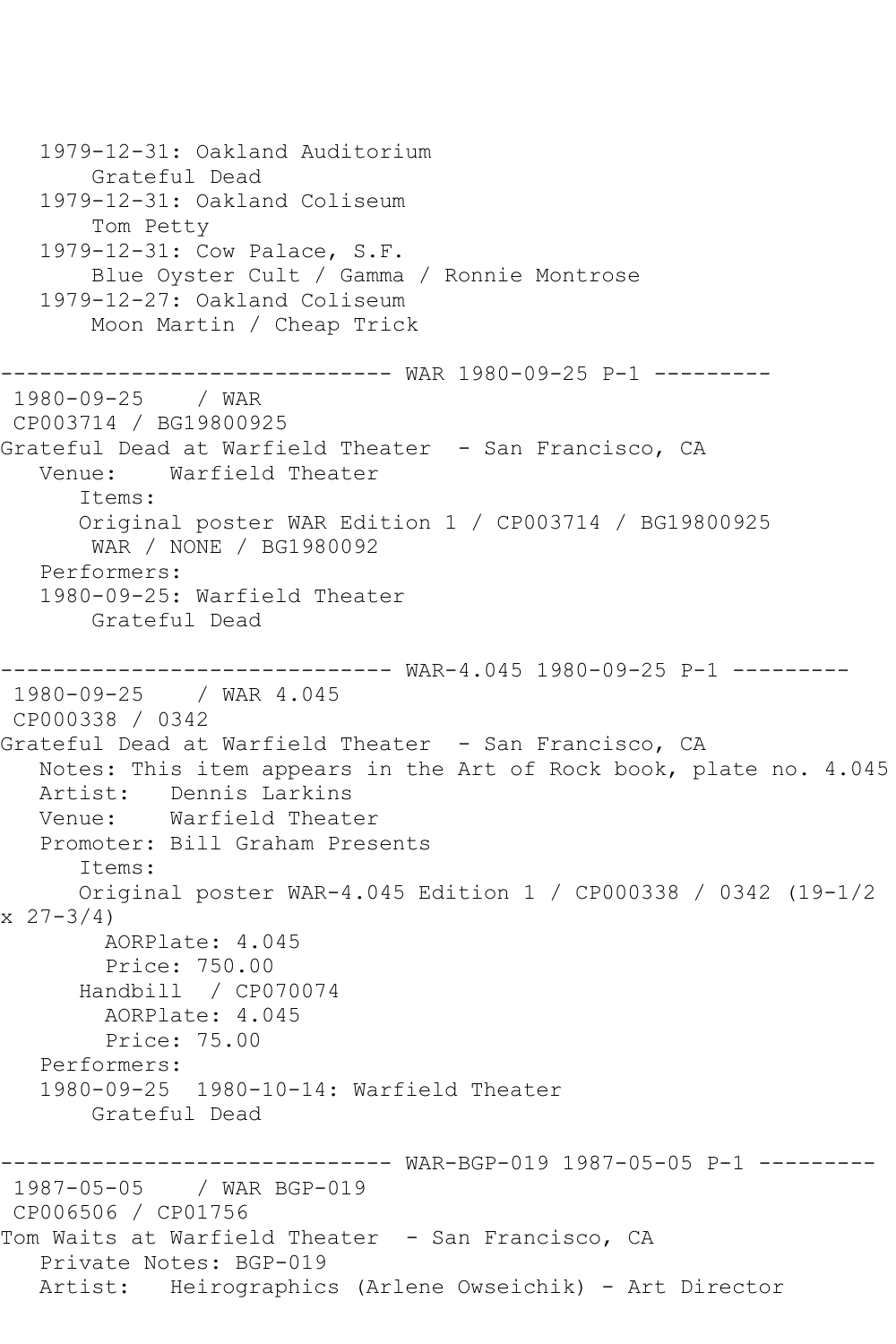Venue: Warfield Theater Promoter: Bill Graham Presents BGP Items: Original poster WAR-BGP-019 Edition 1 / CP006506 / CP01756 (13  $x \ 18 - 3/4$  Price: 69.00 Performers: 1987-05-05 1987-05-06: Warfield Theater Tom Waits ------------------------------ WAR-BGP-012 1987-05-16 P-1 --------- 1987-05-16 / WAR BGP-012 CP006498 / CP01748 Psychedelic Furs at Warfield Theater - San Francisco, CA Private Notes: BGP-012 Event: In Association with Live 105 Artist: Heirographics (Arlene Owseichik) - Art Director<br>Venue: Warfield Theater Warfield Theater Promoter: Bill Graham Presents BGP Items: Original poster WAR-BGP-012 Edition 1 / CP006498 / CP01748  $(13-1/4 \times 18-1/4)$  Price: 63.00 Performers: 1987-05-16 1987-05-17: Warfield Theater Psychedelic Furs ------------------------------ WAR-BGP-020 1987-12-11 P-1 --------- 1987-12-11 / WAR BGP-020 CP006494 / CP01744 Manhattan Transfer, Uakti at Warfield Theater - San Francisco, CA Private Notes: BGP-020 Artist: Heirographics (Arlene Owseichik) - Art Director Warfield Theater Promoter: Bill Graham Presents BGP Items: Original poster WAR-BGP-020 Edition 1 / CP006494 / CP01744  $(12-1/2 \times 19-1/4)$  Price: 46.00 Performers: 1987-12-11 1987-12-13: Warfield Theater Manhattan Transfer / Uakti 1987-12-16 1987-12-17: Flint Center, Cupertino Manhattan Transfer / Uakti ------------------------------ WAR-BGP-021 1988-02-26 P-1 ---------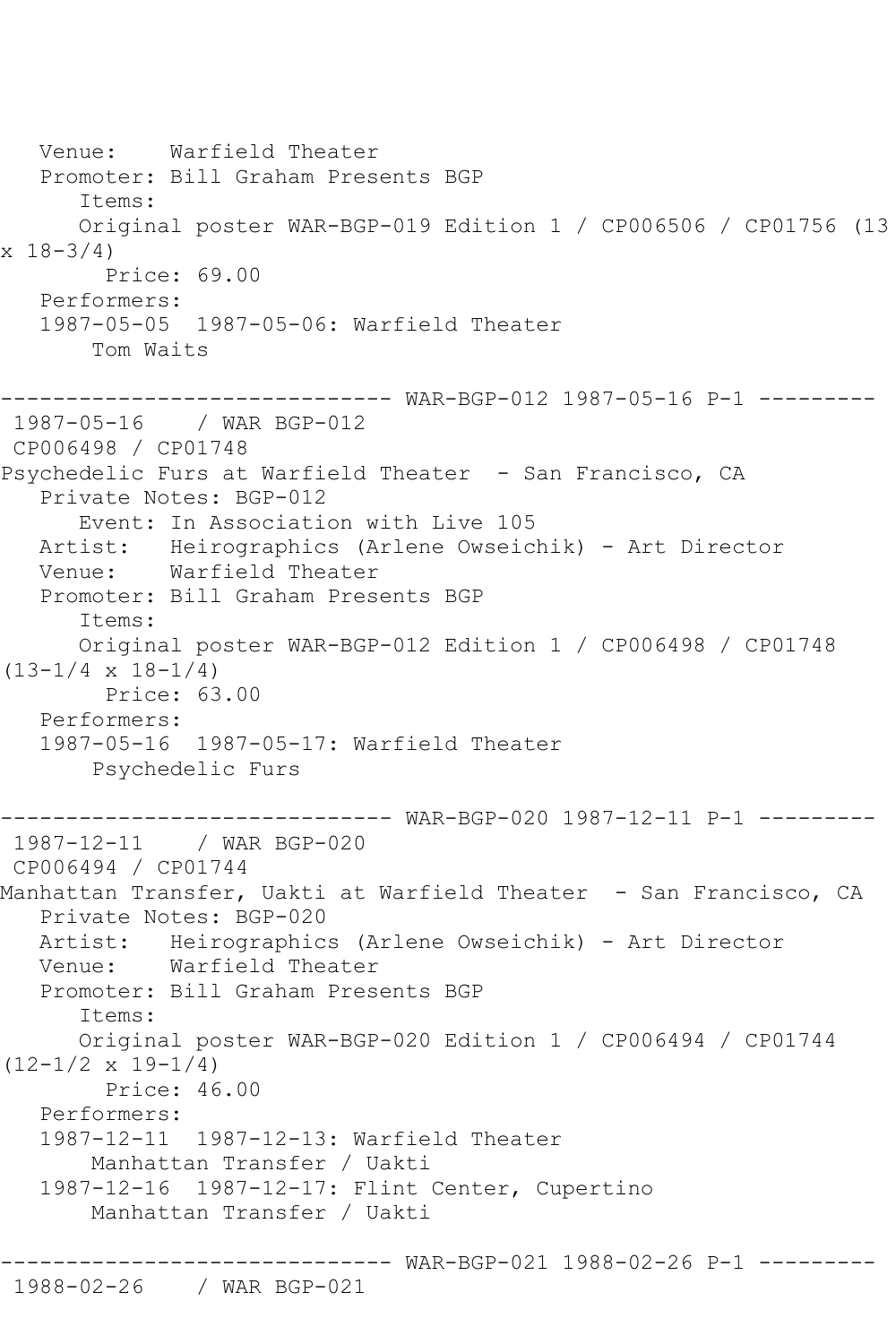```
CP006508 / CP01758
Exodus, Mod at Warfield Theater - San Francisco, CA
    Private Notes: BGP-021
  Artist: Heirographics (Arlene Owseichik) - Art Director<br>Venue: Warfield Theater
            Warfield Theater
   Promoter: Bill Graham Presents BGP
       Items:
       Original poster WAR-BGP-021 Edition 1 / CP006508 / CP01758 (13 
x 19 - 1/8 Price: 53.00
   Performers:
    1988-02-26: Warfield Theater
        Exodus / Mod
          ------------------------------ WAR 1990-01-31 P-1 ---------
1990-01-31 / WAR 
CP007050 / CP02300
Dinos at Warfield Theater [San Francisco, CA]
    Private Notes: * A-/B+ 50 CHECK
   Artist: Randy Tuten
   Venue: Warfield Theater
       Items:
       Original poster WAR Edition 1 / CP007050 / CP02300
         Price: 50.00
        WAR / CP031170
   Performers:
    1990-01-31: Warfield Theater
        Dinos
------------------------------ WAR-BGP-035 1990-02-07 P-1 ---------
               1990-02-07 / WAR BGP-035
CP006520 / CP01770
Joe Satriani, Stevie Salas at Warfield Theater - San Francisco, CA
   Private Notes: BGP-035
   Artist: Heirographics (Arlene Owseichik) - Art Director
   Venue: Warfield Theater
   Promoter: Bill Graham Presents BGP
       Items:
       Original poster WAR-BGP-035 Edition 1 / CP006520 / CP01770 
(19-5/8 \times 28-1/2) Price: 35.00
    Performers:
    1990-02-07 1990-02-08: Warfield Theater
        Joe Satriani / Stevie Salas
                    ------------------------------ WAR-BGP-044 1991-06-05 P-1 ---------
```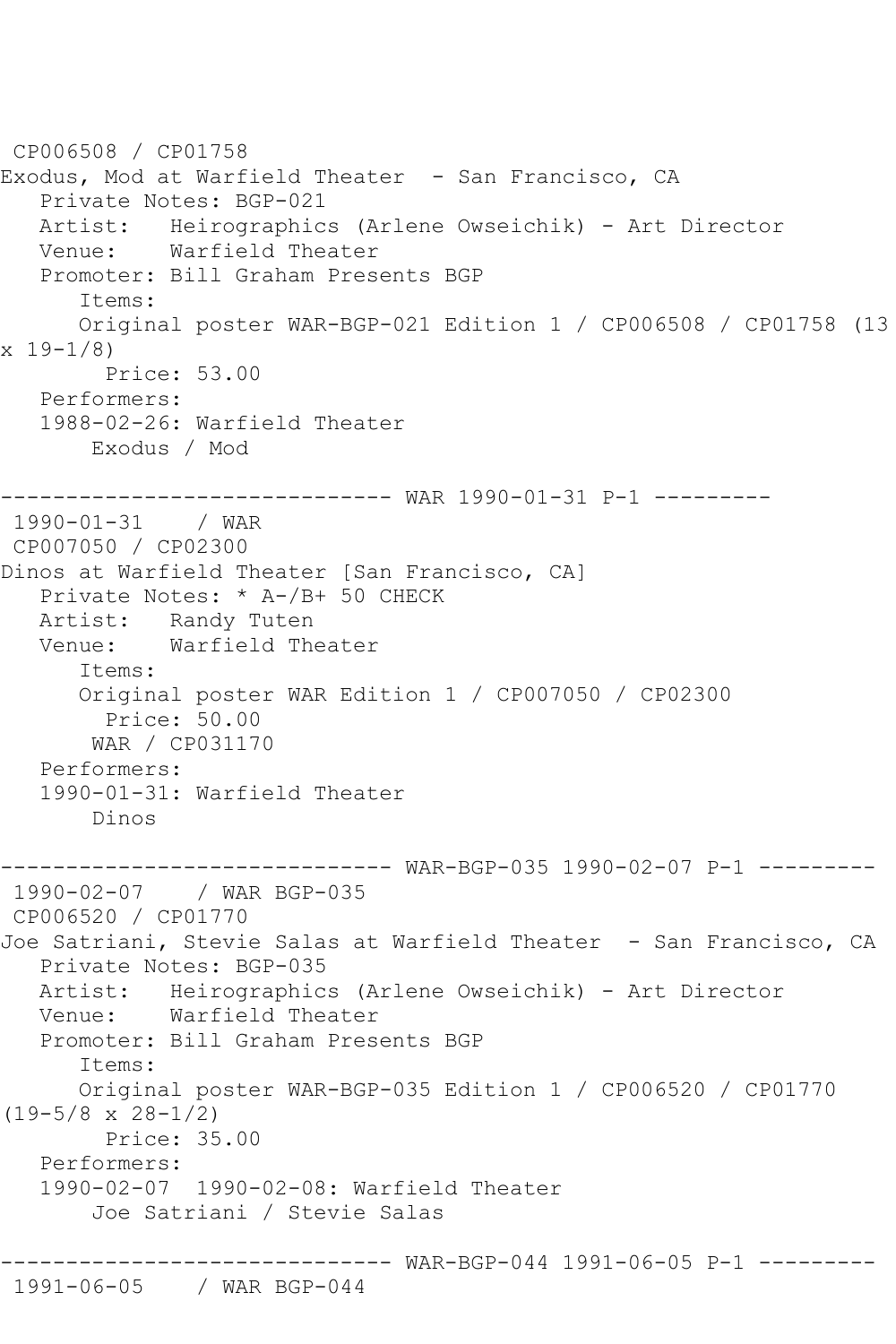CP006527 / CP01777 Black Crowes, Jellyfish at Warfield Theater - San Francisco, CA Private Notes: BGP-044 Artist: Harry Rossit<br>Venue: Warfield The Warfield Theater Promoter: Bill Graham Presents BGP Items: Original poster WAR-BGP-044 Edition 1 / CP006527 / CP01777 (13  $x 19-1/4$  Price: 63.00 Performers: 1991-06-05: Warfield Theater Black Crowes / Jellyfish 1991-06-06: Event Center San Jose State Jellyfish / Black Crowes 1991-06-07: Freeborn Hall at University of California at Davis Jellyfish / Black Crowes ------------------------------ WAR-BGP-054 1992-03-18 P-1 --------- 1992-03-18 / WAR BGP-054 CP006533 / CP01783 Roxette, Russ Irwin at Warfield Theater - San Francisco, CA Private Notes: BGP-054 Artist: Arlene Owseichick -- Artist Venue: Warfield Theater Promoter: Bill Graham Presents BGP Items: Original poster WAR-BGP-054 Edition 1 / CP006533 / CP01783 (13 x 19-1/4) Price: 41.00 Performers: 1992-03-18: Warfield Theater Roxette / Russ Irwin ------ WAR-BGP-055 1992-03-28 P-1 ---------1992-03-28 / WAR BGP-055 CP006534 / CP01784 MR. Big, Tall Stories at Warfield Theater - San Francisco, CA Private Notes: BGP-055 Artist: Elsa Bouman Venue: Warfield Theater Promoter: Bill Graham Presents BGP Items: Original poster WAR-BGP-055 Edition 1 / CP006534 / CP01784 (13 x 19-1/4) Price: 41.00 Performers: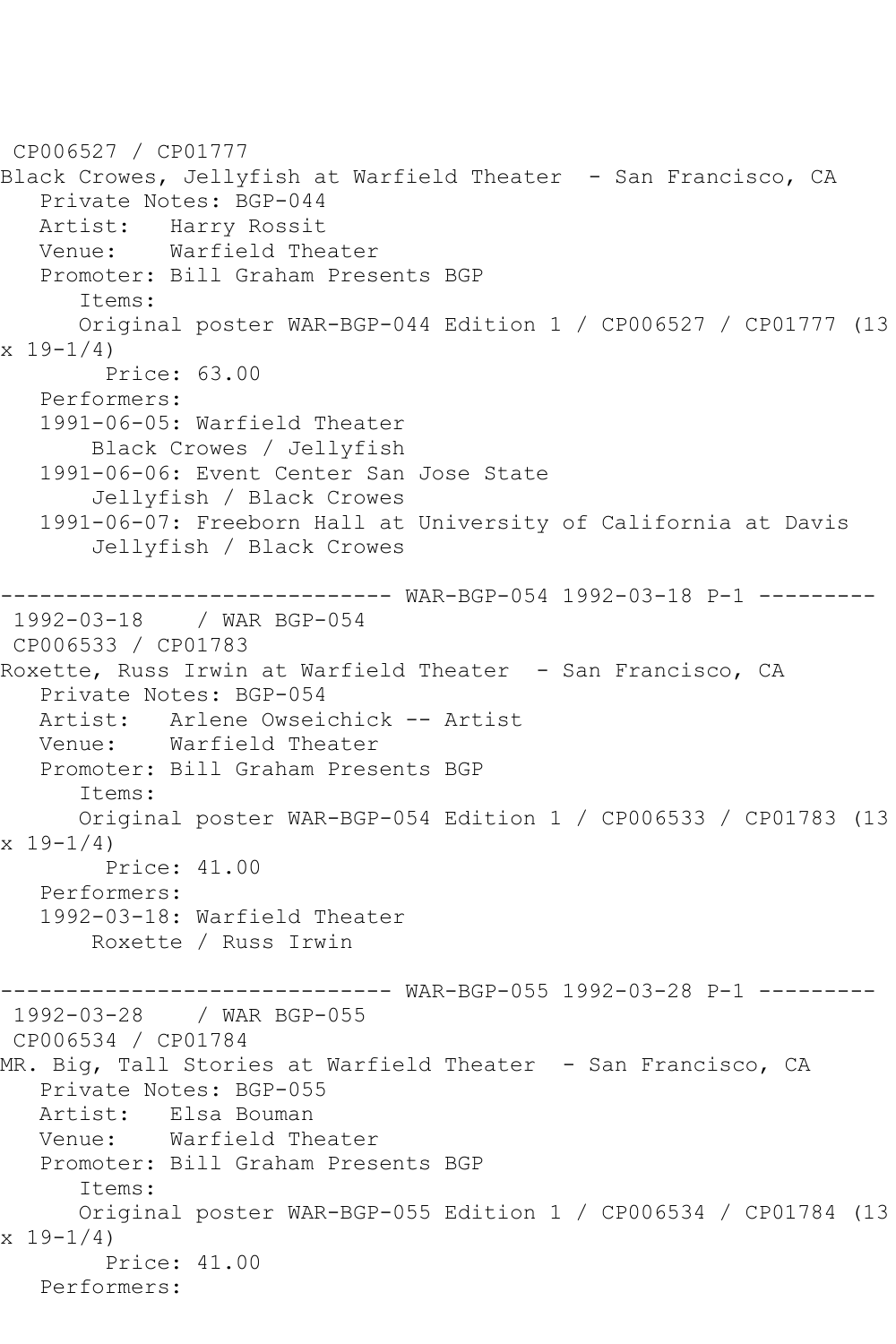```
 1992-03-28: Warfield Theater
       MR. Big / Tall Stories
------------------------------ WAR-BGP-056 1992-04-18 P-1 ---------
1992-04-18 / WAR BGP-056
CP006535 / CP01785
Soundgarden, Swerve Driver at Warfield Theater - San Francisco, CA
   Private Notes: BGP-056
   Artist: Rex Ray
   Venue: Warfield Theater
   Promoter: Bill Graham Presents BGP
      Items:
      Original poster WAR-BGP-056 Edition 1 / CP006535 / CP01785 (13 
x 19 - 1/4 Price: 41.00
   Performers:
   1992-04-18 1992-04-19: Warfield Theater
       Soundgarden / Swervedriver / Monster Magnet
------------------------------ WAR-BGP-057 1992-06-01 P-1 ---------
1992-06-01 / WAR BGP-057
CP005652 / CP00901
Spinal Tap at Warfield Theater - San Francisco, CA
   Notes: 3-color offset
   Private Notes: BGP-057
   Artist: Gary Grimshaw
   Venue: Warfield Theater
   Promoter: Bill Graham Presents BGP
      Items:
      Original poster WAR-BGP-057 Edition 1 / CP005652 / CP00901 (13 
x 19)
        Price: 100.00
   Performers:
   1992-06-01 1992-06-02: Warfield Theater
       Spinal Tap
------------------------------ WAR-BGP-069 1992-12-31 P-1 ---------
1992-12-31 / WAR BGP-069
CP006544 / CP01794
Neville Brothers, Salsa Caliente at Warfield Theater - San 
Francisco, CA
   Private Notes: BGP-069
   Artist: Chris Shaw
   Venue: Warfield Theater
   Promoter: Bill Graham Presents BGP
      Items:
```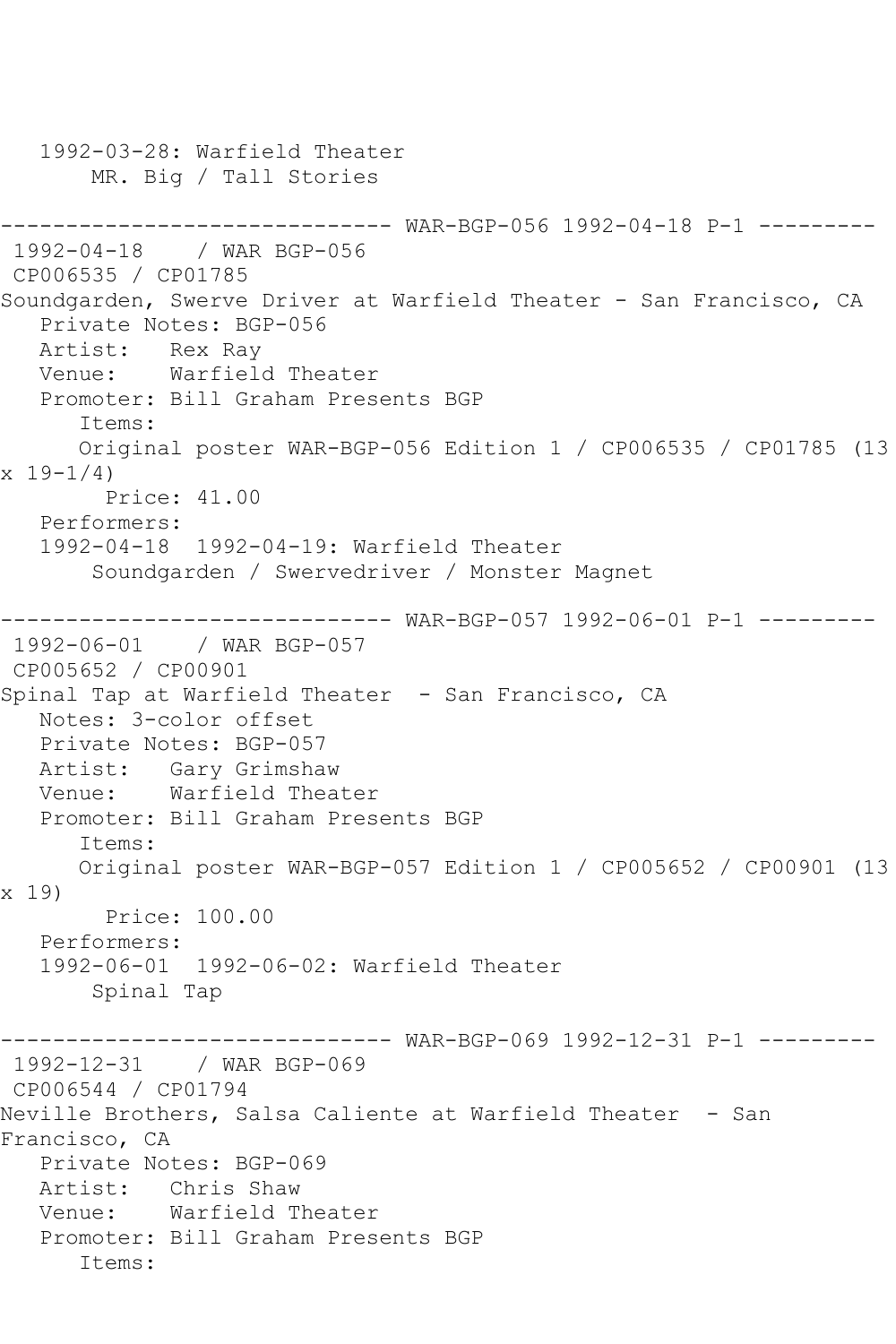Original poster WAR-BGP-069 Edition 1 / CP006544 / CP01794 (13  $x 19 - 1/4$  Price: 53.00 Performers: 1992-12-31: Warfield Theater Neville Brothers / Salsa Caliente / Gin Blossoms ------------------------------ WAR 1993 P-1 --------- 1993 / WAR CP021212 / XM1993W Soundgarden at Warfield Theater - San Francisco, CA Venue: Warfield Theater Items: Original poster WAR Edition 1 / CP021212 / XM1993W Performers: 1993: Warfield Theater Soundgarden ------------------------------ WAR-BGP-071 1993-02-05 P-1 --------- 1993-02-05 / WAR BGP-071 CP006546 / CP01796 Spin Doctors at Warfield Theater - San Francisco, CA Private Notes: BGP-071 Event: An Evening with the Artist: Randy Tuten<br>Venue: Warfield The Warfield Theater Promoter: Bill Graham Presents BGP Items: Original poster WAR-BGP-071 Edition 1 / CP006546 / CP01796 (13 x 19-1/2) Price: 90.00 Performers: 1993-02-05 1993-02-06: Warfield Theater Spin Doctors ------------------------------ 1993-03-08 P --------- 1993-03-08 / CP061255 / CP061255 House of Pain at Deep Ellum Notes: Limited edition of 500. Benefit: Liquor Store World Tour Artist: Frank Kozik Venue: Deep Ellum Items: Original poster / CP061255 / CP061255 (22-1/2 x 35) Notes: Limited Edition of 500 Performers: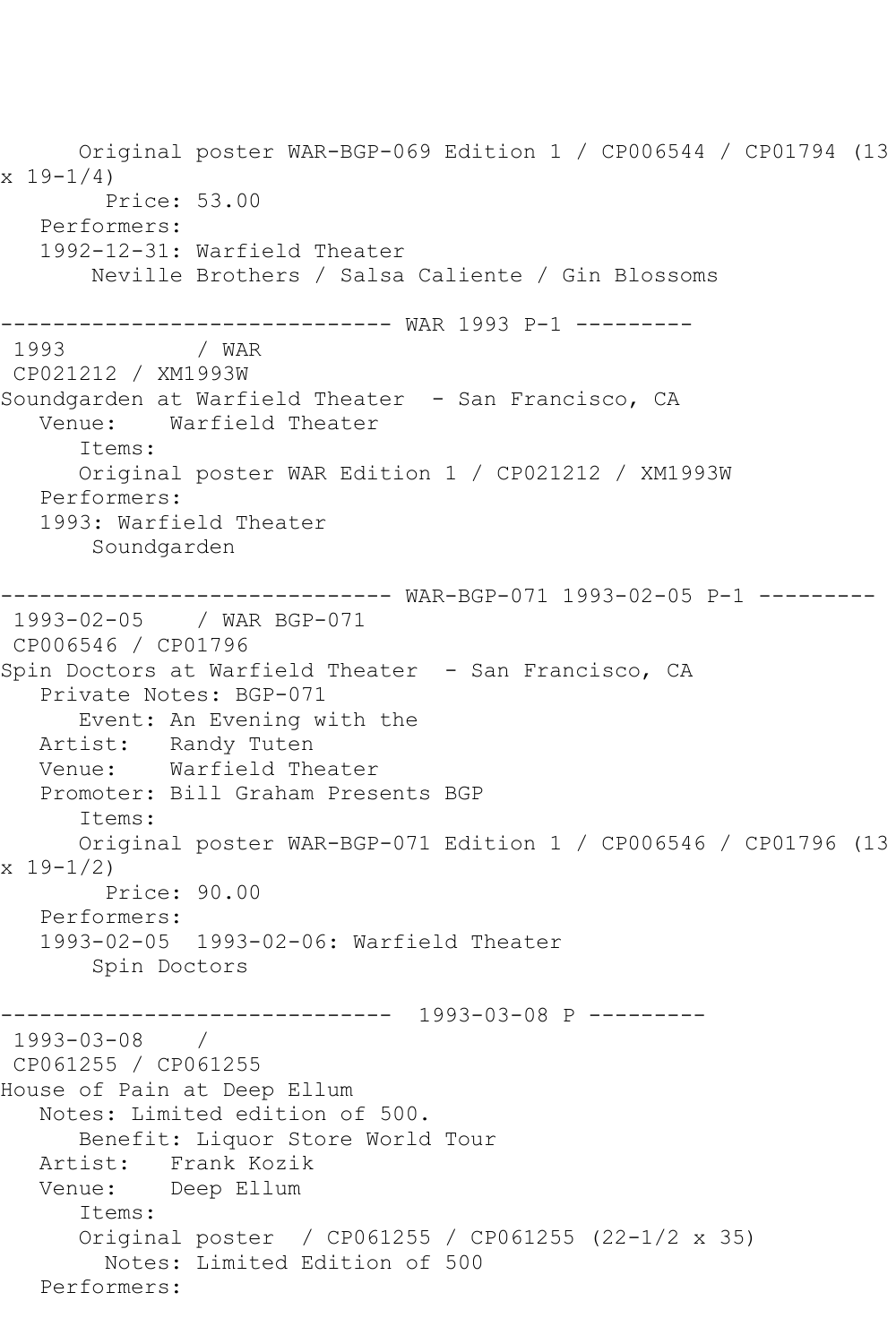- 1993-03-08: Deep Ellum
- House of Pain
- 1993-03-09: Back Room, Austin
- 1993-03-10: Barubas
- 1993-03-11: Vatican
- 1993-03-12: Tipitinas
- 1993-03-13: Club 616
- 1993-03-14: Spinnaker
- 1993-03-15: Florida Theater
- 1993-03-16: Edge
- 1993-03-17: Edge
- 1993-03-18: Asylum
- 1993-03-19: Ritz
- 1993-03-20: Bayfront Park
- 1993-03-22: Masquerade
- 1993-03-23: Rocky's
- 1993-03-24: Peppermint Beach Club
- 1993-03-25: W.U.S.T. Hall
- 1993-03-26: Hammerjack's
- 1993-03-27: Roseland
- 1993-03-28: Trocadero
- 1993-03-29: Toad's Place
- 1993-03-30: Channel
- 1993-03-31: Concert Hall
- 1993-04-01: Metropole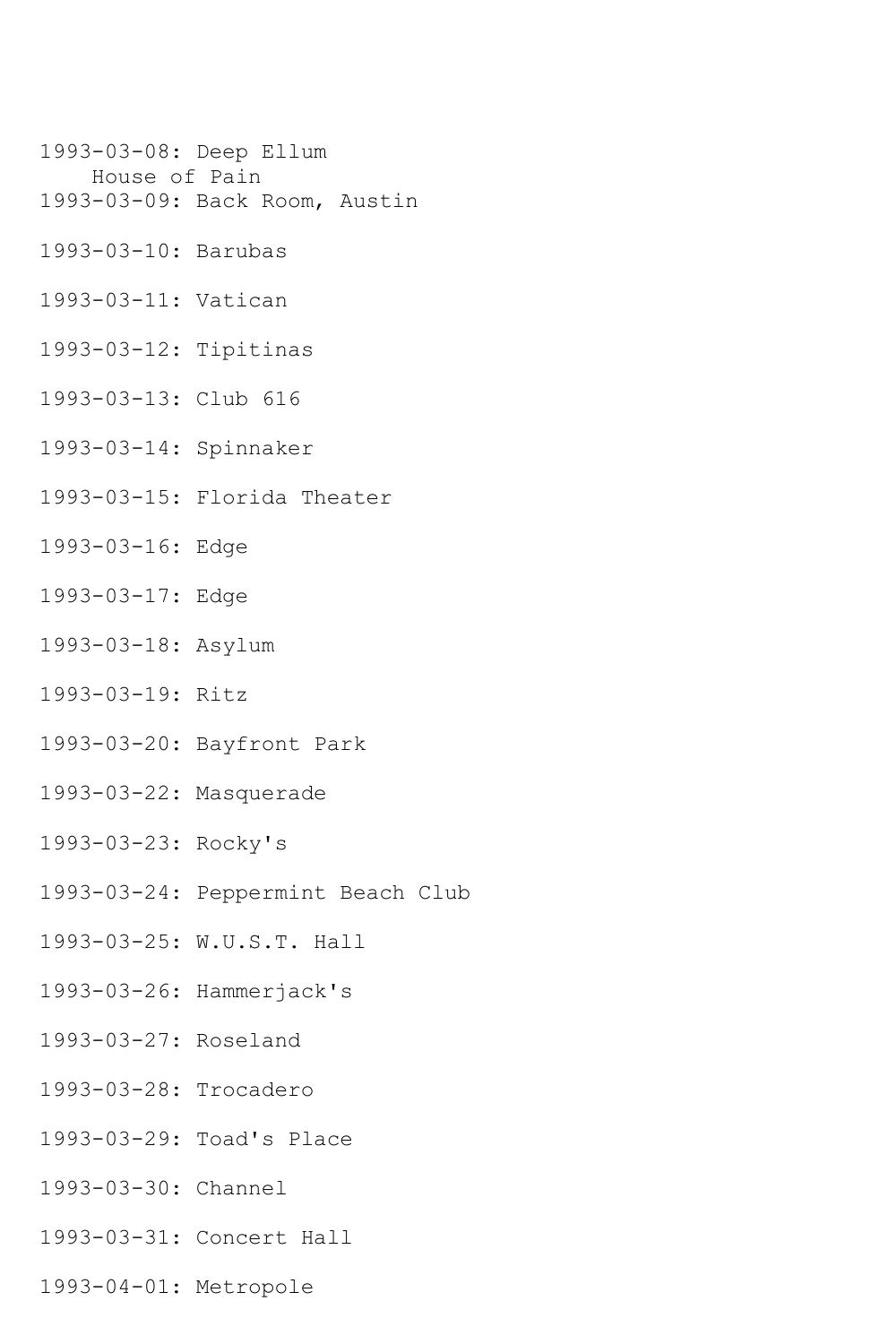1993-04-02: State Theater

1993-04-03: Vic Theater

1993-04-04: Rave Theater

1993-04-05: 1st Avenue (704 1st Ave. N.)

1993-04-07: Gothic

1993-04-08: DV8

1993-04-09: Mardi Gras

1993-04-10: La Luna

1993-04-11: 86th Street

1993-04-12: Oz

1993-04-14: Warfield Theater

1993-04-16: Iguana's

1993-04-17: Civic

```
------------------------------ WAR-BGP-075 1993-05-07 P-1 ---------
1993-05-07 / WAR BGP-075
CP006550 / CP01800
Inxs at Warfield Theater - San Francisco, CA
   Private Notes: BGP-075
       Event: Get Out of the House
   Artist: Arlene Owseichick -- Artist
   Venue: Warfield Theater
   Promoter: Bill Graham Presents BGP
       Items:
      Original poster WAR-BGP-075 Edition 1 / CP006550 / CP01800 (13 
x 19 - 1/4 Price: 79.00
   Performers:
    1993-05-07: Warfield Theater
        Inxs
```
------------------------------ WAR-BGP-080 1993-09-25 P-1 ---------

1993-09-25 / WAR BGP-080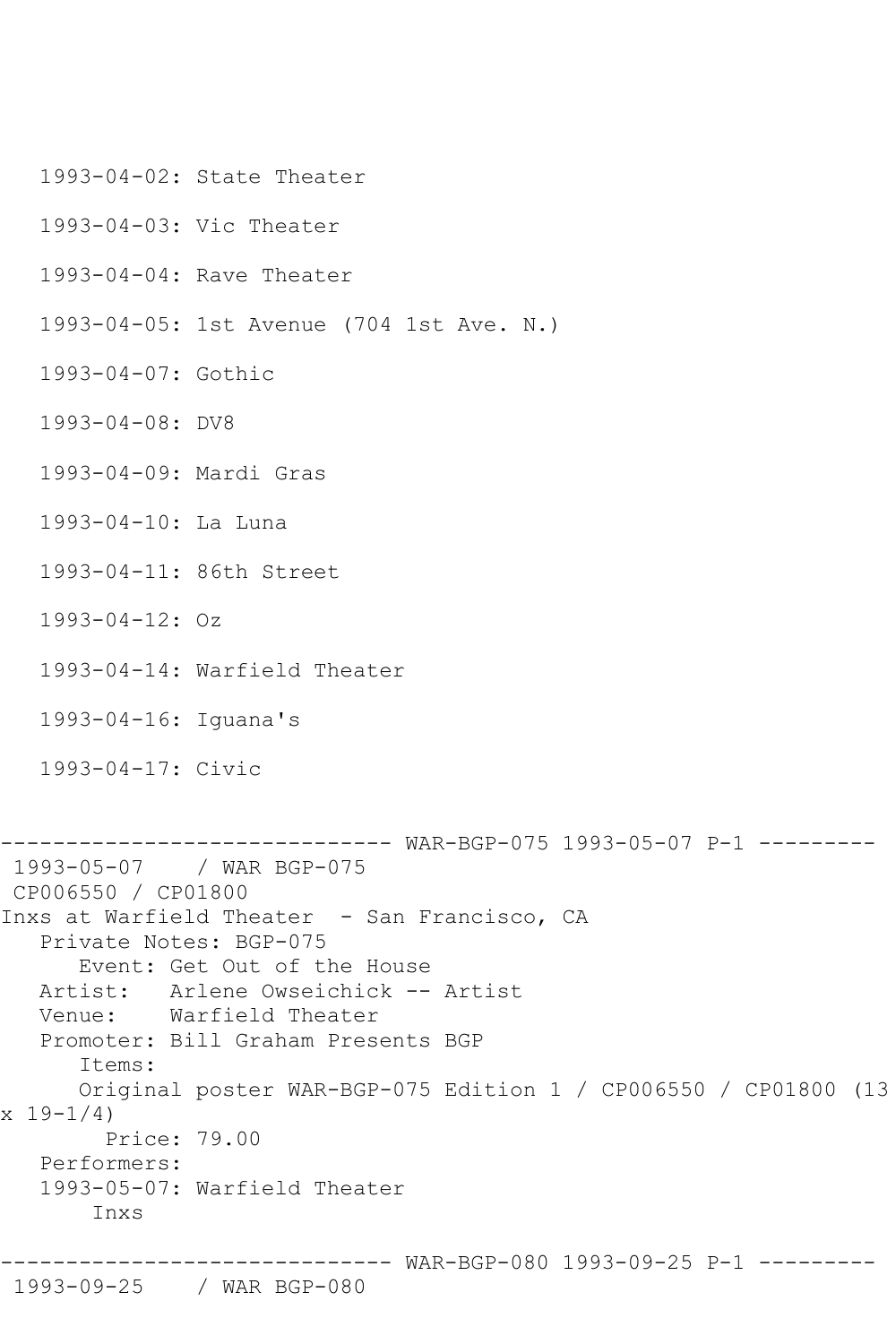```
CP006555 / CP01805
Suede, Cranberries at Warfield Theater - San Francisco, CA
   Notes: There is an image on the back.
   Private Notes: BGP-080
   Artist: Sarah Beach
   Venue: Warfield Theater
   Promoter: Bill Graham Presents BGP
       Items:
       Original poster WAR-BGP-080 Edition 1 / CP006555 / CP01805 (13 
x 19-1/4)
         Price: 46.00
   Performers:
    1993-09-25: Warfield Theater
        Suede / Cranberries / Gigolo Aunts
                ------------------------------ WAR-BGP-081 1993-10-18 P-1 ---------
1993-10-18 / WAR BGP-081
CP006572 / CP01822
Smashing Pumpkins, Shudder To Think at Warfield Theater - San 
Francisco, CA
   Private Notes: BGP-081
   Artist: John Yorke
   Venue: Warfield Theater
   Promoter: Bill Graham Presents BGP
       Items:
      Original poster WAR-BGP-081 Edition 1 / CP006572 / CP01822 (13 
x 19 - 1/4 Price: 53.00
   Performers:
    1993-10-18 1993-10-19: Warfield Theater
        Smashing Pumpkins / Shudder To Think / Richard Mcghee / 
Medicine
------------------------------ WAR-BGP-083 1993-10-28 P-1 ---------
1993-10-28 / WAR BGP-083
CP006558 / CP01808
Pearl Jam, Rollins Band at Warfield Theater - San Francisco, CA
    Private Notes: BGP-083
  Artist: Chris Shaw<br>Venue: Warfield T
          Warfield Theater
   Promoter: Bill Graham Presents BGP
       Items:
       Original poster WAR-BGP-083 Edition 1 / CP006558 / CP01808 (13 
x 19 - 1/4 Price: 184.00
   Performers:
    1993-10-28: Warfield Theater
```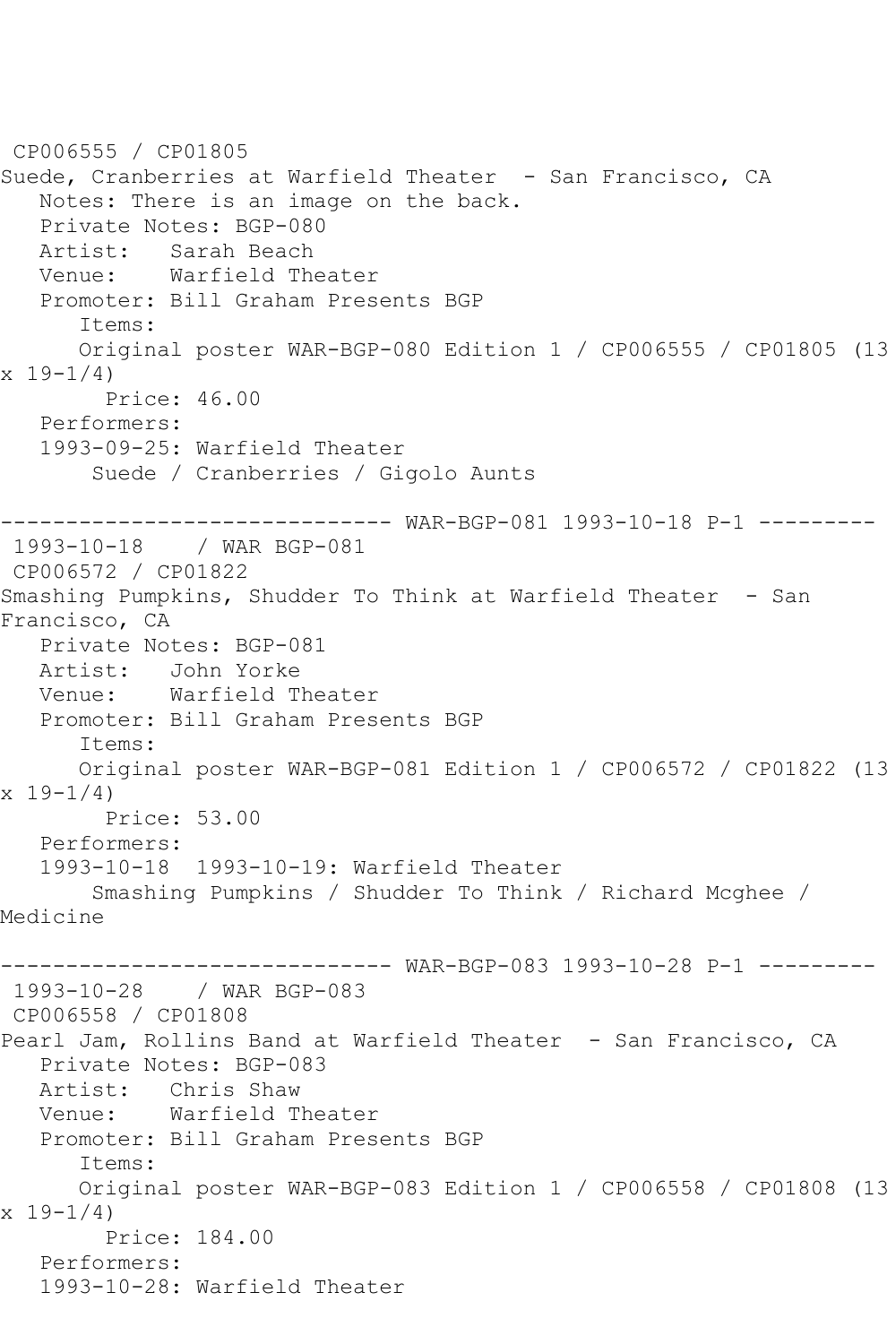Pearl Jam / Rollins Band / American Music Club 1993-10-30: Event Center San Jose State Pearl Jam / Rollins Band / American Music Club 1993-10-31: Greek Theater at University of California at Berkeley Pearl Jam / Rollins Band / American Music Club ------------------------------ WAR-BGP-084 1993-12-11 P-1 --------- 1993-12-11 / WAR BGP-084 CP006559 / CP01809 Cracker, Counting Crows at Warfield Theater - San Francisco, CA Private Notes: BGP-084 Event: Elvis Slept Here Artist: Arlene Owseichick -- Artist Venue: Warfield Theater Promoter: Bill Graham Presents BGP Items: Original poster WAR-BGP-084 Edition 1 / CP006559 / CP01809 (13 x 19-1/4) Price: 52.00 Performers: 1993-12-11: Warfield Theater Cracker / Counting Crows / Preacher Boy and the Natural Blues ------------------------------ WAR-BGP-087 1993-12-30 P-1 --------- 1993-12-30 / WAR BGP-087 CP006562 / CP01812 Neville Brothers, Robben Ford at Warfield Theater - San Francisco, CA Private Notes: BGP-087 Artist: Elsa Bouman Venue: Warfield Theater Promoter: Bill Graham Presents BGP Items: Original poster WAR-BGP-087 Edition 1 / CP006562 / CP01812 (13 x 19-1/4) Price: 41.00 Performers: 1993-12-30 1993-12-31: Warfield Theater Neville Brothers / Robben Ford 1993-12-31: Neville Brothers / New Orleans Klezmer All Stars ------------------------------ WAR-BGP-093 1994-05-25 P-1 --------- 1994-05-25 / WAR BGP-093 CP006568 / CP01818 Phish at Warfield Theater - San Francisco, CA Private Notes: BGP-093 Artist: Harry Rossit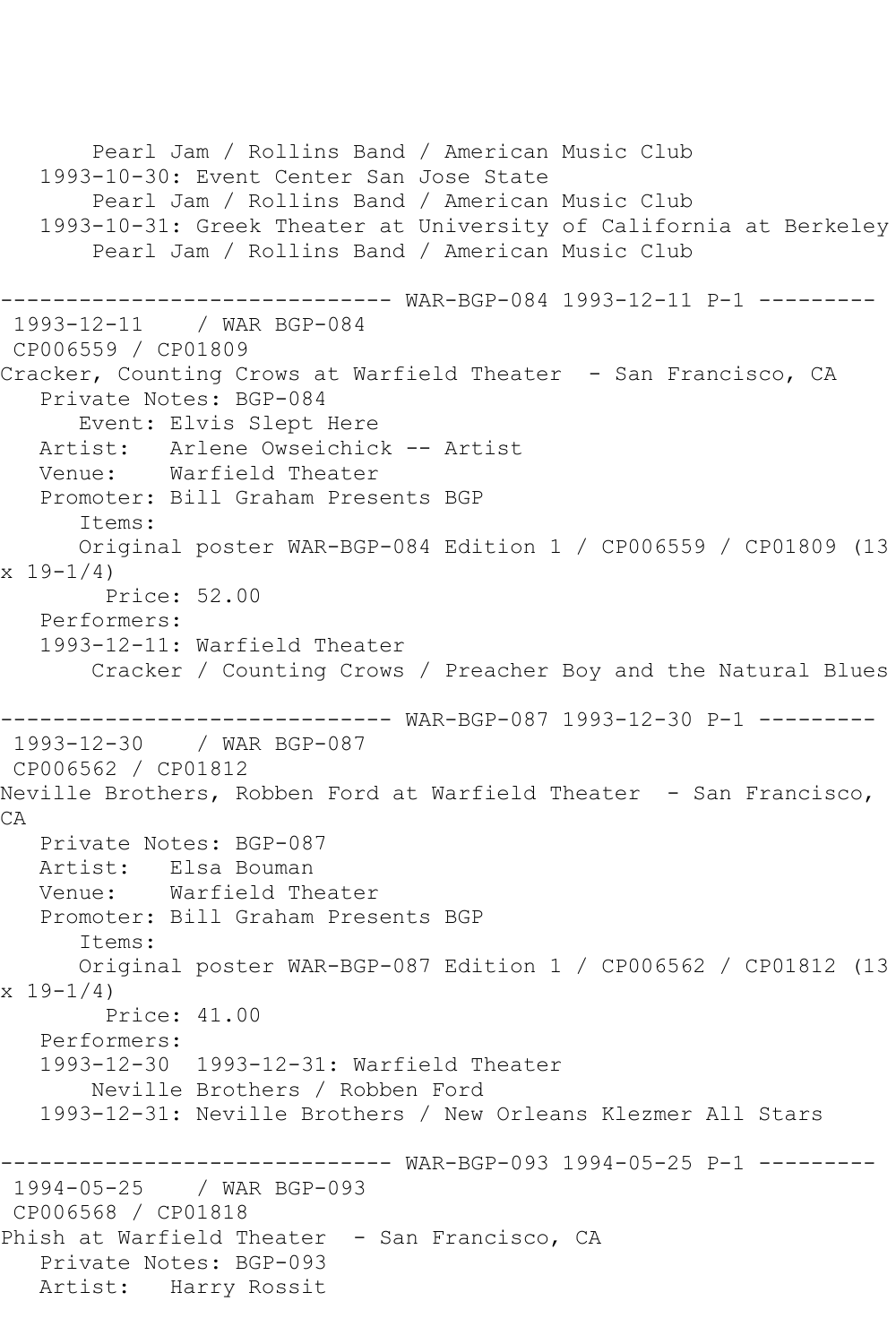Venue: Warfield Theater Promoter: Bill Graham Presents BGP Items: Original poster WAR-BGP-093 Edition 1 / CP006568 / CP01818 (13  $x 19-1/4$  Price: 158.00 Performers: 1994-05-25 1994-05-27: Warfield Theater Phish ------------------------------ WAR-BGP-097 1994-07-02 P-1 --------- 1994-07-02 / WAR BGP-097 CP006570 / CP01820 David Byrne, Mermen at Warfield Theater - San Francisco, CA Private Notes: BGP-097 Event: It's my facial expression, I'm probably dreaming... Artist: Su Suttle (aka Susan Taggart) Venue: Warfield Theater Promoter: Bill Graham Presents BGP Items: Original poster WAR-BGP-097 Edition 1 / CP006570 / CP01820 (13  $x 19 - 1/4$  Price: 36.00 Performers: 1994-07-02: Warfield Theater David Byrne / Mermen ------------------------------ WAR-BGP-101 1994-11-16 P-1 --------- 1994-11-16 / WAR BGP-101 CP006573 / CP01823 Pretenders, Material Issue at Warfield Theater - San Francisco, CA Private Notes: BGP-101 Artist: Pamela Hobbs<br>Venue: Warfield The Warfield Theater Promoter: Bill Graham Presents BGP Items: Original poster WAR-BGP-101 Edition 1 / CP006573 / CP01823 (13  $x 19 - 1/4$  Price: 53.00 Performers: 1994-11-16 1994-11-17: Warfield Theater Pretenders / Material Issue ------------------------------ WAR-BGP-103 1994-11-22 P-1 --------- 1994-11-22 / WAR BGP-103 CP006575 / CP01825 Go-Go's, Bikini Kill at Warfield Theater - San Francisco, CA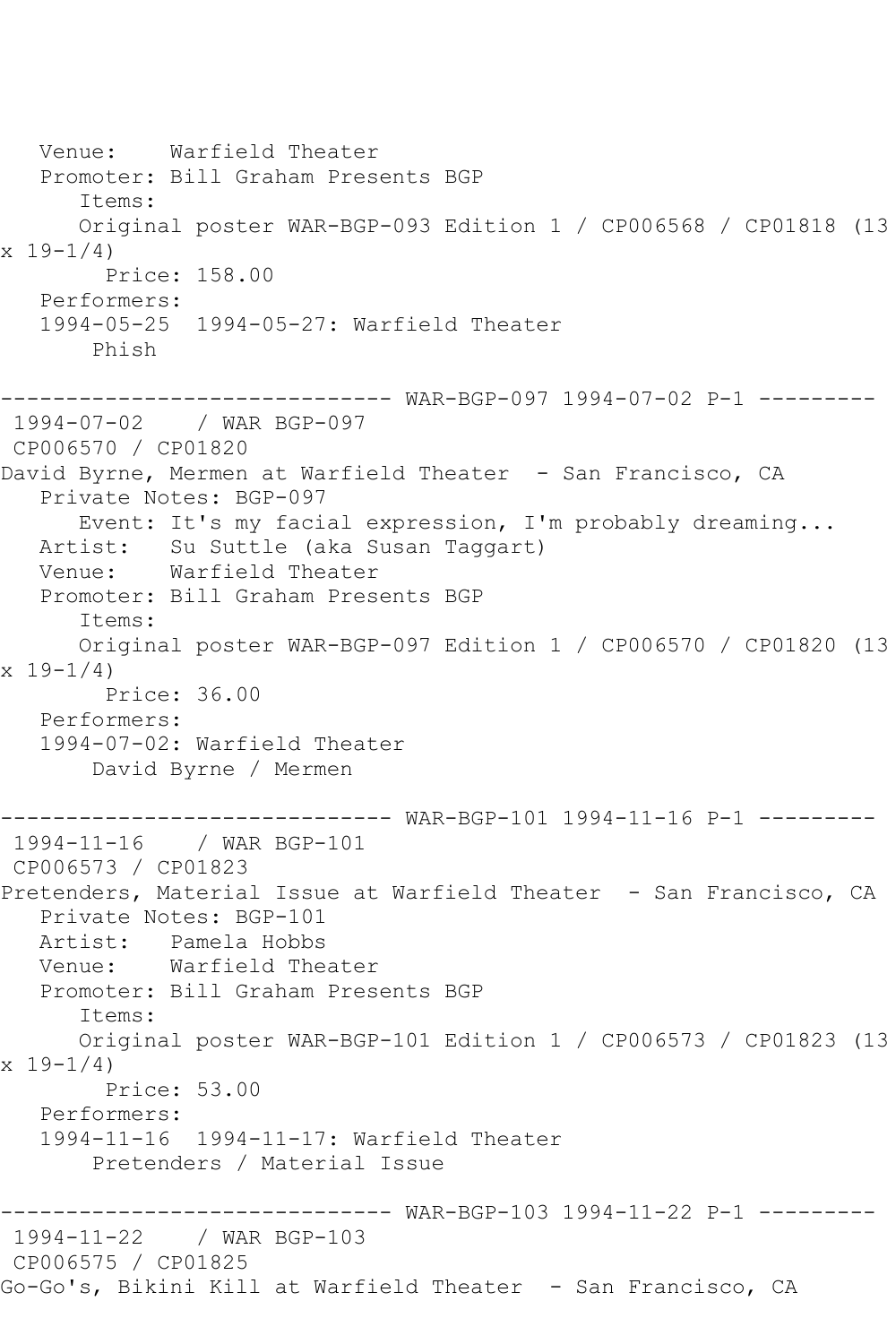Private Notes: BGP-103 Artist: Su Suttle (aka Susan Taggart) Venue: Warfield Theater Promoter: Bill Graham Presents BGP Items: Original poster WAR-BGP-103 Edition 1 / CP006575 / CP01825 (13  $x 19-1/4$  Price: 46.00 Performers: 1994-11-22: Warfield Theater Go-Go's / Bikini Kill ------------------------------ -BGP-111 1995-05-08 P-1 --------- 1995-05-08 / BGP-111 CP006581 / CP01831 Dave Matthews band, Big Head Todd and the Monsters at Sacramento, CA - Sacramento, CA Private Notes: BGP-111 Artist: Meyers Venue: Sacramento, CA Promoter: Bill Graham Presents BGP Items: Original poster -BGP-111 Edition 1 / CP006581 / CP01831 (13 x 19-1/4) Price: 52.00 Performers: 1995-05-08: Sacramento, CA Dave Matthews band / Big Head Todd and the Monsters / Boxing Gandis 1995-05-09: Warfield Theater Dave Matthews band / Big Head Todd and the Monsters / Boxing Gandis 1995-05-10: Warfield Theater Big Head Todd and the Monsters / Dave Matthews band / Boxing Gandis 1995-05-12: Event Center San Jose State Dave Matthews band / Big Head Todd and the Monsters / Boxing Gandis ------------------------------ WAR-BGP-112 1995-05-12 P-1 --------- 1995-05-12 / WAR BGP-112 CP006582 / CP01832 Slash's Snake Pit, Brother Cane at Warfield Theater - San Francisco, CA Private Notes: BGP-112 Artist: Mats! Venue: Warfield Theater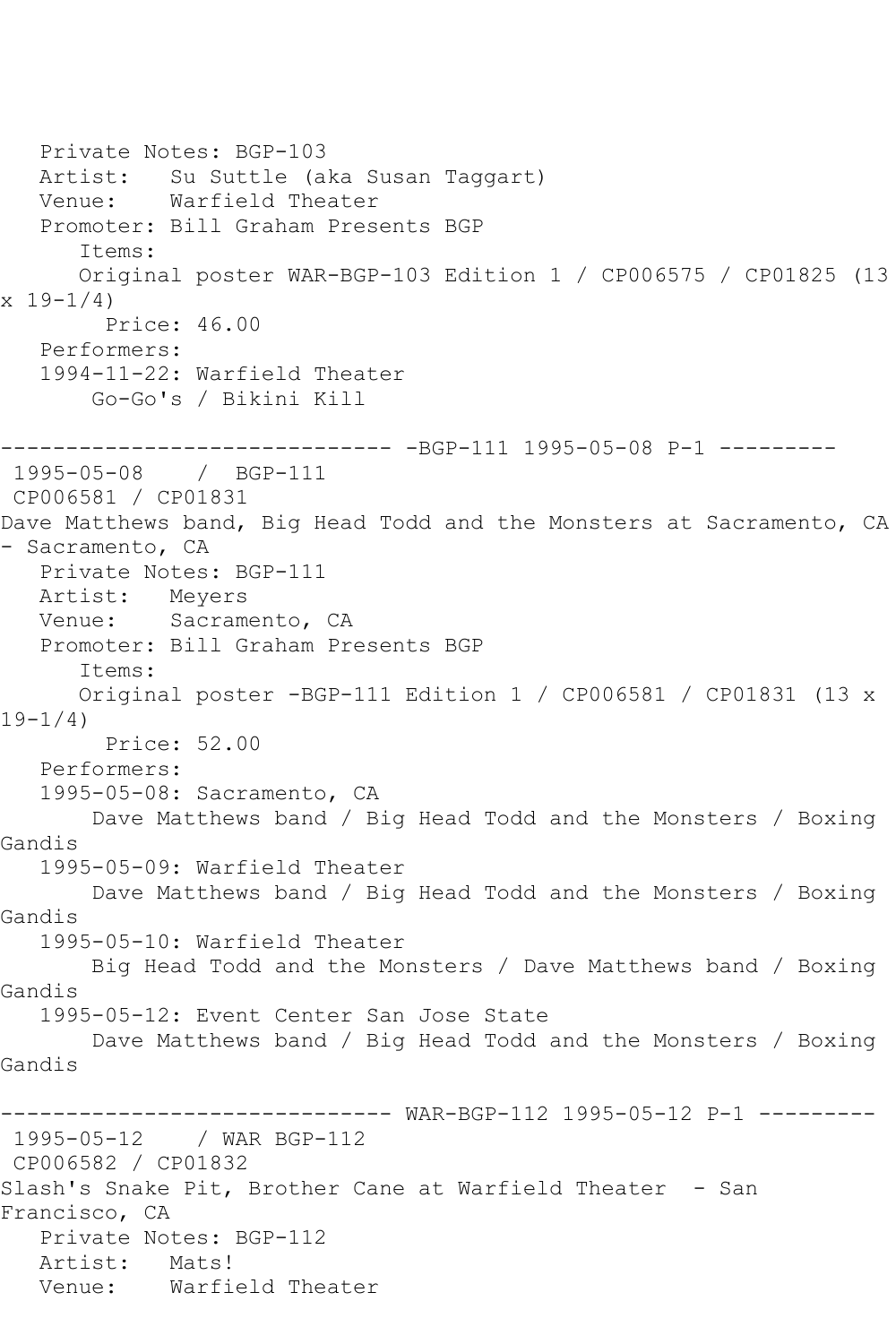Promoter: Bill Graham Presents BGP Items: Original poster WAR-BGP-112 Edition 1 / CP006582 / CP01832 (13  $x 19-1/4$  Price: 35.00 Performers: 1995-05-12: Warfield Theater Slash's Snake Pit / Brother Cane ------------------------------ WAR-BGP-118 1995-06-24 P-1 --------- 1995-06-24 / WAR BGP-118 CP006586 / CP01836 King Crimson, California Guitar Trio at Warfield Theater - San Francisco, CA Private Notes: BGP-118 Artist: Rex Ray Venue: Warfield Theater Promoter: Bill Graham Presents BGP Items: Original poster WAR-BGP-118 Edition 1 / CP006586 / CP01836 (13  $x 19 - 1/4$  Price: 41.00 Performers: 1995-06-24 1995-06-26: Warfield Theater King Crimson / California Guitar Trio ------------------------------ WAR 1995-09-12 P-1 --------- 1995-09-12 / WAR CP019105 / XB19950912 Ratdog at Warfield Theater - San Francisco, CA Venue: Warfield Theater Items: Original poster WAR Edition 1 / CP019105 / XB19950912 WAR / NONE / XB1995091 Performers: 1995-09-12: Warfield Theater Ratdog ------------------------------ WAR-BGP-129 1995-09-15 P-1 --------- 1995-09-15 / WAR BGP-129 CP006592 / CP01842 Bush, Hum at Warfield Theater - San Francisco, CA Private Notes: BGP-129 Artist: Chuck Sperry Venue: Warfield Theater Promoter: Bill Graham Presents BGP Items: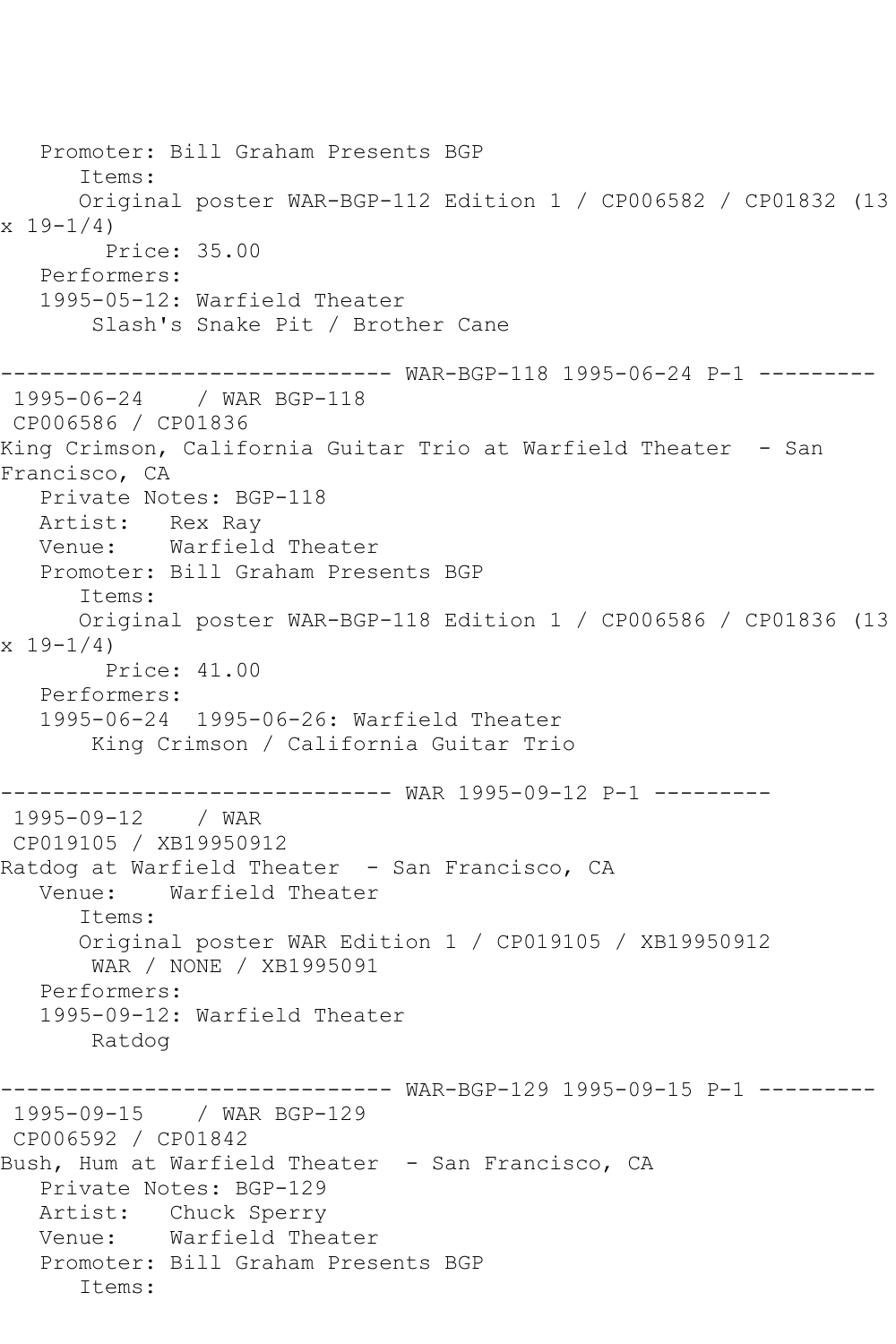Original poster WAR-BGP-129 Edition 1 / CP006592 / CP01842 (13  $x 19 - 1/4$  Price: 35.00 Original poster WAR-BGP-129 Edition 1 / CP019106 / XB19950915  $(13 \times 19 - 1/4)$  Performers: 1995-09-15 1995-09-16: Warfield Theater Bush / Hum / Toadies ------------------------------ WAR-BGP-131 1995-09-28 P-1 --------- 1995-09-28 / WAR BGP-131 CP006593 / CP01843 P.J. Harvey, Ben Harper at Warfield Theater - San Francisco, CA Private Notes: BGP-131 Artist: Su Suttle (aka Susan Taggart) Venue: Warfield Theater Promoter: Bill Graham Presents BGP Items: Original poster WAR-BGP-131 Edition 1 / CP006593 / CP01843 (13  $x 19 - 1/4$  Price: 41.00 Performers: 1995-09-28 1995-09-29: Warfield Theater P.J. Harvey / Ben Harper ------------------------------ WAR-BGP-133 1995-11-15 P-1 --------- 1995-11-15 / WAR BGP-133 CP006594 / CP01844 Alanis Morissette, The Rentals at Warfield Theater - San Francisco, CA Private Notes: BGP-133 Artist: John Howard Venue: Warfield Theater Promoter: Bill Graham Presents BGP Items: Original poster WAR-BGP-133 Edition 1 / CP006594 / CP01844 (13  $x 19 - 1/4$  Price: 52.00 Performers: 1995-11-15: Warfield Theater Alanis Morissette / Rentals ------------------------------ WAR-BGP-134-O 1995-11-24 P-1 -------- - 1995-11-24 / WAR BGP-134-O CP005852 / CP01101 Blues Traveler, Manson at Warfield Theater - San Francisco, CA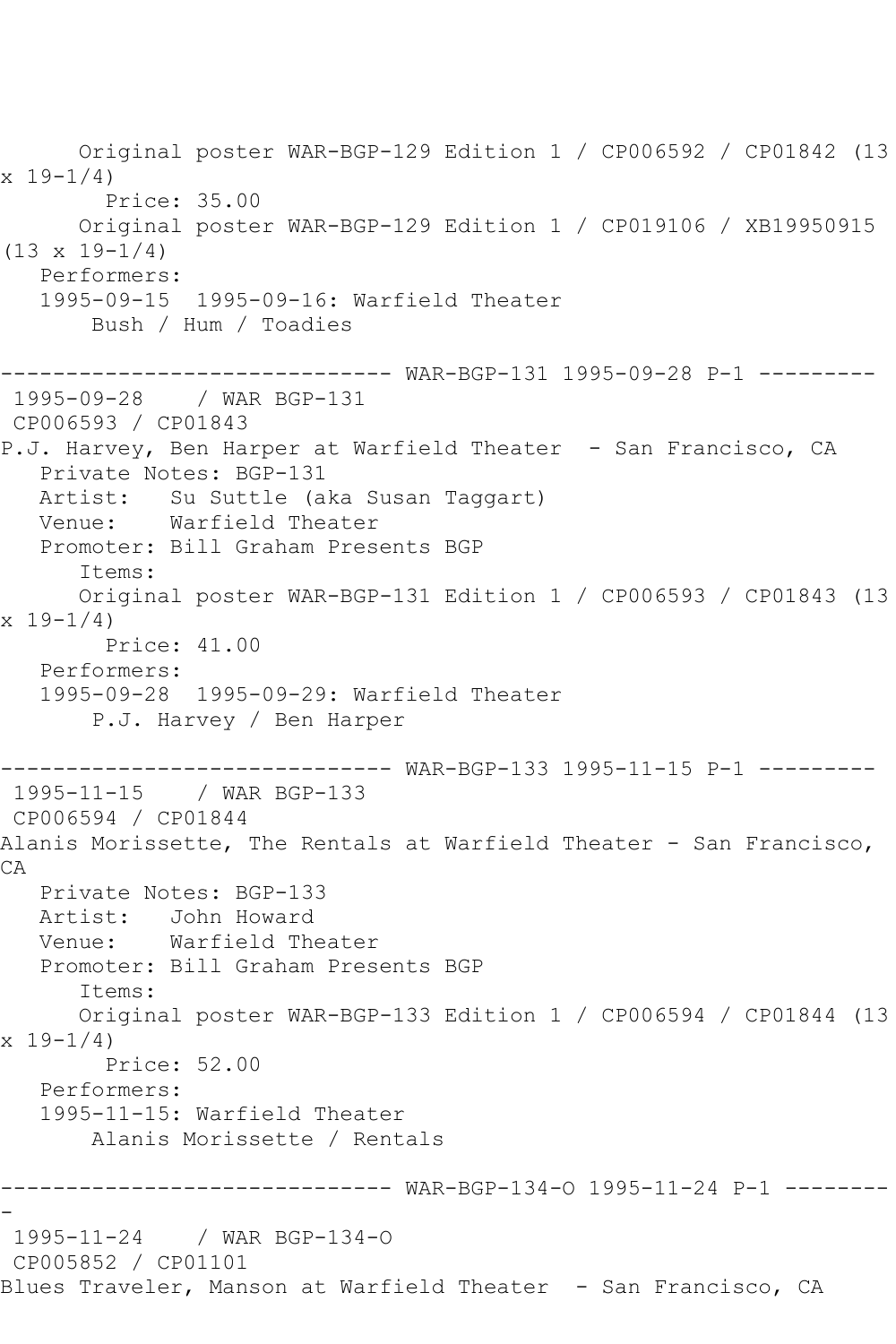Notes: Oversize Private Notes: BGP-134-O Artist: Jonathan Hess Venue: Warfield Theater Promoter: Bill Graham Presents BGP Items: Original poster WAR-BGP-134-O Edition 1 / CP005852 / CP01101 (21 x 28) Price: 132.00 Performers: 1995-11-24 1995-11-26: Warfield Theater Blues Traveler / Manson / Jono / Red Thunder / Mother Hips / Randell Chavez 1995-11-28: Hult Center 1995-11-30: Arlene Schnitzer Concert Hall 1995-12-01: Seattle Center Arena 1995-12-08: Alexander and Baldwin Amphitheater, Kahului, HI 1995-12-09: Blaisdell Arena ------------------------------ WAR-BGP-135 1995-12-31 P-1 --------- 1995-12-31 / WAR BGP-135 CP006595 / CP01845 Brian Setzer Orchestra, Rev. Horton Heat at Warfield Theater - San Francisco, CA Private Notes: BGP-135 Event: 17-piece Rockin' Big Band Artist: Amacker Bullwinkle Venue: Warfield Theater Promoter: Bill Graham Presents BGP Items: Original poster WAR-BGP-135 Edition 1 / CP006595 / CP01845 (13  $x 19 - 1/4$  Price: 63.00 Performers: 1995-12-31: Warfield Theater Brian Setzer Orchestra / Rev. Horton Heat ------------------------------ WAR-BGP-138 1996-03-18 P-1 --------- 1996-03-18 / WAR BGP-138 CP006598 / CP01848 Patti Smith at Warfield Theater - San Francisco, CA Private Notes: BGP-138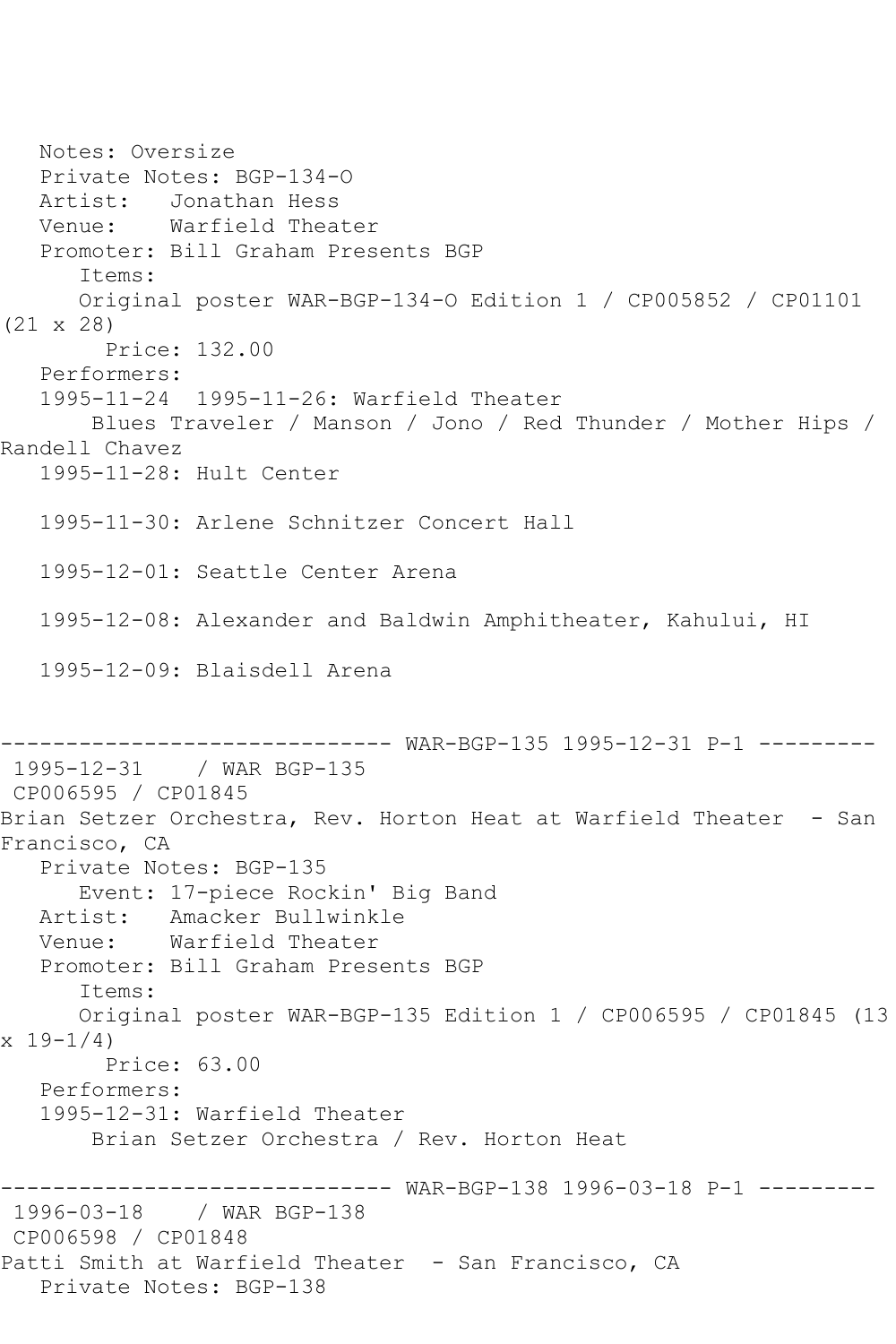Artist: Rex Ray Venue: Warfield Theater Promoter: Bill Graham Presents BGP Items: Original poster WAR-BGP-138 Edition 1 / CP006598 / CP01848 (13  $x 19-1/4$  Price: 41.00 Performers: 1996-03-18 1996-03-19: Warfield Theater Patti Smith ------------------------------ WAR-BGP-139 1996-03-23 P-1 --------- 1996-03-23 / WAR BGP-139 CP006599 / CP01849 David Grisman Quintet, Vassar Clements at Warfield Theater - San Francisco, CA Private Notes: BGP-139 Artist: Jim Phillips Venue: Warfield Theater Promoter: Bill Graham Presents BGP Items: Original poster WAR-BGP-139 Edition 1 / CP006599 / CP01849 (13  $x 19-1/4$  Price: 53.00 Performers: 1996-03-23 1996-03-24: Warfield Theater David Grisman / Vassar Clements / Peter Rowan / Herb Pederson / John Kahn ------------------------------ ARC-BGP-143 1996-05-19 P-1 --------- 1996-05-19 / ARC BGP-143 CP006587 / CP01837 Ministry, Liaka and the Cosmonauts at Arco Arena, Sacramento - Sacramento, CA Private Notes: BGP-143 Artist: Jonathan Hess Venue: Arco Arena Promoter: Bill Graham Presents BGP Items: Original poster ARC-BGP-143 Edition 1 / CP006587 / CP01837 (13  $x 19-1/4$  Price: 35.00 Performers: 1996-05-19: Arco Arena Ministry / Liaka and the Cosmonauts / Jesus Lizard 1996-05-22: Mercer Arena, Seattle Ministry / Jesus Lizard / Liaka and the Cosmonauts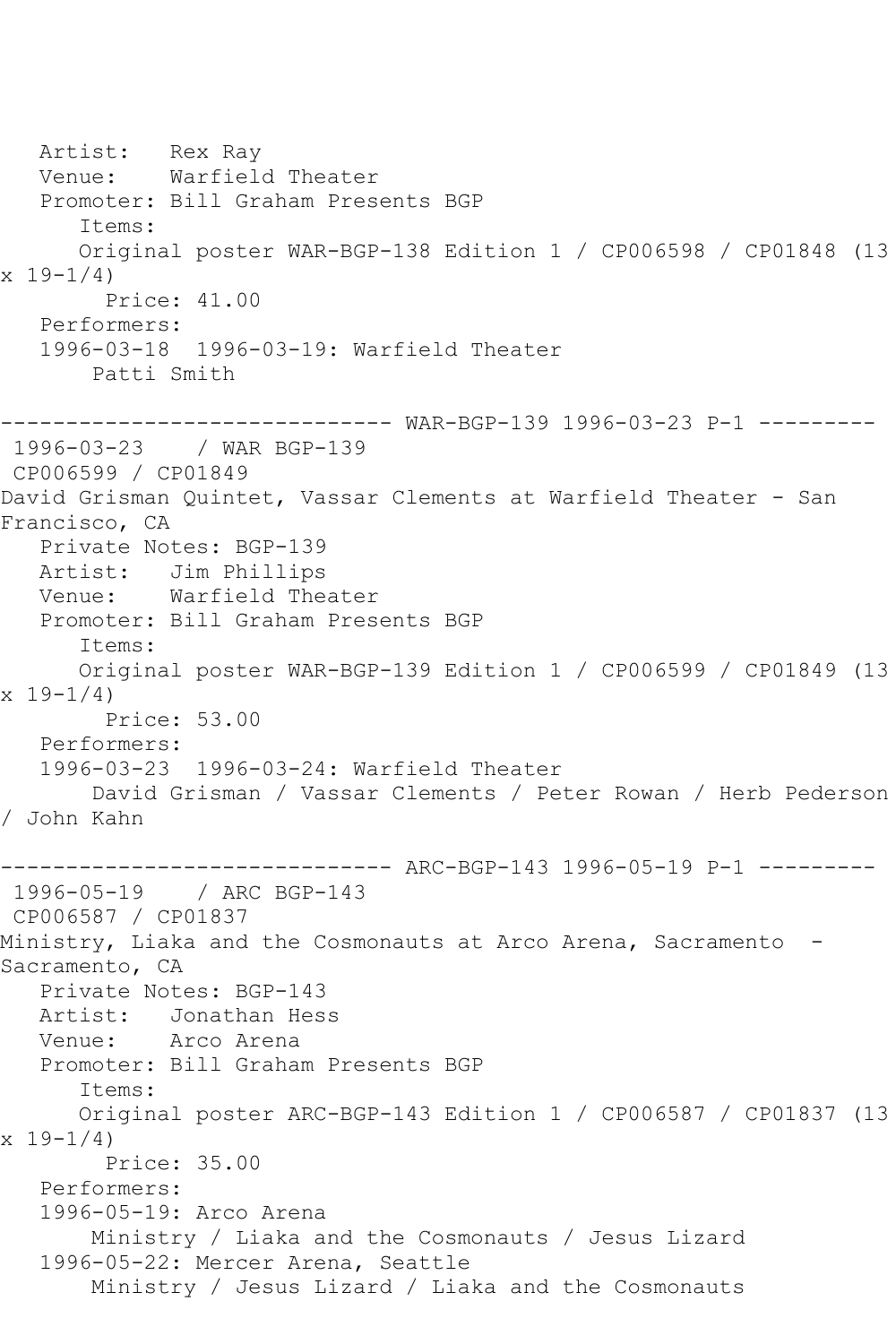```
 1996-05-23: Salem Armory
        Ministry / Jesus Lizard / Liaka and the Cosmonauts
    1996-05-25 96-05-26: Warfield Theater
        Ministry / Jesus Lizard / Liaka and the Cosmonauts
         ------------------------------ WILST-BGP-145 1996-05-28 P-1 --------
-
1996-05-28 / WILST BGP-145
CP006603 / CP01853
Joan Osborne, G. Love and Special Sauce at Wilson Theater, Fresno -
Fresno, CA
   Private Notes: BGP-145
   Artist: Randy Tuten
   Venue: Wilson Theater, Fresno
   Promoter: Bill Graham Presents BGP
       Items:
       Original poster WILST-BGP-145 Edition 1 / CP006603 / CP01853 
(13 \times 19 - 1/4) Price: 90.00
   Performers:
    1996-05-28: Wilson Theater, Fresno
        Joan Osborne / G. Love and Special Sauce
    1996-05-30: Reno Hilton Showroom
        Joan Osborne / G. Love and Special Sauce / G. Love and 
Special Sauce
    1996-05-28: Warfield Theater
        Joan Osborne / G. Love and Special Sauce
                   ------------------------------ WAR-BGP-147 1996-06-07 P-1 ---------
1996-06-07 / WAR BGP-147
CP006605 / CP01855
Widespread Panic at Warfield Theater - San Francisco, CA
   Private Notes: BGP-147
   Artist: Arlene Owseichik -- Art Director
   Venue: Warfield Theater
   Promoter: Bill Graham Presents BGP
       Items:
       Original poster WAR-BGP-147 Edition 1 / CP006605 / CP01855 (13 
x 19-1/4)
         Price: 46.00
    Performers:
    1996-06-07: Warfield Theater
        Widespread Panic
                         ------------------------------ WAR-BGP-148 1996-06-21 P-1 ---------
1996-06-21 / WAR BGP-148
CP006606 / CP01856
```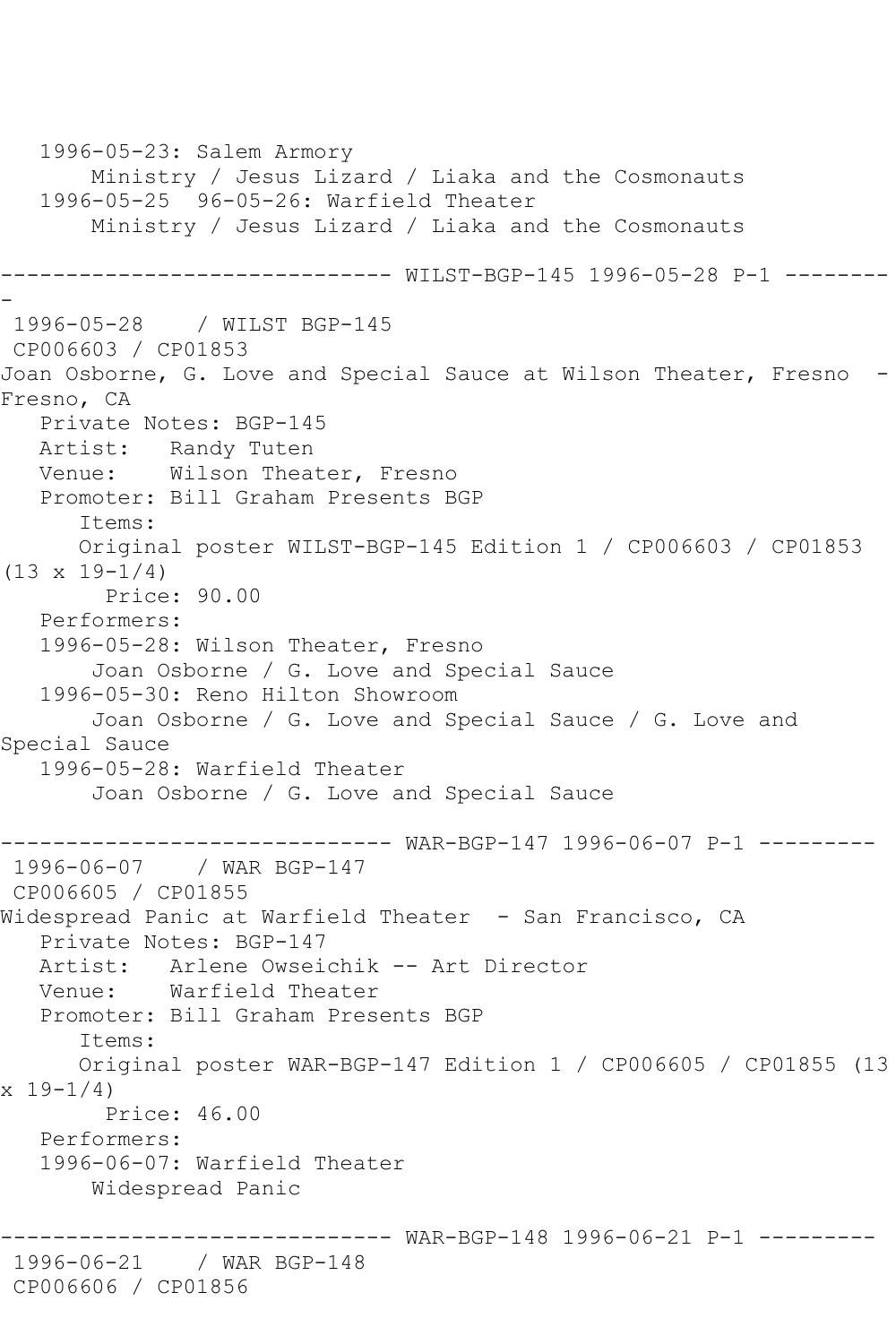311, Voodoo Glow Skulls at Warfield Theater - San Francisco, CA Private Notes: BGP-148 Artist: Chuck Sperry Venue: Warfield Theater Promoter: Bill Graham Presents BGP Items: Original poster WAR-BGP-148 Edition 1 / CP006606 / CP01856 (13  $x 19 - 1/4$  Price: 105.00 Performers: 1996-06-21: Warfield Theater 311 / Voo Doo Glow Skulls / Urge ------------------------------ WAR-BGP-159 1996-12-30 P-1 --------- / WAR BGP-159 CP006617 / CP01867 Santana, Mingus Amungus at Warfield Theater - San Francisco, CA Private Notes: BGP-159<br>Artist: Su Suttle (a Su Suttle (aka Susan Taggart) Venue: Warfield Theater Promoter: Bill Graham Presents BGP Items: Original poster WAR-BGP-159 Edition 1 / CP006617 / CP01867 (13 x 19-1/4) Price: 69.00 Performers: 1996-12-30 1996-12-31: Warfield Theater Carlos Santana / Mingus Amungus ------------------------------ SCCA-BGP-162 1997-03-26 P-1 --------- 1997-03-26 / SCCA BGP-162 CP006619 / CP01869 Widespread Panic at Santa Cruz Civic Auditorium - Santa Cruz, CA Private Notes: BGP-162 Artist: Joel Elrod Venue: Santa Cruz Civic Auditorium Promoter: Bill Graham Presents BGP Items: Original poster SCCA-BGP-162 Edition 1 / CP006619 / CP01869  $(13 \times 19 - 1/4)$  Price: 41.00 Performers: 1997-03-26: Santa Cruz Civic Auditorium Widespread Panic 1997-03-27: Santa Cruz Civic Auditorium Widespread Panic 1997-03-28 97-03-29: Warfield Theater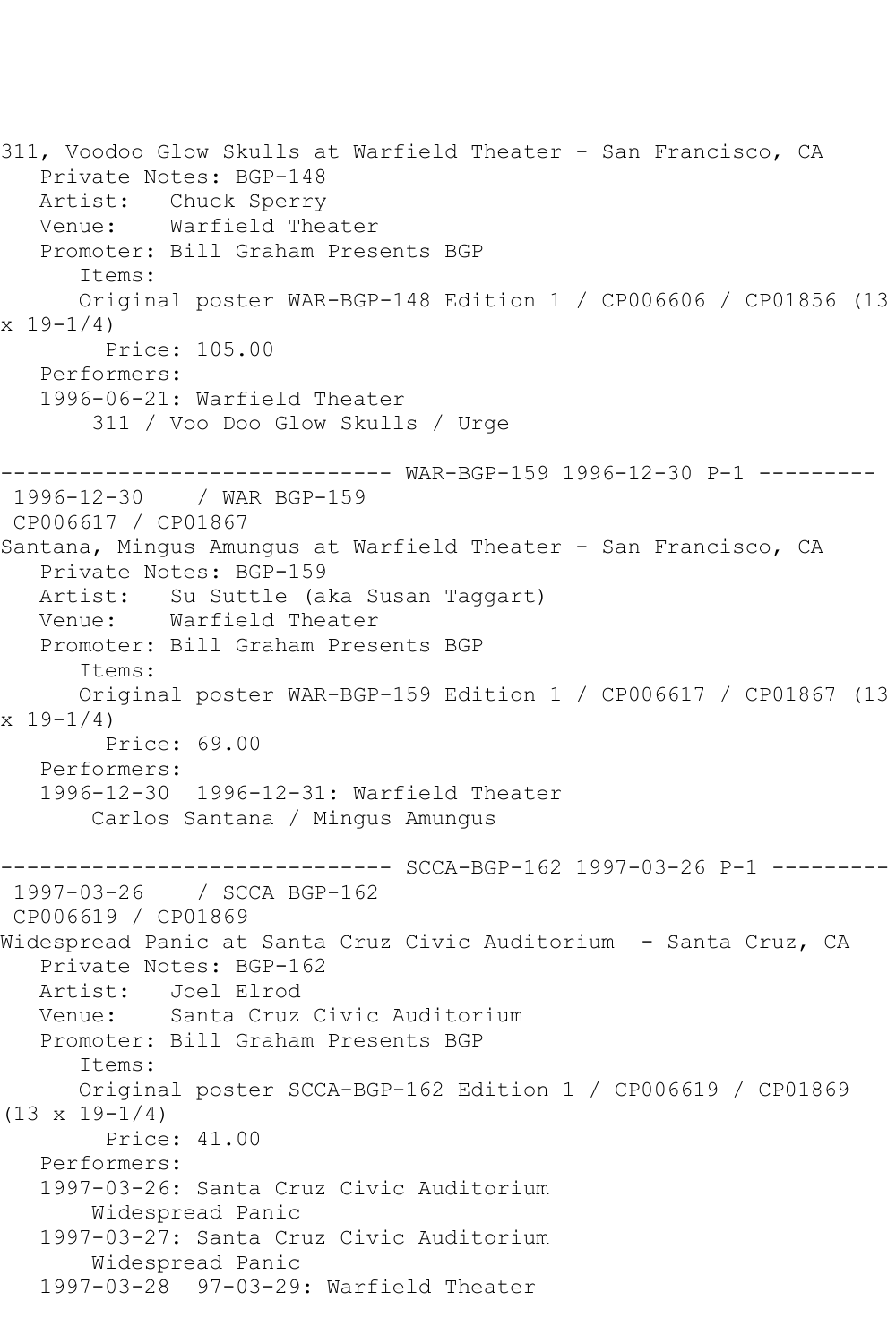Widespread Panic

------------------------------ WAR-BGP-165 1997-05-27 P-1 --------- 1997-05-27 / WAR BGP-165 CP006621 / CP01871 Prodigy at Warfield Theater - San Francisco, CA Private Notes: BGP-165 Artist: Carolyn Ferris Venue: Warfield Theater Promoter: Bill Graham Presents BGP Items: Original poster WAR-BGP-165 Edition 1 / CP006621 / CP01871 (13  $x 19-1/4$  Price: 41.00 Performers: 1997-05-27: Warfield Theater Prodigy ------ WAR-BGP-170 1997-08-12 P-1 ---------1997-08-12 / WAR BGP-170 CP006624 / CP01874 O'Connor, Sinead at Warfield Theater - San Francisco, CA Private Notes: BGP-170 Artist: Frank Wiedemann Venue: Warfield Theater Promoter: Bill Graham Presents BGP Items: Original poster WAR-BGP-170 Edition 1 / CP006624 / CP01874 (13 x 19-1/4) Price: 35.00 Performers: 1997-08-12 1997-08-13: Warfield Theater O'Connor / Sinead / Screaming Orphans ------------------------------ WAR-BGP-172 1997-08-28 P-1 --------- 1997-08-28 / WAR BGP-172 CP006626 / CP01876 David Byrne at Warfield Theater - San Francisco, CA Private Notes: BGP-172 Artist: David Barker Venue: Warfield Theater Promoter: Bill Graham Presents BGP Items: Original poster WAR-BGP-172 Edition 1 / CP006626 / CP01876 (13 x 19-1/4) Price: 41.00 Performers: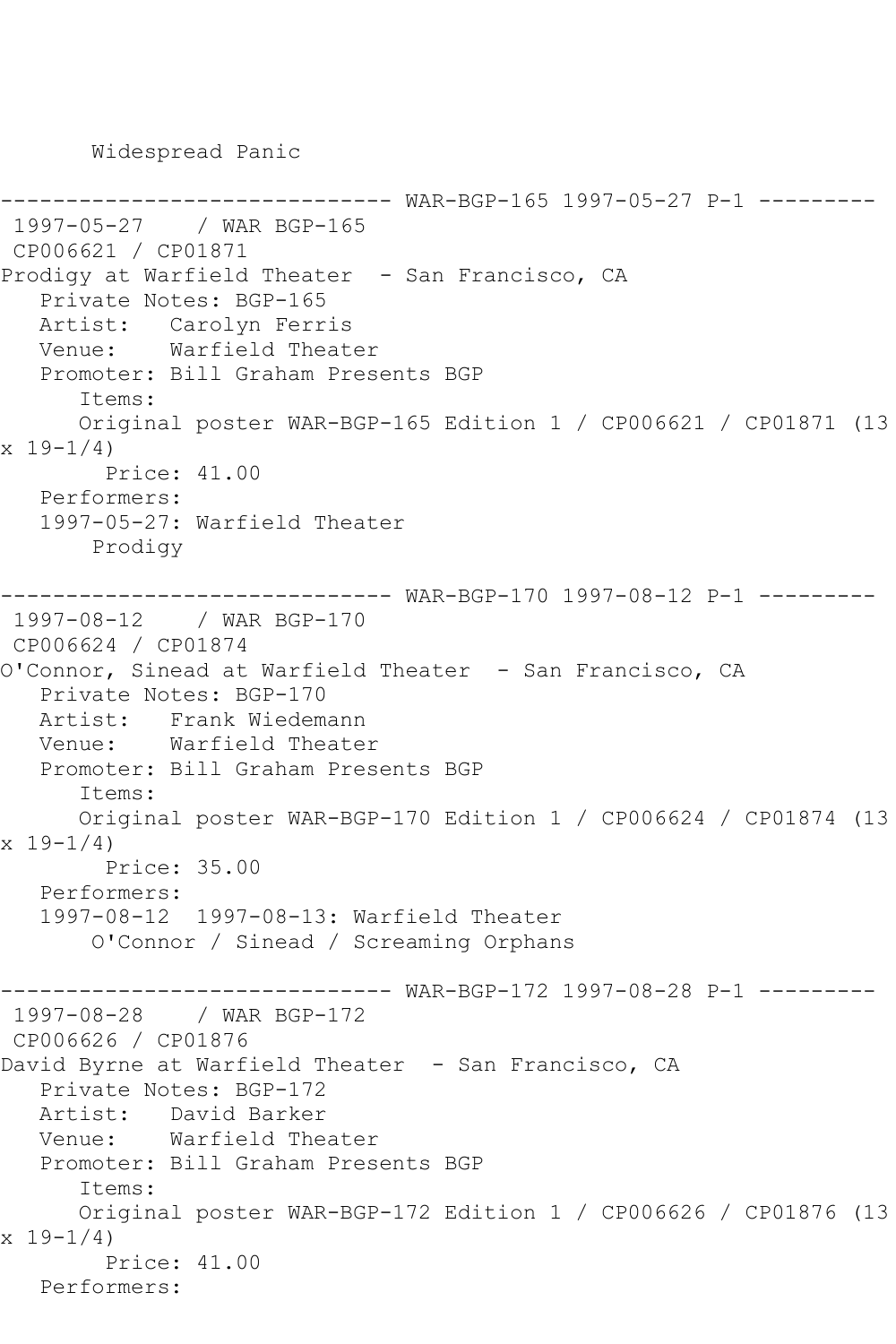1997-08-28 1997-08-29: Warfield Theater David Byrne ------------------------------ WAR-BGP-176 1997-09-15 P-1 --------- 1997-09-15 / WAR BGP-176 CP006630 / CP01880 David Bowie at Warfield Theater - San Francisco, CA Private Notes: BGP-176 Artist: Rex Ray Venue: Warfield Theater Promoter: Bill Graham Presents BGP Items: Original poster WAR-BGP-176 Edition 1 / CP006630 / CP01880 Description: 1 original (13 x 19-1/4) Price: 53.00 Performers: 1997-09-15 1997-09-16: Warfield Theater David Bowie ------------------------------ WAR-BGP-185 1997-12-31 P-1 --------- 1997-12-31 / WAR BGP-185 CP006639 / CP01889 Brian Setzer Orchestra at Warfield Theater - San Francisco, CA Private Notes: BGP-185 Event: New Year's Eve Artist: Gail Weissman Venue: Warfield Theater Promoter: Bill Graham Presents BGP Items: Original poster WAR-BGP-185 Edition 1 / CP006639 / CP01889 (13  $x 19 - 1/4$  Price: 4.00 Performers: 1997-12-31: Warfield Theater Brian Setzer Orchestra ------------------------------ WAR-BGP-187 1998-03-14 P-1 --------- 1998-03-14 / WAR BGP-187 CP006641 / CP01891 Joe Satriani, Derek Trucks Band at Warfield Theater - San Francisco, CA Private Notes: BGP-187 Artist: F.A. Bella<br>Venue: Warfield T Warfield Theater Promoter: Bill Graham Presents BGP Items: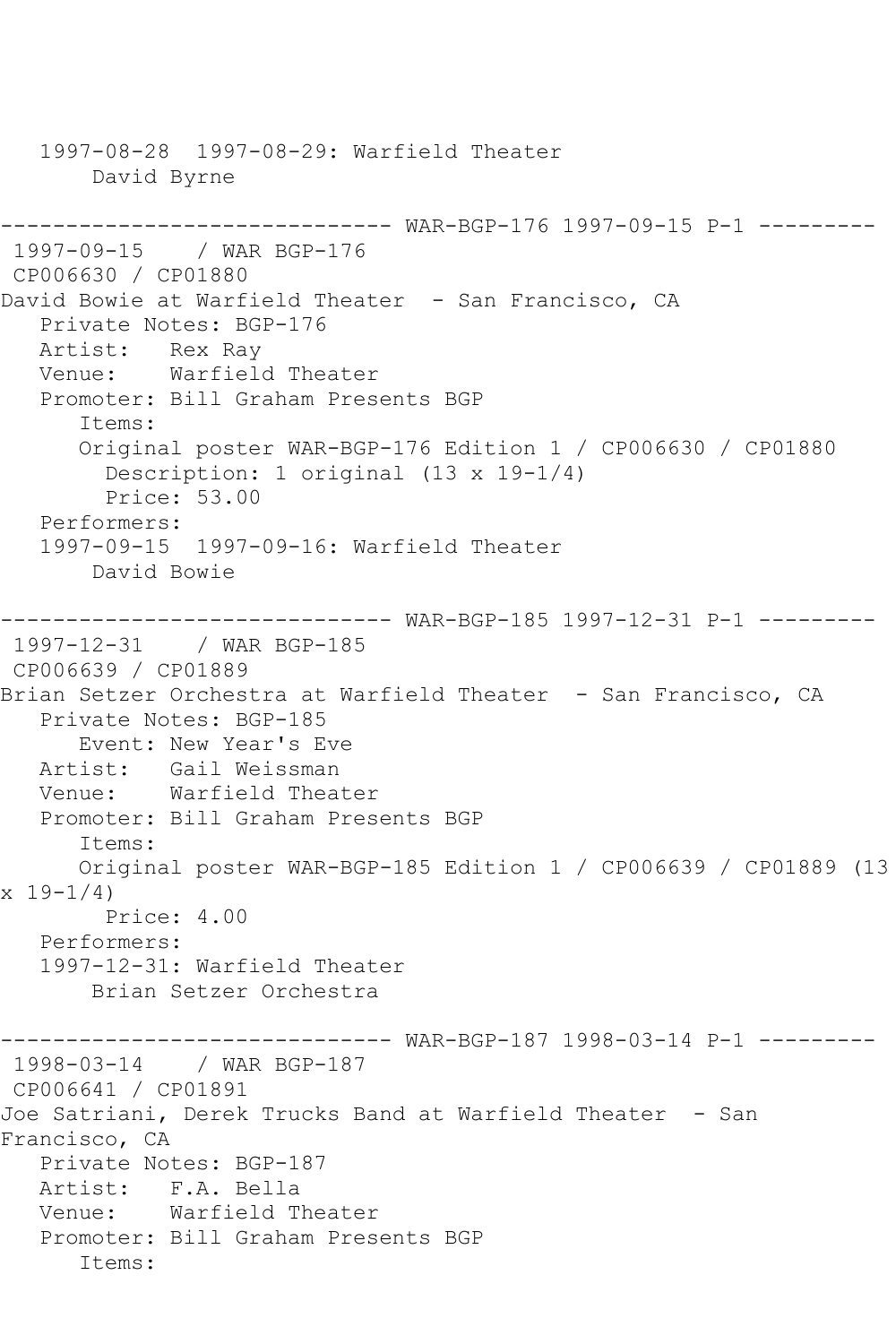Original poster WAR-BGP-187 Edition 1 / CP006641 / CP01891 (13  $x 19 - 1/4$  Price: 41.00 Performers: 1998-03-14: Warfield Theater Joe Satriani / Derek Trucks Band / Daniel Kane ------------------------------ WAR-BGP-188 1998-03-31 P-1 --------- 1998-03-31 / WAR BGP-188 CP006642 / CP01892 Portishead at Warfield Theater - San Francisco, CA Private Notes: BGP-188 Artist: Michelle Casciolo Venue: Warfield Theater Promoter: Bill Graham Presents BGP Items: Original poster WAR-BGP-188 Edition 1 / CP006642 / CP01892 (13 x 19-1/4) Price: 41.00 Performers: 1998-03-31 1998-04-02: Warfield Theater Portishead ------------------------------ 1998-04-20 P --------- 1998-04-20 / CP061161 / CP061161 Phil Lesh and Friends at Warfield Theater [San Francisco, CA] Benefit: Benefit for the Unbroken Chain Foundation Artist: Michael R. Everett Venue: Warfield Theater Items: Original poster / CP061161 / CP061161 (12-7/8 x 19) Performers: 1998-04-20: Warfield Theater Phil Lesh and Friends ------------------------------ WAR-BGP-194-O 1998-06-06 P-1 -------- - 1998-06-06 / WAR BGP-194-O CP005876 / CP01125 Bonnie Raitt, Little Feat at Bonnie Raitt at Warfield - San Francisco, CA Notes: Oversize Private Notes: BGP-194-O Artist: Arlene Owseichik -- Art Director Venue: Warfield Theater Promoter: Bill Graham Presents BGP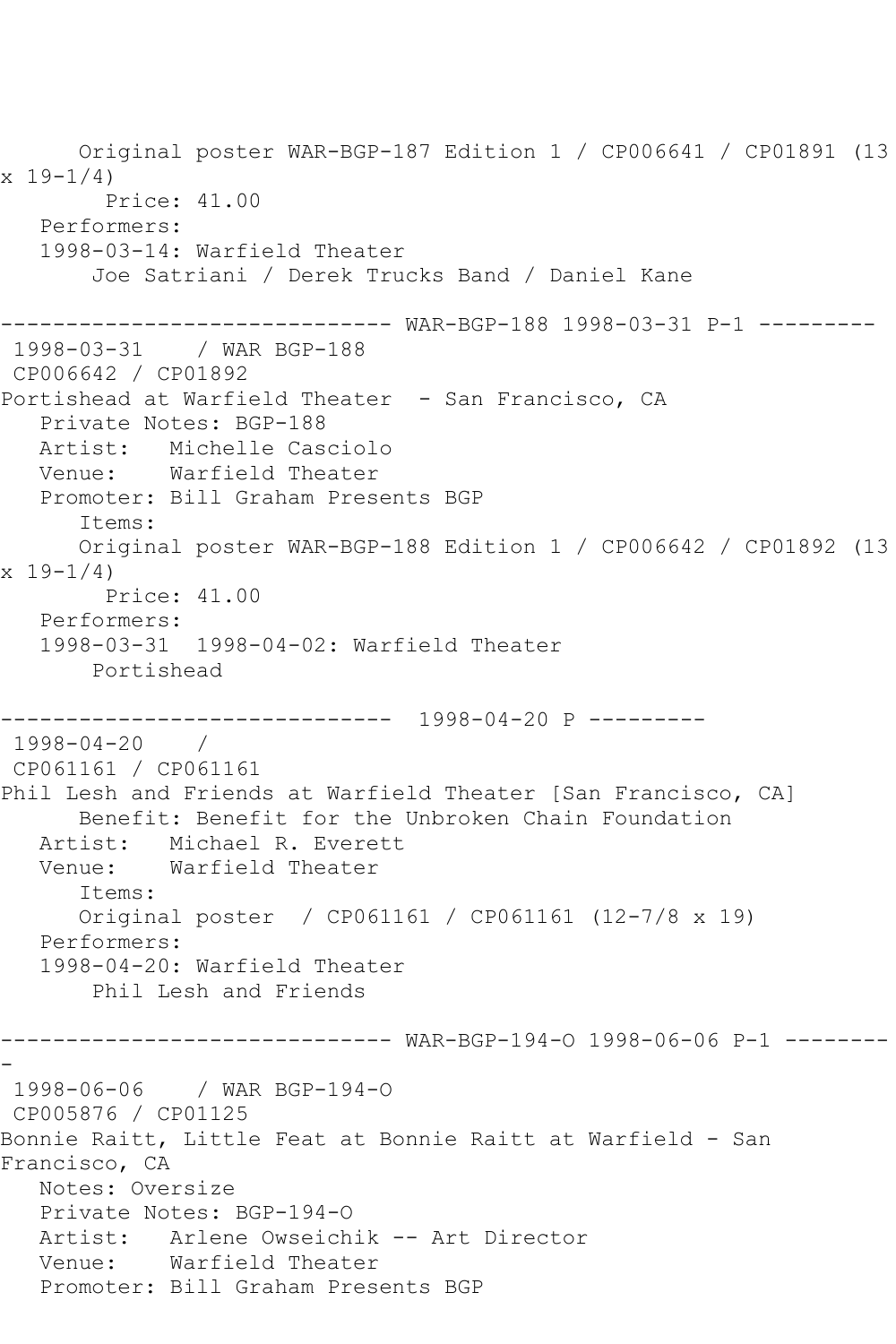Items: Original poster WAR-BGP-194-O Edition 1 / CP005876 / CP01125 (18 x 27) Price: 79.00 Performers: 1998-06-06 1998-06-27: Warfield Theater Bonnie Raitt / Little Feat / Rex Ray ------------------------------ WAR-BGP WHAT 1998-06-11 P-1 --------- 1998-06-11 / WAR BGP WHAT CP006469 / CP01719 Paula Cole, Train Garrison Starr at Warfield Theater - San Francisco, CA Private Notes: BGP ?? Event: Happy Birthday Venue: Warfield Theater Items: Original poster WAR-BGP WHAT Edition 1 / CP006469 / CP01719 Price: 30.00 WAR-BGP WHAT / CP019145 / XB19980611 WAR-BGP WHAT / NONE / XB1998061 Performers: 1998-06-11: Warfield Theater Paula Cole / Train Garrison Starr ------------------------------ WAR-BGP-199 1998-08-17 P-1 --------- 1998-08-17 / WAR BGP-199 CP006665 / CP01915 Bauhaus at Warfield Theater - San Francisco, CA Private Notes: BGP-199 Artist: Frank Wiedemann Venue: Warfield Theater Promoter: Bill Graham Presents BGP Items: Original poster WAR-BGP-199 Edition 1 / CP006665 / CP01915 (13 x 19-1/4) Price: 41.00 Performers: 1998-08-17 1998-08-18: Warfield Theater Bauhaus ------------------------------ WAR-BGP-203 1998-10-31 P-1 --------- 1998-10-31 / WAR BGP-203 CP006651 / CP01901 Cramps, Bomboras at Warfield Theater - San Francisco, CA Private Notes: BGP-203 Artist: Isabelle Samaras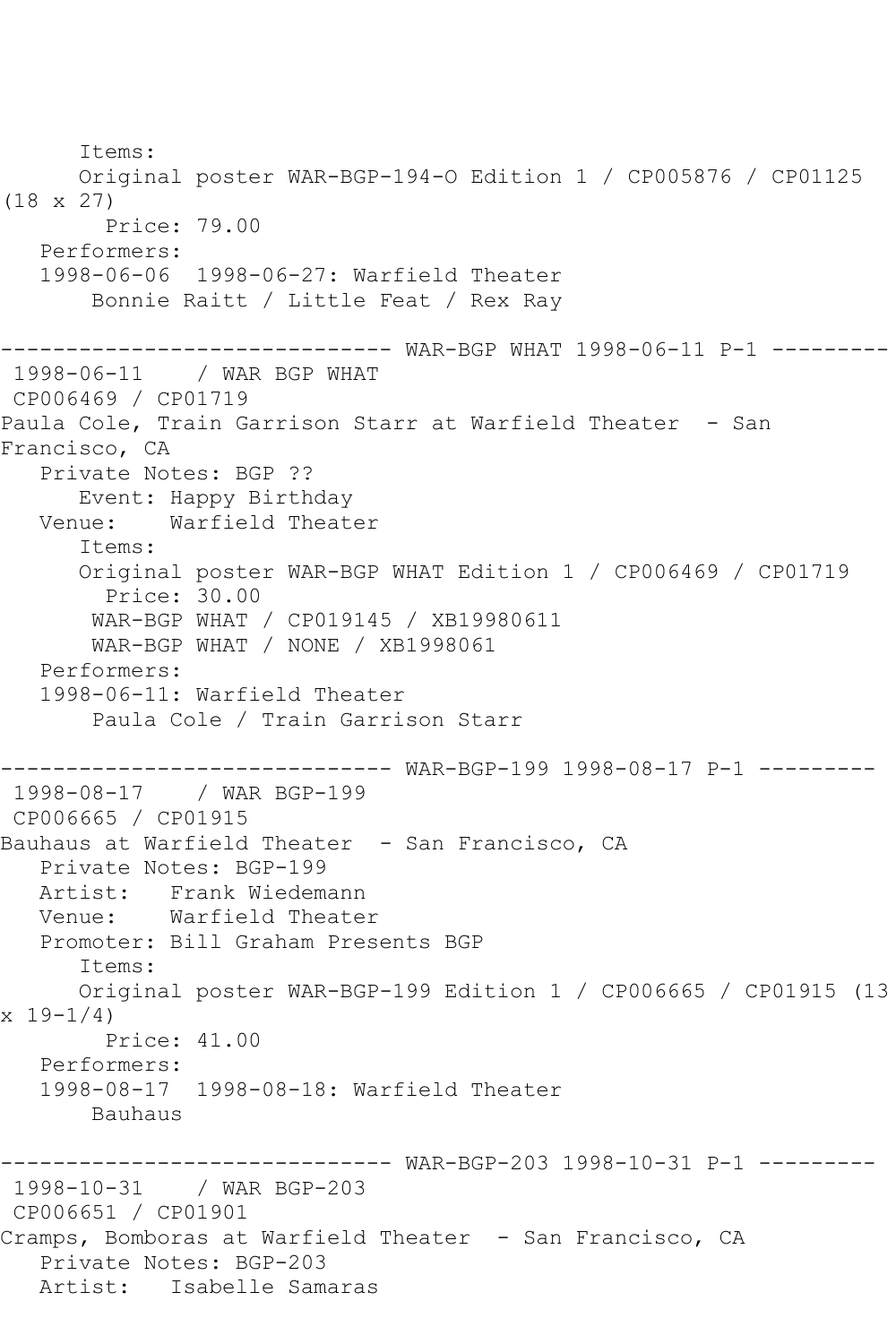Venue: Warfield Theater Promoter: Bill Graham Presents BGP Items: Original poster WAR-BGP-203 Edition 1 / CP006651 / CP01901 (13  $x 19-1/4$  Price: 46.00 Performers: 1998-10-31: Warfield Theater Cramps / Bomboras / Pearl Harbor ------------------------------ WAR-BGSE-007a 1998-11-02 P-1 -------- - 1998-11-02 / WAR BGSE-007a CP006650 / CP01900 KPMG, Cheeseballs at Warfield Theater - San Francisco, CA Private Notes: BGSE \* Artist: Frank Wiedemann Venue: Warfield Theater Promoter: Bill Graham Special Events Items: Original poster WAR-BGSE-007a Edition 1 / CP006650 / CP01900 (13 x 19) Price: 23.00 Performers: 1998-11-02: Warfield Theater KPMG / Cheeseballs / Pride and Joy ------------------------------ WAR-BGP-204 1998-12-31 P-1 --------- 1998-12-31 / WAR BGP-204 CP006662 / CP01912 Primus, Spearhead at Warfield Theater - San Francisco, CA Private Notes: BGP-204 Event: Concert Event of the Mellennium Series: 7th Annual New Year's Artist: Reuben Raffael Venue: Warfield Theater Promoter: Bill Graham Presents BGP Items: Original poster WAR-BGP-204 Edition 1 / CP006662 / CP01912 (13  $x 19-1/4$  Price: 46.00 Performers: 1998-12-31: Warfield Theater Primus / Spearhead / Larry Lalonde / Brian Mantia / Bob C. Cock / Les Claypool ------------------------------ WAR 1999 P-1 ---------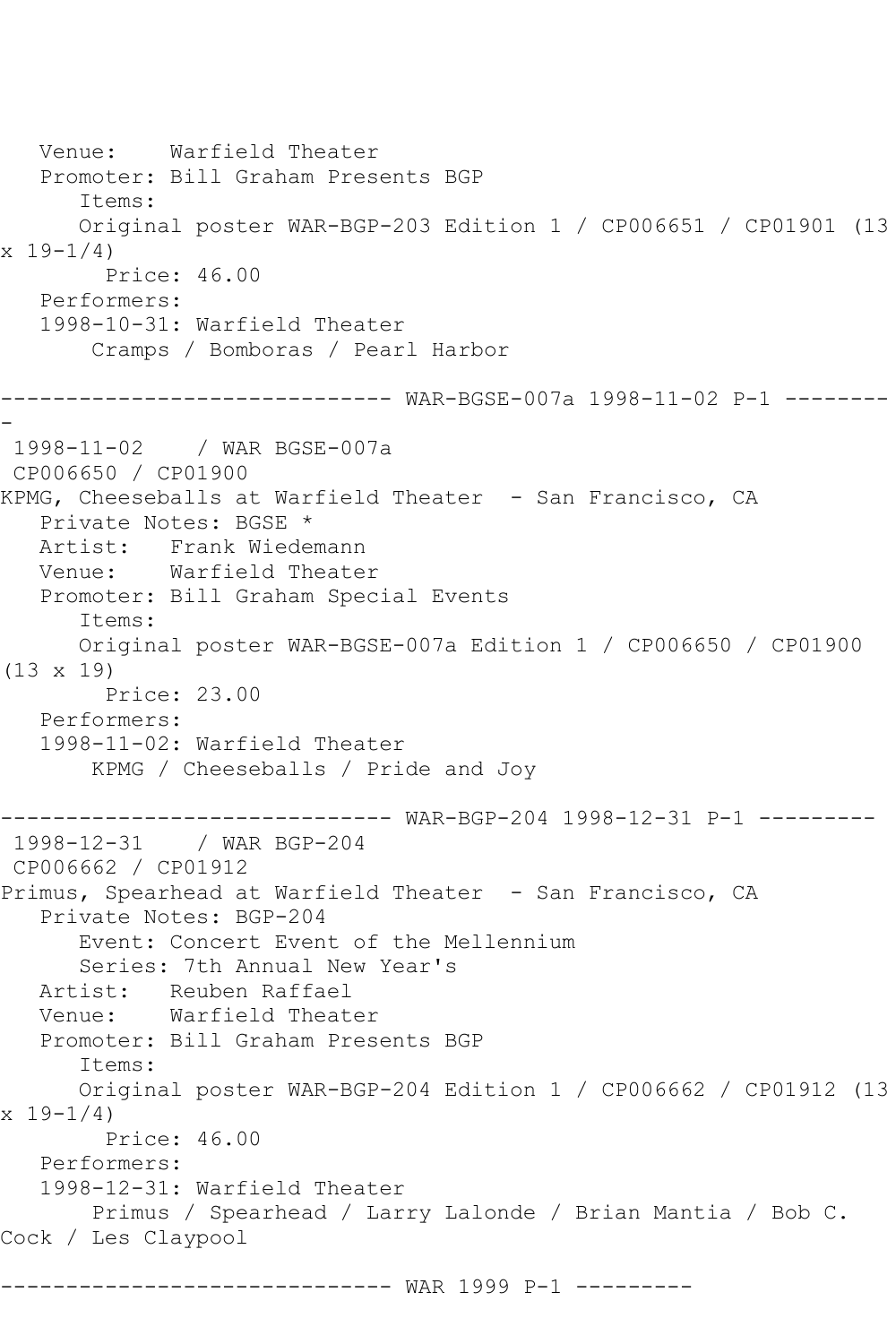1999 / WAR CP021505 / XM1999CB Counting Crows at Warfield Theater - San Francisco, CA Venue: Warfield Theater Items: Original poster WAR Edition 1 / CP021505 / XM1999CB Performers: 1999: Warfield Theater Counting Crows ------------------------------ WAR-BGP-210 1999-02-16 P-1 --------- 1999-02-16 / WAR BGP-210 CP006649 / CP01899 Ratdog, Mickey Hart at Warfield Theater - San Francisco, CA Notes: Ratdog, @ the Warfield A short time after my Family Dog Grand Opening poster was printed, I was called by Bill Graham Presents (I had sent BGP art director Arlene Owseichik some samples) to do a Ratdog Warfield poster, and then soon after, a Eddie Money Fillmore poster (62). RATDOG REVUE story: The artists who design posters for Bill Graham presents are usually offered tickets to the show, and I make it a habit to attend each of them. Ratdog Revue, as the band was called at the beginning, was special, because it was the first Greatful Dead incarnation since Jerry died. It was a great show! But while we lived it up inside during the show, I spent all my money on drinks. So when we were walking out, worried about being broke in the city, I said to Dolly "Hey, maybe I could sell my signature, and pick up a few bucks! So I waited until they brought the box of the night's posters to the sidewalk to hand out the way they do. I got mine, whatta rude crush by a bunch of burly guys. Then I noticed six officers standing over by their van, and wondered if it would be legal. I walked over to them and asked "Hey, can I sell my signature on the sidewalk?" One of them says "Are you the artist?" Yeah, I said. He reaches into the van and pulls out some of my Ratdog posters, "..of THIS" he said? I sheepishly nodded yes. "Well, will you sign ours?" I said I'd love to, and signed "To SF's finest!", on each one! They were stoked! Then I turned back to the crowd all-full of confidence, and started to hawk my signature waving my Sharpy pen, calling "Signed by the artist, 5 bucks!" It was sort of hard to get anyone's attention near the box, and those who did, looked at me like I was crazed. Then a big Warfield bouncer came over and told me to stop and get out! I said I didn't have to, that it was a public place and "THEY" said it was OK! and I pointed at the six cops standing there, looking right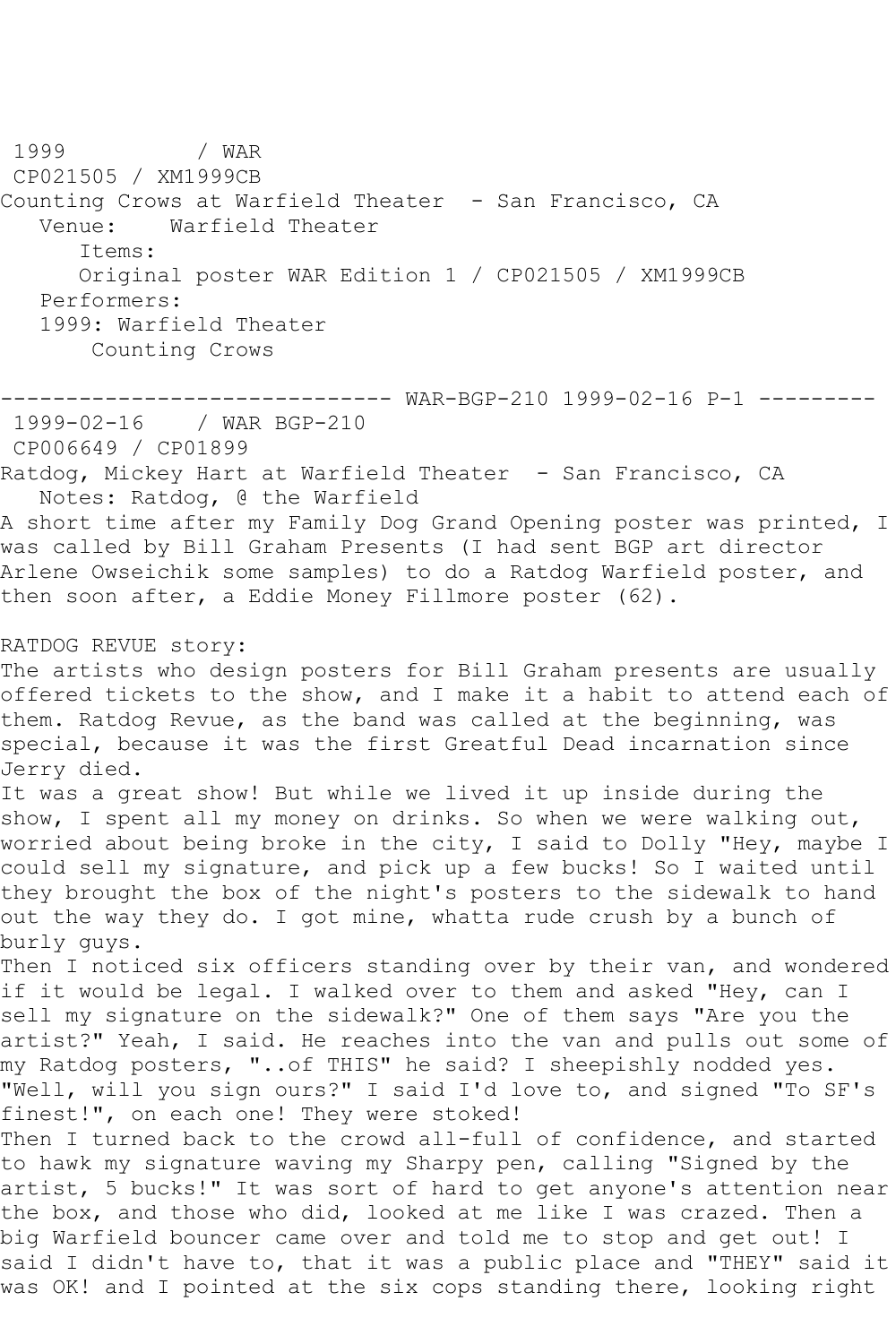at us. But the guy kept yelling at me, and I decided to let it go, not wanting to have word get back to BGP about it. So I walked down the sidewalk a little and it seemed a lot mellower than back at the mob scene. People were walking away looking at the posters, so I started waving my pen and offering my siggy again. It was darker, so some people were frightened, thinking I was a Market Street loony. I looked around and there were other loonies. A guy with a poster stopped and begged me to sign saying he didn't have any money. I signed the back. No one else believed I was the artist, so we turned the corner with nothing to show for all my efforts. We walked to the lot in back of the theatre, where, at the gate, I was panhandled by a street beggar. "Here", I said giving him my last dollar, "...now you've got more money than me!" and walked into the lot. There were thirty or so people waiting, I found out, because a car was blocking the entrance to the garage. Then I looked and saw that it was OUR car! And then when I went to open the door I discovered that I had locked my keys inside! The attendants called for a locksmith, saying they couldn't open it themselves. It seemed like forever for the locksmith to arrive. There we were, standing around with all these people holding posters...so I told Dolly "Hey, what the heck, I'm gonna work the crowd!" So I held up my pen and announced again, "Ratdog posters signed by the artist five bucks!" People finally went for it! I signed them on a hood of a car. Some people questioned who I was, thinking I was scamming, so I took out my driver's license, and that made more people want the signature. A few people examined the license, looked at me, and then walked away saying they still didn't believe it! By the time I was making a little cash, a street hustler came by selling two wrinkly Ratdog posters. I gave him four bucks each for them.

After working the parking lot and the lock guy still hadn't showed up, I walked over to the gate and started getting people that were still streaming down the sidewalk from the Warfield. I was getting a lot of customers, but had to show my license every time, so I just started waving IT! After a few minutes, the guy who had panhandled me before, who was still standing there, leaned over to me and said "Hey man, you're doin' better than I am!" and, after watching my technique some more, whispered "I'm gonna get me a pen too!" I'm sure he worked some of the subsequent shows.

The locksmith truck finally showed up and everyone finally could get his or her cars out, and we drove off the lot with 50 bucks cash! We felt safer without being broke, and it was an experience I wouldn't have missed for anything. -- Jim Phillips

 Private Notes: BGP-210 Artist: Rex Ray<br>Venue: Warfield Warfield Theater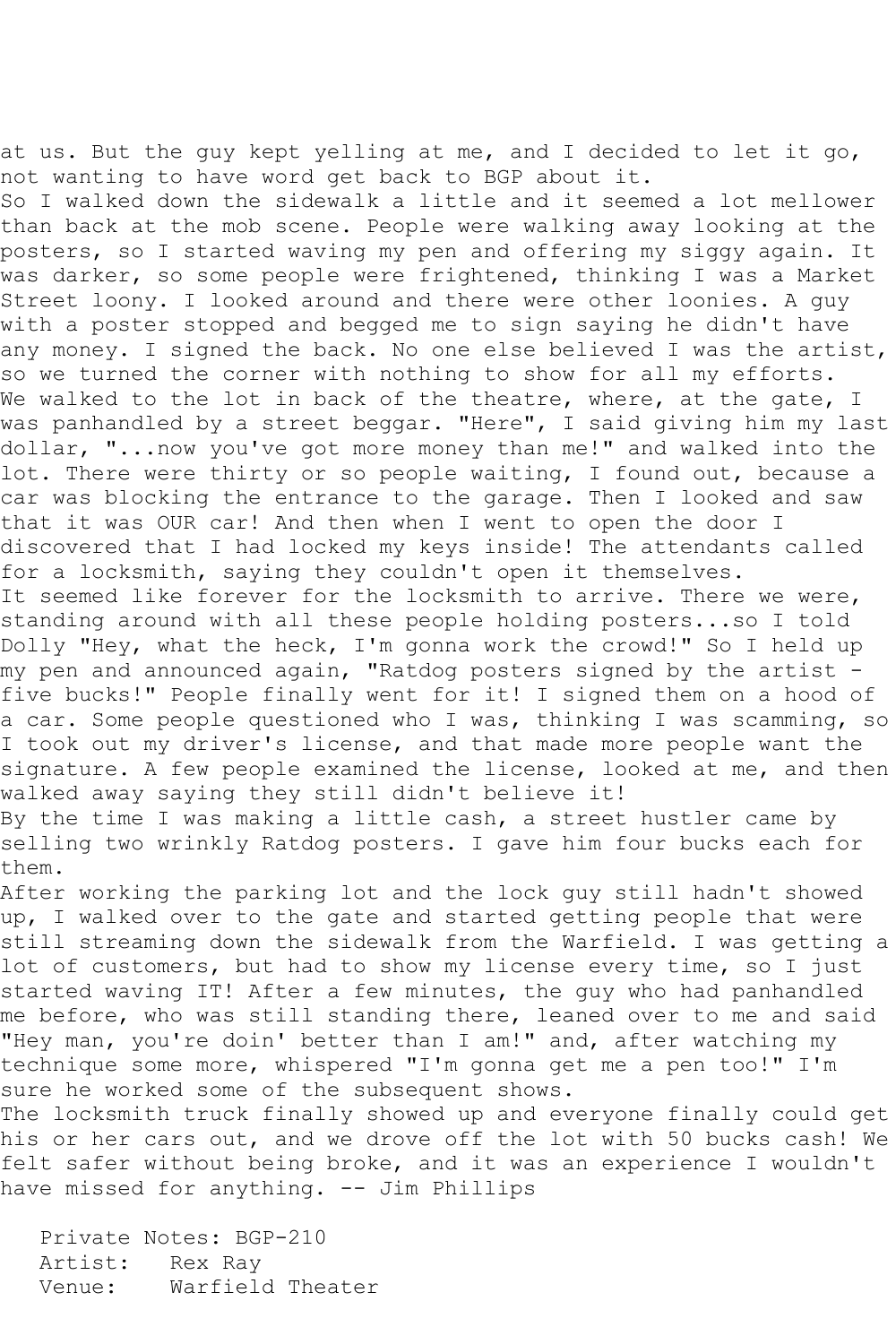Promoter: Bill Graham Presents BGP Items: Original poster WAR-BGP-210 Edition 1 / CP006649 / CP01899 (13  $x 19-1/4$  Price: 46.00 Performers: 1999-02-16: Warfield Theater Ratdog / Mickey Hart ------------------------------ WAR-BGP-211 1999-02-17 P-1 --------- 1999-02-17 / WAR BGP-211 CP006666 / CP01916 Cake, Dieselhead at Warfield Theater - San Francisco, CA Private Notes: BGP-211 Artist: Jim Winters Venue: Warfield Theater Promoter: Bill Graham Presents BGP Items: Original poster WAR-BGP-211 Edition 1 / CP006666 / CP01916 (13  $x 19 - 1/4$  Price: 41.00 Performers: 1999-02-17: Warfield Theater Cake / Dieselhead / Adam Elk ------------------------------ WAR 1999-08-06 P --------- 1999-08-06 / WAR CP030610 / NM10559 Ween, Queens of the Stone Age at The Warfield Venue: Warfield Theater Items: Original poster WAR / CP030610 / NM10559 (8-1/2 x 11) Performers: 1999-08-06: Warfield Theater Ween / Queens of the Stone Age ------------------------------ WAR-BGP-219 1999-09-30 P-1 --------- 1999-09-30 / WAR BGP-219 CP005452 / CP00701 Elvis Costello, Steve Nieve at Warfield Theater - San Francisco, CA Private Notes: BGP-219 Artist: Hugh D' Andrade Venue: Warfield Theater Promoter: Bill Graham Presents BGP Items: Original poster WAR-BGP-219 Edition 1 / CP005452 / CP00701 (13 x 19-1/4)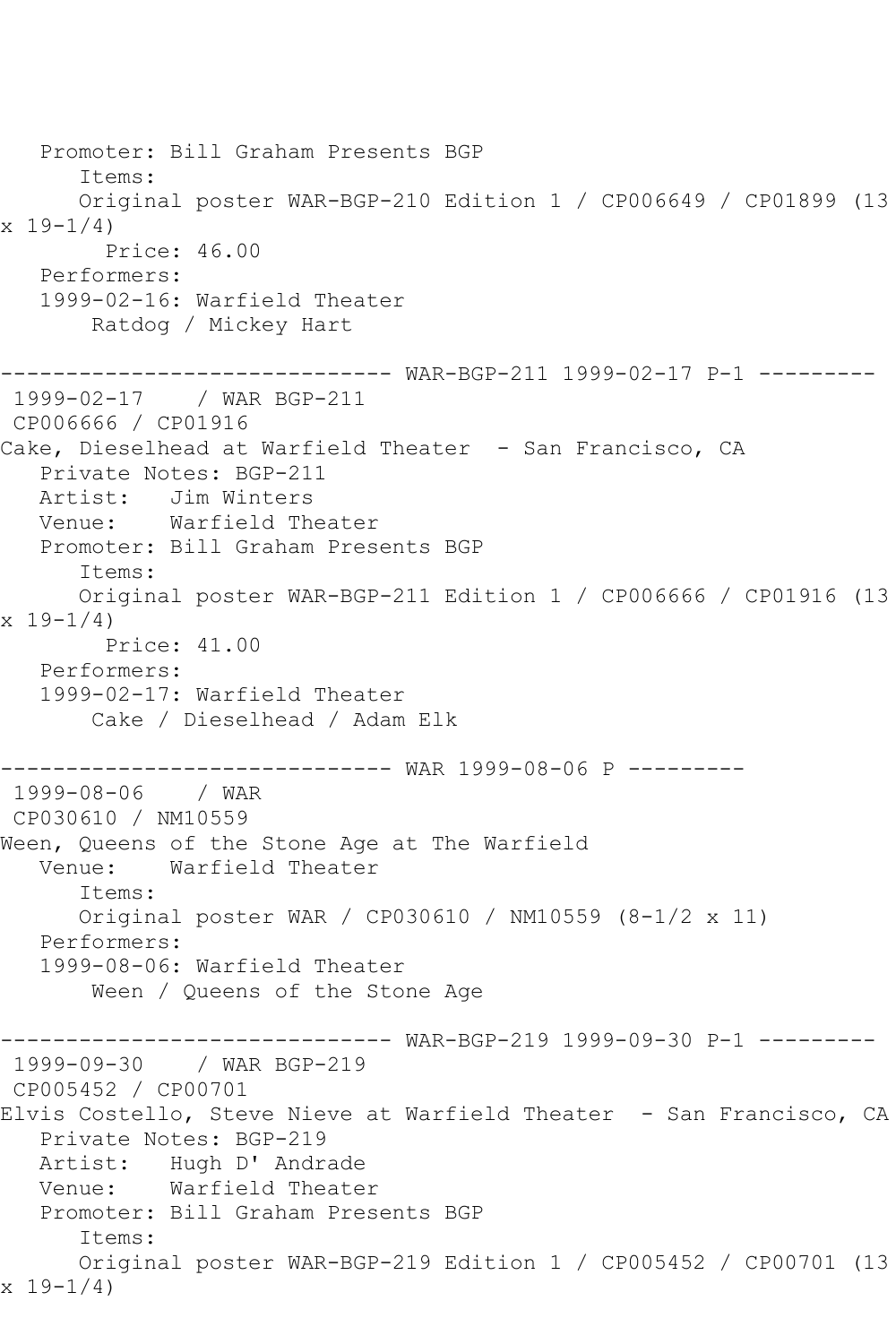```
 Price: 79.00
   Performers:
   1999-09-30: Warfield Theater
       Elvis Costello / Steve Nieve
   1999-10-01: Paramount Theater, Oakland
------------------------------ WAR-BGP-221 1999-10-14 P-1 ---------
1999-10-14 / WAR BGP-221
CP005454 / CP00703
Widespread Panic at Warfield Theater - San Francisco, CA
   Private Notes: BGP-221
   Artist: Dave Huckins
   Venue: Warfield Theater
   Promoter: Bill Graham Presents BGP
      Items:
      Original poster WAR-BGP-221 Edition 1 / CP005454 / CP00703 (13 
x 19-1/4)
        Price: 41.00
   Performers:
   1999-10-14 1999-10-17: Warfield Theater
       Widespread Panic
------------------------------ WAR-BGP-222 1999-10-20 P-1 ---------
1999-10-20 / WAR BGP-222
CP005455 / CP00704
Brian Wilson at Warfield Theater - San Francisco, CA
   Private Notes: BGP-222
   Artist: Christopher Peterson
   Venue: Warfield Theater
   Promoter: Bill Graham Presents BGP
      Items:
      Original poster WAR-BGP-222 Edition 1 / CP005455 / CP00704 (13 
x 19 - 1/4 Price: 53.00
   Performers:
   1999-10-20: Warfield Theater
       Brian Wilson
------------------------------ WAR-BGP-223 1999-11-10 P-1 ---------
1999-11-10 / WAR BGP-223
CP005456 / CP00705
Godsmack, Jim Rose Circus at Warfield Theater - San Francisco, CA
   Private Notes: BGP-223
   Artist: Craig Howell
   Venue: Warfield Theater
   Promoter: Bill Graham Presents BGP
```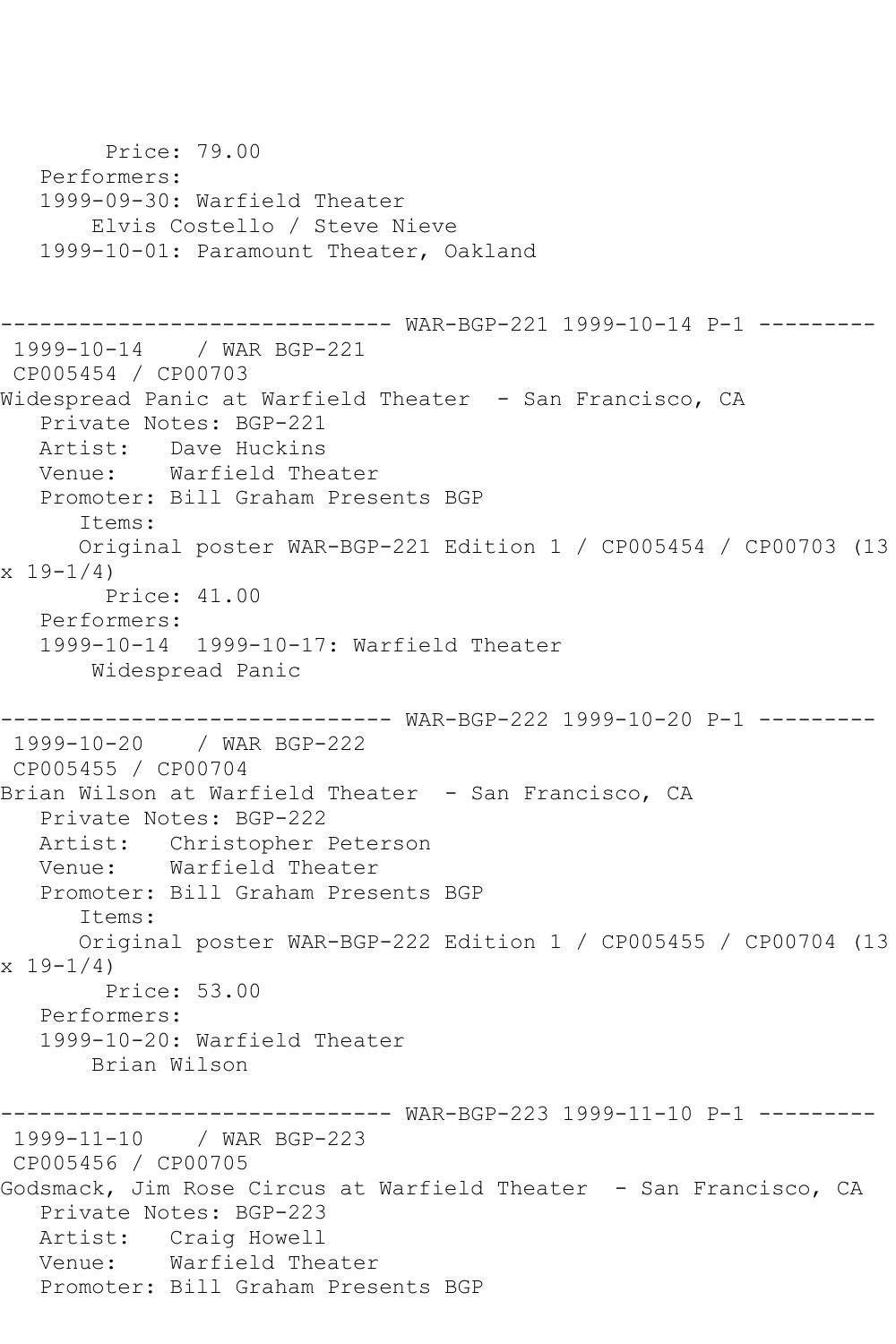Items: Original poster WAR-BGP-223 Edition 1 / CP005456 / CP00705 (13 x 19-1/4) Price: 35.00 Performers: 1999-11-10: Warfield Theater Godsmack / Jim Rose Circus / Reveille ------------------------------ WAR-BGP-224 1999-11-11 P-1 --------- 1999-11-11 / WAR BGP-224 CP005457 / CP00706 Bela Fleck, Dave Grisman Ouintet at Warfield Theater - San Francisco, CA Private Notes: BGP-224 Artist: Dave Huckins Venue: Warfield Theater Promoter: Bill Graham Presents BGP Items: Original poster WAR-BGP-224 Edition 1 / CP005457 / CP00706 (13  $x 19 - 1/4$  Price: 35.00 Performers: 1999-11-11: Warfield Theater Bela Fleck / Dave Grisman Quintet / Flecktones ------------------------------ WAR-BGP-225 1999-11-13 P-1 --------- 1999-11-13 / WAR BGP-225 CP005448 / CP00697 Margaret Cho at Warfield Theater - San Francisco, CA Private Notes: BGP-225 Artist: Winston Smith Venue: Warfield Theater Promoter: Bill Graham Presents BGP Items: Original poster WAR-BGP-225 Edition 1 / CP005448 / CP00697 (13 x 19-1/4) Price: 41.00 Performers: 1999-11-13: Warfield Theater Margaret Cho ------------------------------ WAR-BGP-227 1999-12-12 P-1 --------- 1999-12-12 / WAR BGP-227 CP005460 / CP00709 Counting Crows, Gigolo Aunts at Warfield Theater - San Francisco, CA Private Notes: BGP-227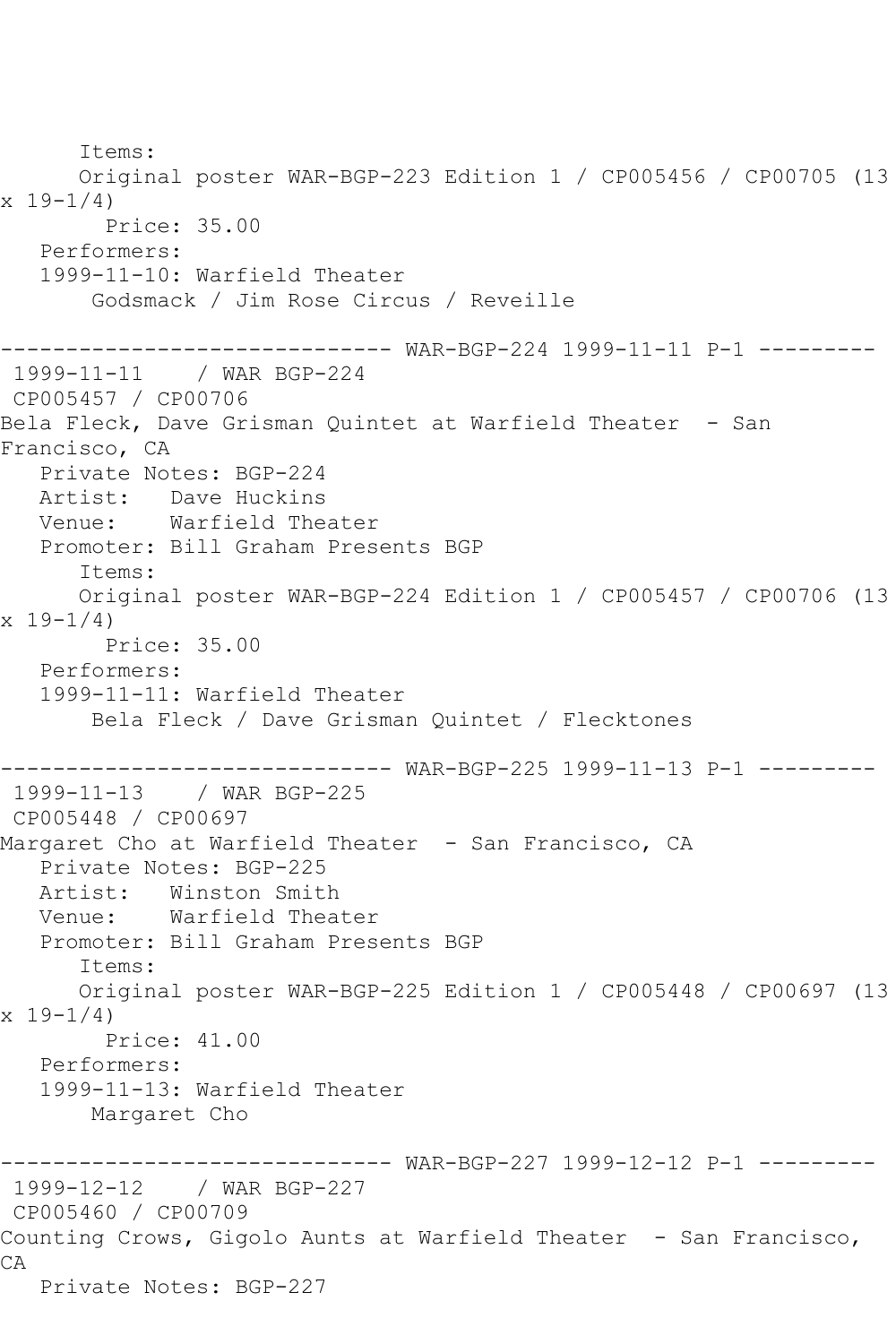```
 Artist: Arlene Owseichik -- Art Director
   Venue: Warfield Theater
   Promoter: Bill Graham Presents BGP
       Items:
       Original poster WAR-BGP-227 Edition 1 / CP005460 / CP00709 (13 
x 19-1/4 Price: 53.00
   Performers:
    1999-12-12 1999-12-13: Warfield Theater
        Counting Crows / Gigolo Aunts / Joe 90
       ------------------------------ WAR-BGP WHAT 1999-12-17 P-1 ---------
1999-12-17 / WAR BGP WHAT
CP005459 / CP00708
Barenaked Ladies, Joan Osborne at Warfield Theater - San Francisco, 
CA
   Private Notes: * extra
   Venue: Warfield Theater
       Items:
       Original poster WAR-BGP WHAT Edition 1 / CP005459 / CP00708
         Price: 30.00
        WAR-BGP WHAT / CP019182 / XB19991217
        WAR-BGP WHAT / NONE / XB1999121
   Performers:
    1999-12-17: Warfield Theater
        Barenaked Ladies / Joan Osborne / Dido / Alice In Wonderland
         ------------------------------ WAR-BGP-230 1999-12-31 P-1 ---------
1999-12-31 / WAR BGP-230
CP005463 / CP00712
Rat Dog, Mickey Hart at Warfield Theater - San Francisco, CA
   Private Notes: BGP-230
  Artist: Frank Wiedemann<br>Venue: Warfield Theate
            Warfield Theater
   Promoter: Bill Graham Presents BGP
       Items:
      Original poster WAR-BGP-230 Edition 1 / CP005463 / CP00712 (13 
x 19 - 1/4 Price: 53.00
   Performers:
    1999-12-31: Warfield Theater
        Rat Dog / Mickey Hart / Hot Tuna
                     ------------------------------ WAR 19zz-03-31 P-1 ---------
19zz-03-31 / WAR 
CP019881 / XJ014
```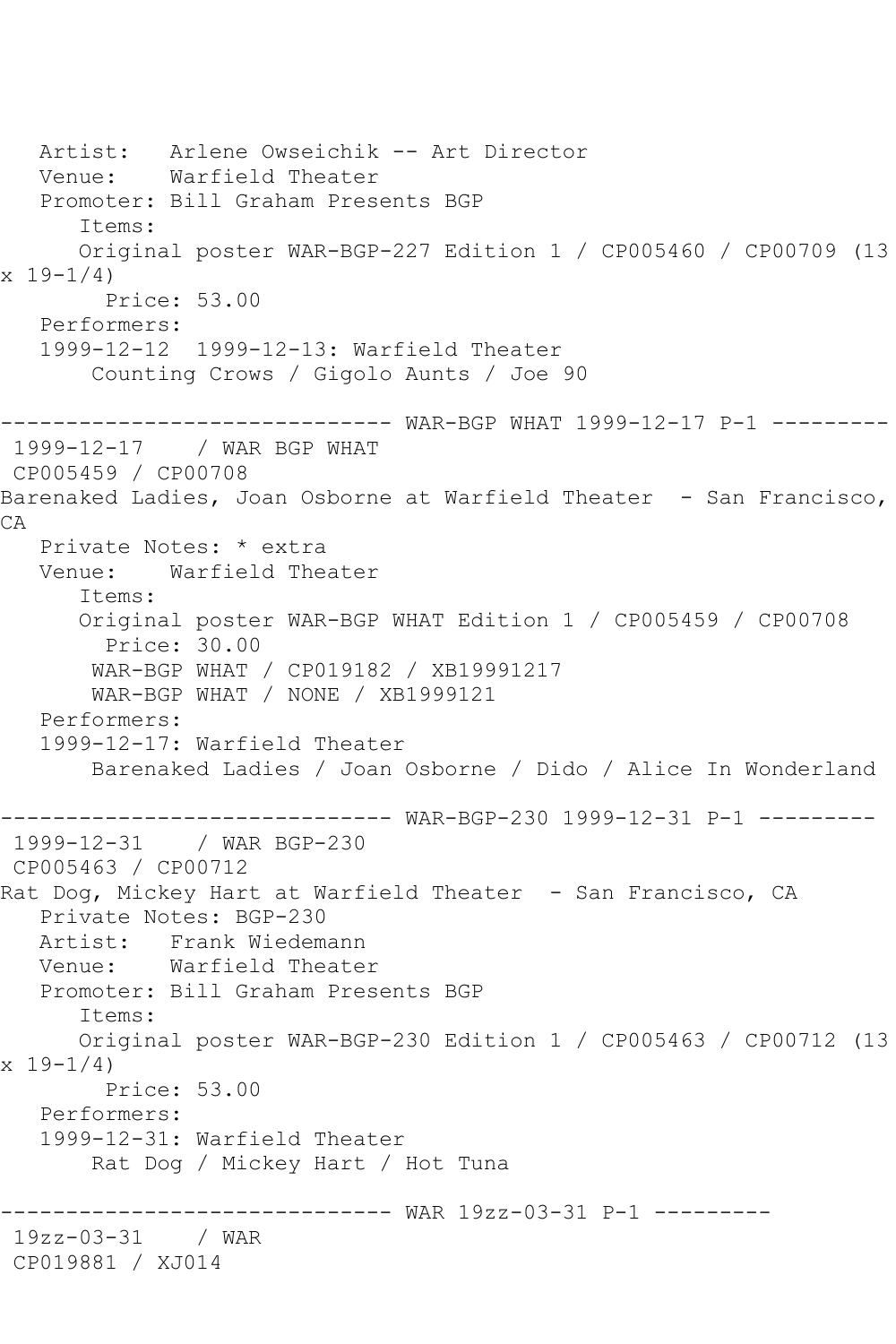Breeders, Jon Spencer Blues Explosion at Warfield Theater - San Francisco, CA Artist: John Howard Venue: Warfield Theater Items: Original poster WAR Edition 1 / CP019881 / XJ014 Performers: 19zz-03-31: Warfield Theater Breeders / Jon Spencer Blues Explosion / Faith Healers ------------------------------ WAR 19zz-11-05 P-1 --------- 19zz-11-05 / WAR CP015342 / ME0489 Tom Waits at Warfield Theater - San Francisco, CA Venue: Warfield Theater Promoter: Bill Graham Presents Items: Original poster WAR Edition 1 / CP015342 / ME0489 Performers: 19zz-11-05 19zz-11-06: Warfield Theater Tom Waits ------------------------------ WAR 2000-00-00 P-1 --------- 2000-00-00 / WAR CP021517 / XM2000 Galactic, Ozomatli at Warfield Theater - San Francisco, CA<br>Venue: Warfield Theater Warfield Theater Items: Original poster WAR Edition 1 / CP021517 / XM2000 Performers: 2000-00-00: Warfield Theater Galactic / Ozomatli ------------------------------ WAR-BGP-231 2000-01-15 P-1 --------- 2000-01-15 / WAR BGP-231 CP005464 / CP00713 Kids In the Hall at Warfield Theater - San Francisco, CA Private Notes: BGP-231 Artist: Chris Shaw<br>Venue: Warfield T Warfield Theater Promoter: Bill Graham Presents BGP Items: Original poster WAR-BGP-231 Edition 1 / CP005464 / CP00713 (13  $x 19 - 1/4$  Price: 29.00 Performers: 2000-01-15 2000-01-16: Warfield Theater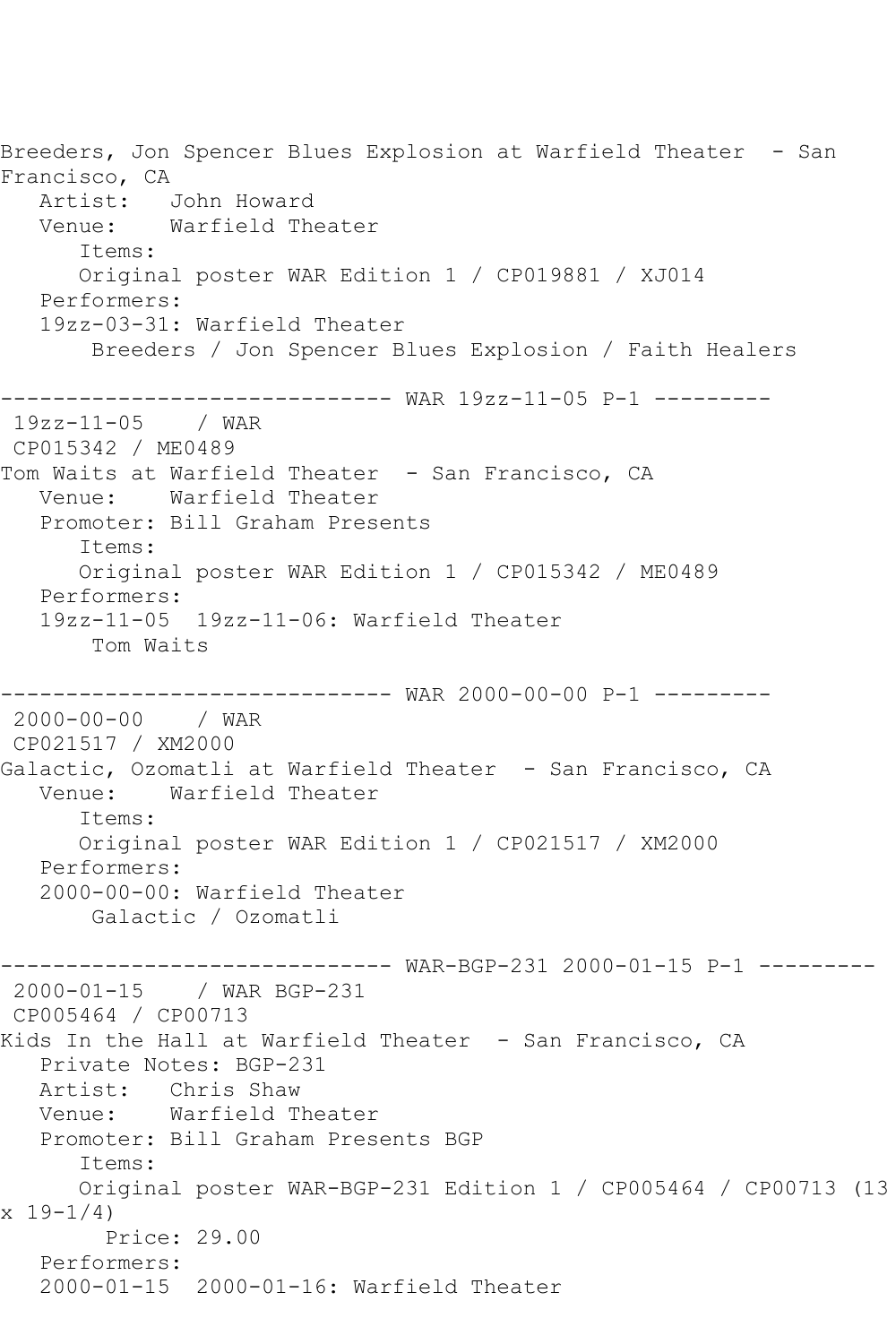Kids In the Hall

```
------------------------------ WAR-BGP-232 2000-01-20 P-1 ---------
2000-01-20 / WAR BGP-232
CP005465 / CP00714
Bob Barsotti 1970-200 at Warfield Theater - San Francisco, CA
    Private Notes: BGP-232
       Event: Berkeley Community Theater to Black Oak Ranch
   Artist: Randy Tuten
   Venue: Warfield Theater
    Promoter: Bill Graham Presents BGP
       Items:
      Original poster WAR-BGP-232 Edition 1 / CP005465 / CP00714 (13 
x 19 - 1/4 Price: 53.00
   Performers:
    2000-01-20: Warfield Theater
        Bob Barsotti
------------------------------ WAR-BGP-235 2000-03-07 P-1 ---------
2000-03-07 / WAR BGP-235
CP005468 / CP00717
Third Eye Blind, Tonic at Warfield Theater - San Francisco, CA
    Private Notes: BGP-235
  Artist: Mark M. Gettys<br>Venue: Warfield Theat
            Warfield Theater
   Promoter: Bill Graham Presents BGP
       Items:
       Original poster WAR-BGP-235 Edition 1 / CP005468 / CP00717 (13 
x 19-1/4 Price: 41.00
    Performers:
   2000-03-07 2000-03-08: Warfield Theater
        Third Eye Blind / Tonic
------------------------------ WAR-BGP-236 2000-03-17 P-1 ---------
2000-03-17 / WAR BGP-236
CP005469 / CP00718
String Cheese Incident at Warfield Theater - San Francisco, CA
   Private Notes: BGP-236
       Event: 
   Artist: Dave Huckins
   Venue: Warfield Theater
   Promoter: Bill Graham Presents BGP
       Items:
       Original poster WAR-BGP-236 Edition 1 / CP005469 / CP00718 (13 
x 19-1/4)
```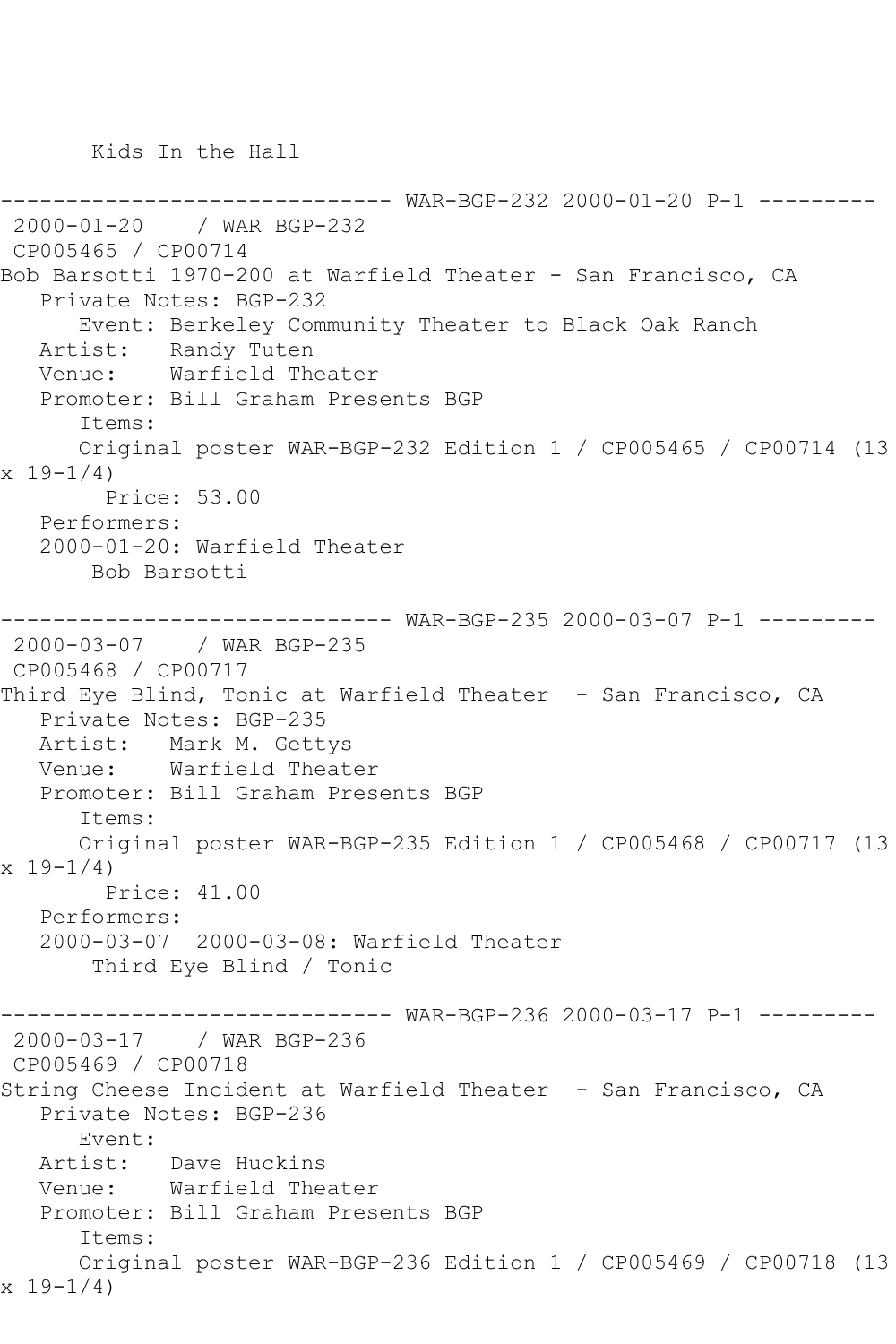Price: 41.00 Performers: 2000-03-17 2000-03-18: Warfield Theater String Cheese Incident ------------------------------ WAR-BGP-237 2000-03-22 P-1 --------- 2000-03-22 / WAR BGP-237 CP005470 / CP00719 Fiona Apple, Jurassic 5 at Warfield Theater - San Francisco, CA Private Notes: BGP-237 Artist: Lisa Eng Venue: Warfield Theater Promoter: Bill Graham BGP-CC Items: Original poster WAR-BGP-237 Edition 1 / CP005470 / CP00719 (13 x 19-1/4) Price: 35.00 Performers: 2000-03-22: Warfield Theater Fiona Apple / Jurassic 5 ------------------------------ WAR-BGP-240 2000-06-09 P-1 --------- 2000-06-09 / WAR BGP-240 CP005487 / CP00736 Galactic, Dirty Dozen Brass Band at Warfield Theater - San Francisco, CA Private Notes: BGP-240 Artist: Chris Shaw Venue: Warfield Theater Promoter: Bill Graham Presents BGP Items: Original poster WAR-BGP-240 Edition 1 / CP005487 / CP00736 (13  $x 19-1/4$  Price: 41.00 Performers: 2000-06-09 2000-06-10: Warfield Theater Galactic / Dirty Dozen Brass Band / Alvin Youngblood Hart ------------------------------ WAR-BGP-241 2000-07-01 P-1 --------- 2000-07-01 / WAR BGP-241 CP005488 / CP00737 Widespread Panic at Warfield Theater - San Francisco, CA Private Notes: BGP-241 Artist: Chris Shaw Venue: Warfield Theater Promoter: Bill Graham Presents BGP Items: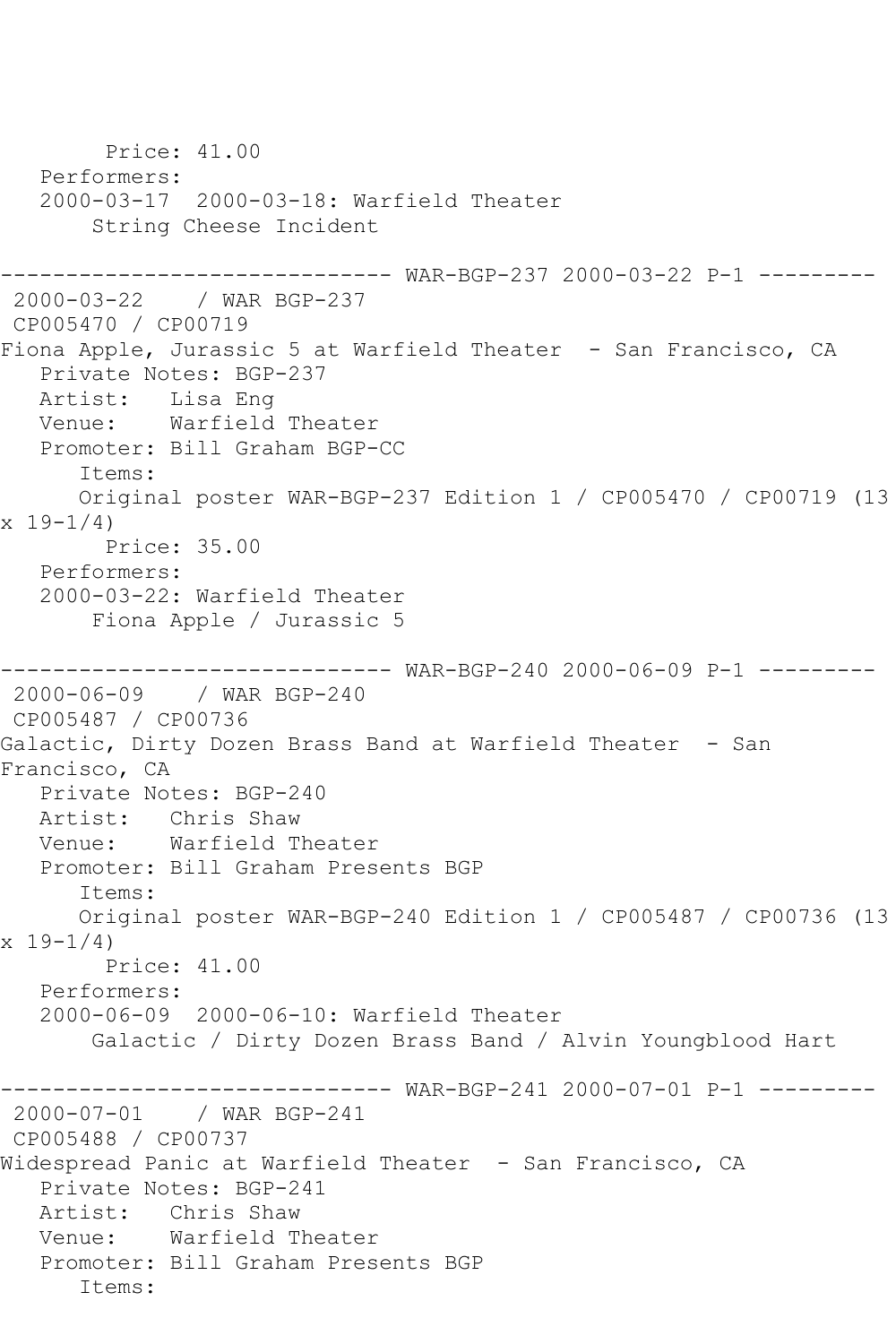Original poster WAR-BGP-241 Edition 1 / CP005488 / CP00737 (13  $x 19 - 1/4$  Price: 41.00 Performers: 2000-07-01 2000-07-04: Warfield Theater Widespread Panic ------------------------------ MORT-BGP-243 2000-07-30 P-1 --------- 2000-07-30 / MORT BGP-243 CP005489 / CP00738 Hanson at Moore Theater - Portland, OR Private Notes: BGP-243 Artist: Craig Howell Venue: Moore Theater Promoter: Bill Graham Presents BGP Items: Original poster MORT-BGP-243 Edition 1 / CP005489 / CP00738  $(13 \times 19 - 1/4)$  Price: 41.00 Performers: 2000-07-30: Moore Theater Hanson 2000-08-02: Crystal Ballroom 2000-08-04: Warfield Theater ------------------------------ WAR-BGP-245 2000-09-16 P-1 --------- 2000-09-16 / WAR BGP-245 CP005491 / CP00740 Moby, Hybrid at Warfield Theater - San Francisco, CA Private Notes: BGP-245 Artist: Frank Wiedemann<br>Venue: Warfield Theate Warfield Theater Promoter: Bill Graham Presents BGP Items: Original poster WAR-BGP-245 Edition 1 / CP005491 / CP00740 (13  $x 19 - 1/4$  Price: 41.00 Performers: 2000-09-16 2000-09-18: Warfield Theater Moby / Hybrid ------------------------------ WAR-BGSE-026-A 2000-10-26 P-1 ------- -- 2000-10-26 / WAR BGSE-026-A CP005500 / CP00749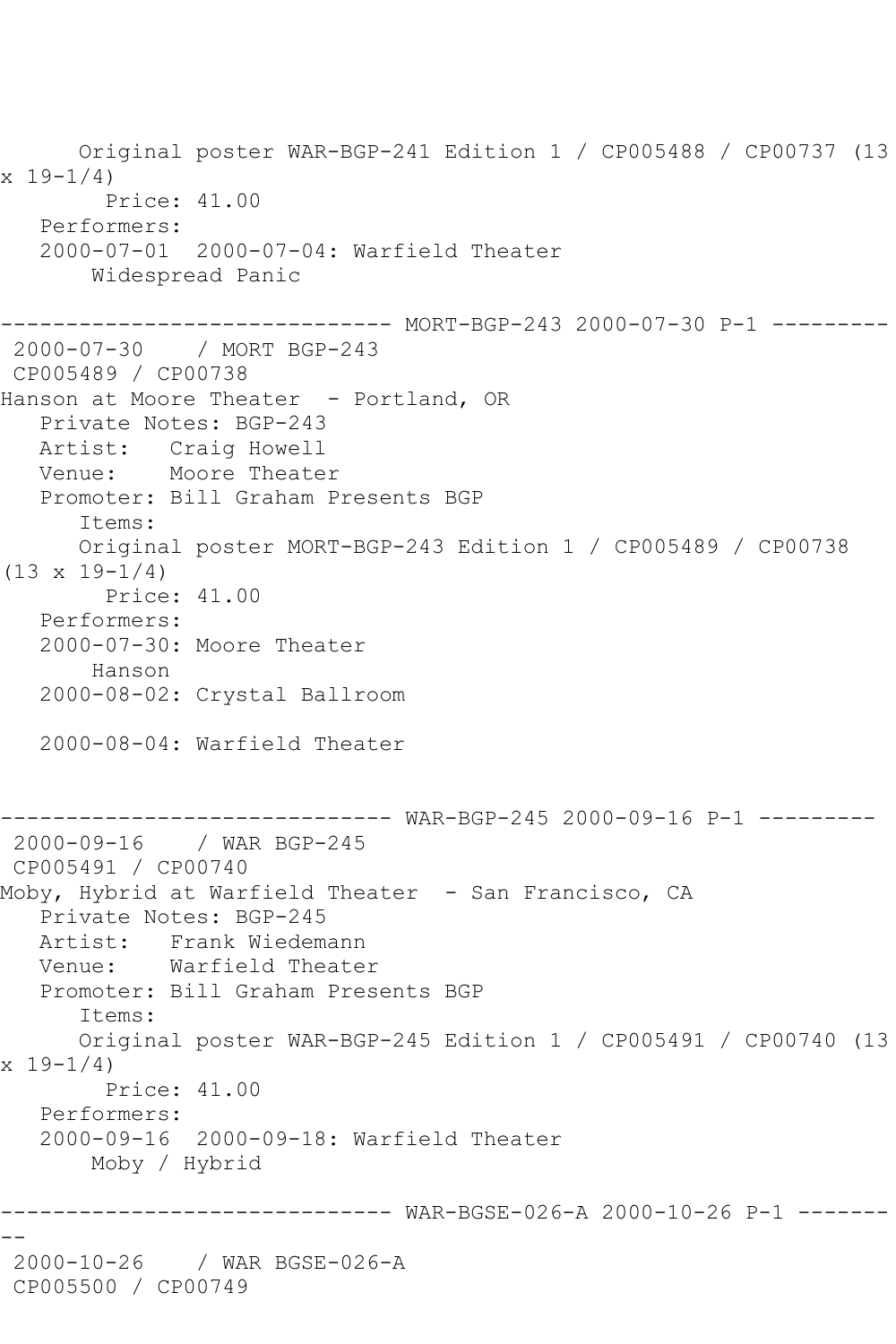MGD, Blind Date at Warfield Theater - San Francisco, CA Private Notes: BGSE \* Artist: Curtis Whitson Venue: Warfield Theater Promoter: Bill Graham Special Events Items: Original poster WAR-BGSE-026-A Edition 1 / CP005500 / CP00749 (13 x 19) Price: 100.00 Performers: 2000-10-26: Warfield Theater MGD / Blind Date / Foo Fighters / Beck ------------------------------ WAR-BGP-249 2000-11-11 P-1 --------- / WAR BGP-249 CP005493 / CP00742 Meters, George Porter, JR. at Warfield Theater - San Francisco, CA Private Notes: BGP-249 Artist: Randy Tuten Venue: Warfield Theater Promoter: Bill Graham Presents BGP Items: Original poster WAR-BGP-249 Edition 1 / CP005493 / CP00742 (13 x 19-1/4) Price: 69.00 Performers: 2000-11-11: Warfield Theater Meters / George Porter, JR. / Leo Nocentelli / Joseph "Zigaboo" Mopelis / Art Neville ------------------------------ WAR-BGSE-027 2000-12-01 P-1 --------- 2000-12-01 / WAR BGSE-027 CP005501 / CP00750 James Brown, Sound Tribe at Warfield Theater - San Francisco, CA Private Notes: BGSE \* Series: Bill Graham Foundation Artist: Lisa Eng Venue: Warfield Theater Promoter: Bill Graham Special Events Items: Original poster WAR-BGSE-027 Edition 1 / CP005501 / CP00750 (13 x 19) Price: 53.00 Performers: 2000-12-01: Warfield Theater James Brown / Sound Tribe / Sector 9 / DJ Ludichris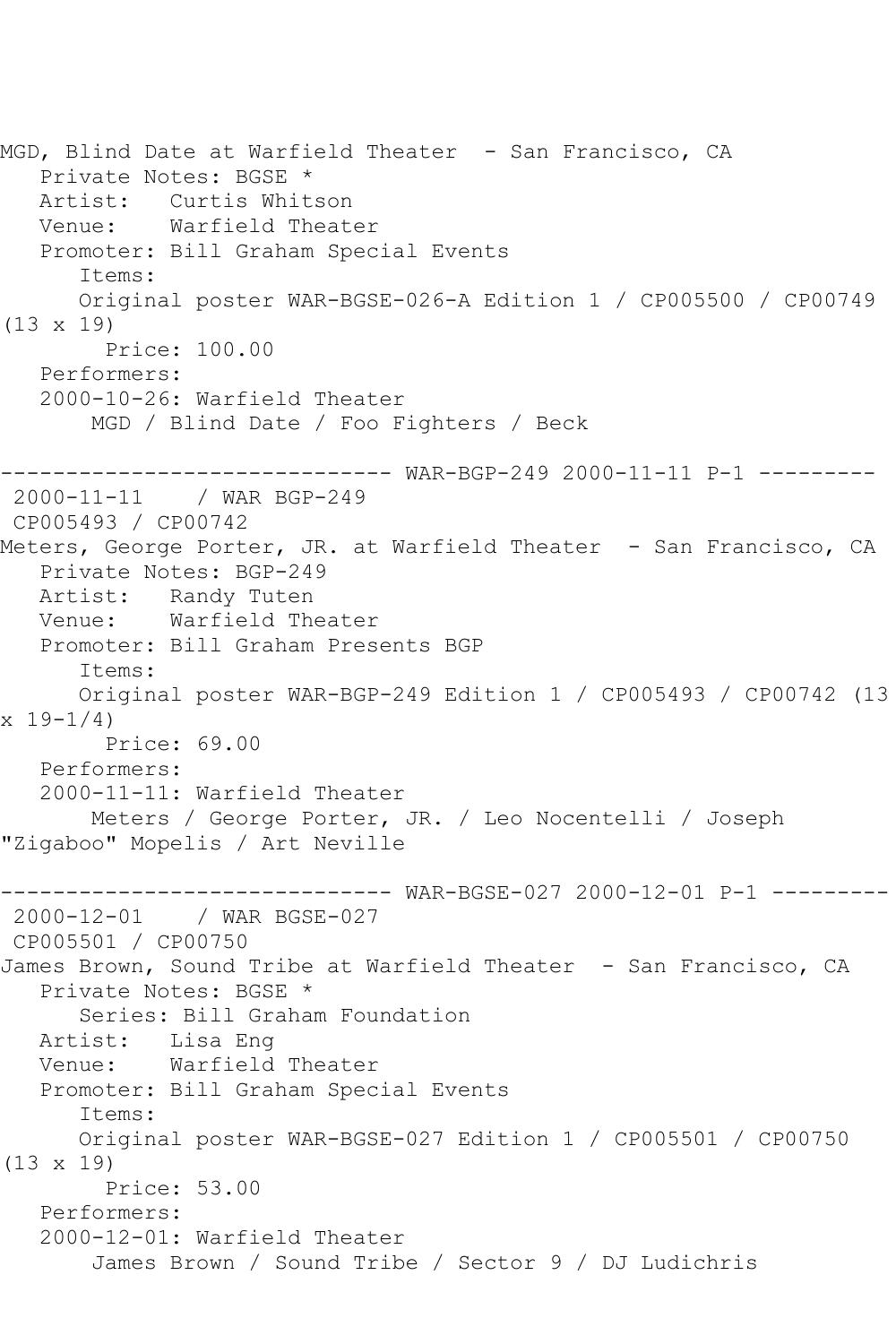------------------------------ WAR-BGP-252 2000-12-31 P-1 --------- 2000-12-31 / WAR BGP-252 CP005495 / CP00744 Galactic, Ozomatli at Warfield Theater - San Francisco, CA Private Notes: BGP-252 Artist: Harry Rossit Venue: Warfield Theater Promoter: Bill Graham Presents BGP Items: Original poster WAR-BGP-252 Edition 1 / CP005495 / CP00744 (13  $x 19 - 1/4$  Price: 41.00 Performers: 2000-12-31: Warfield Theater Galactic / Ozomatli ------------------------------ WAR-BGP-254 2001-01-26 P-1 --------- 2001-01-26 / WAR BGP-254 CP005497 / CP00746 Carlos Mencia, Pablo Francisco at Warfield Theater - San Francisco, CA Private Notes: BGP-254 Artist: Lisa Eng Venue: Warfield Theater Promoter: Bill Graham BGP-CC Items: Original poster WAR-BGP-254 Edition 1 / CP005497 / CP00746 (13 x 19-1/4) Price: 35.00 Performers: 2001-01-26 2001-01-27: Warfield Theater Carlos Mencia / Pablo Francisco / Freddy Soto / JV / Elvis / Hollywood ------------------------------ WAR-BGP-255 2001-03-08 P-1 --------- 2001-03-08 / WAR BGP-255 CP005611 / CP00860 String Cheese Incident at Warfield Theater - San Francisco, CA Private Notes: BGP-255 Artist: Jeff Petersen Venue: Warfield Theater Promoter: Bill Graham BGP-CC Items: Original poster WAR-BGP-255 Edition 1 / CP005611 / CP00860 (13 x 19-1/4) Price: 53.00 Performers: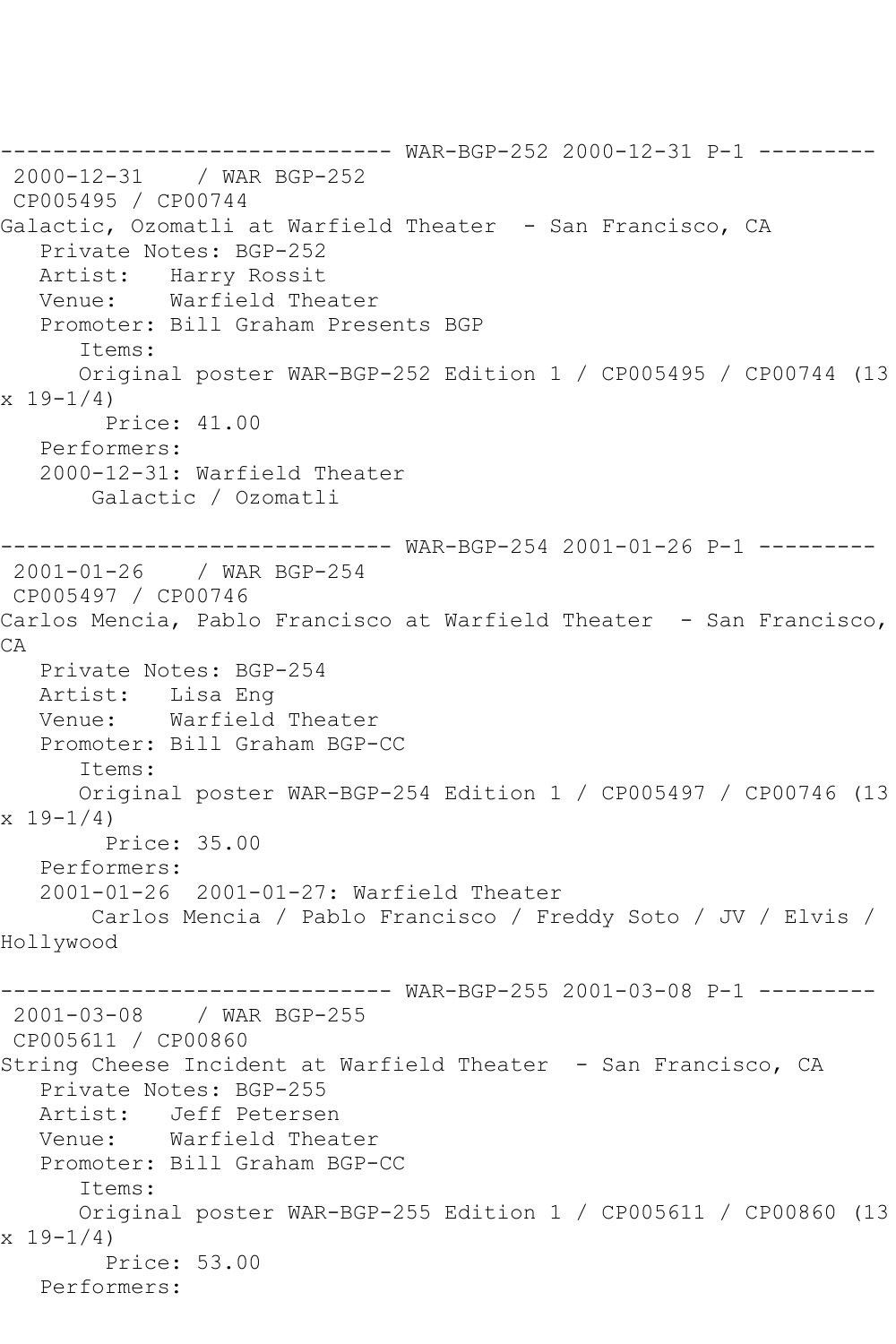2001-03-08 2001-03-10: Warfield Theater String Cheese Incident ------------------------------ WAR-BGP-256 2001-04-28 P-1 --------- 2001-04-28 / WAR BGP-256 CP005602 / CP00851 Dave Chappelle at Warfield Theater - San Francisco, CA Private Notes: BGP-256 Artist: Lisa Eng Venue: Warfield Theater Promoter: Bill Graham BGP-CC Items: Original poster WAR-BGP-256 Edition 1 / CP005602 / CP00851 (13  $x 19 - 1/4$  Price: 29.00 Performers: 2001-04-28: Warfield Theater Dave Chappelle ------------------------------ WAR-BGP-257 2001-05-01 P-1 --------- 2001-05-01 / WAR BGP-257 CP005613 / CP00862 Blink 182, Alkaline Trio at Warfield Theater - San Francisco, CA Private Notes: BGP-257 Artist: Jimbo Phillips<br>Venue: Warfield Theat Warfield Theater Promoter: Bill Graham BGP-CC Items: Original poster WAR-BGP-257 Edition 1 / CP005613 / CP00862 (13  $x 19-1/4$  Price: 29.00 Performers: 2001-05-01: Warfield Theater Blink 182 / Alkaline Trio / No Motiv ------------------------------ WAR-BGP-259 2001-05-22 P-1 --------- 2001-05-22 / WAR BGP-259 CP005598 / CP00847 David Gray, Nelly Furtado at Warfield Theater - San Francisco, CA Private Notes: BGP-259 Artist: Christopher Peterson Venue: Warfield Theater Promoter: Bill Graham BGP-CC Items: Original poster WAR-BGP-259 Edition 1 / CP005598 / CP00847 (13 x 19-1/4) Price: 53.00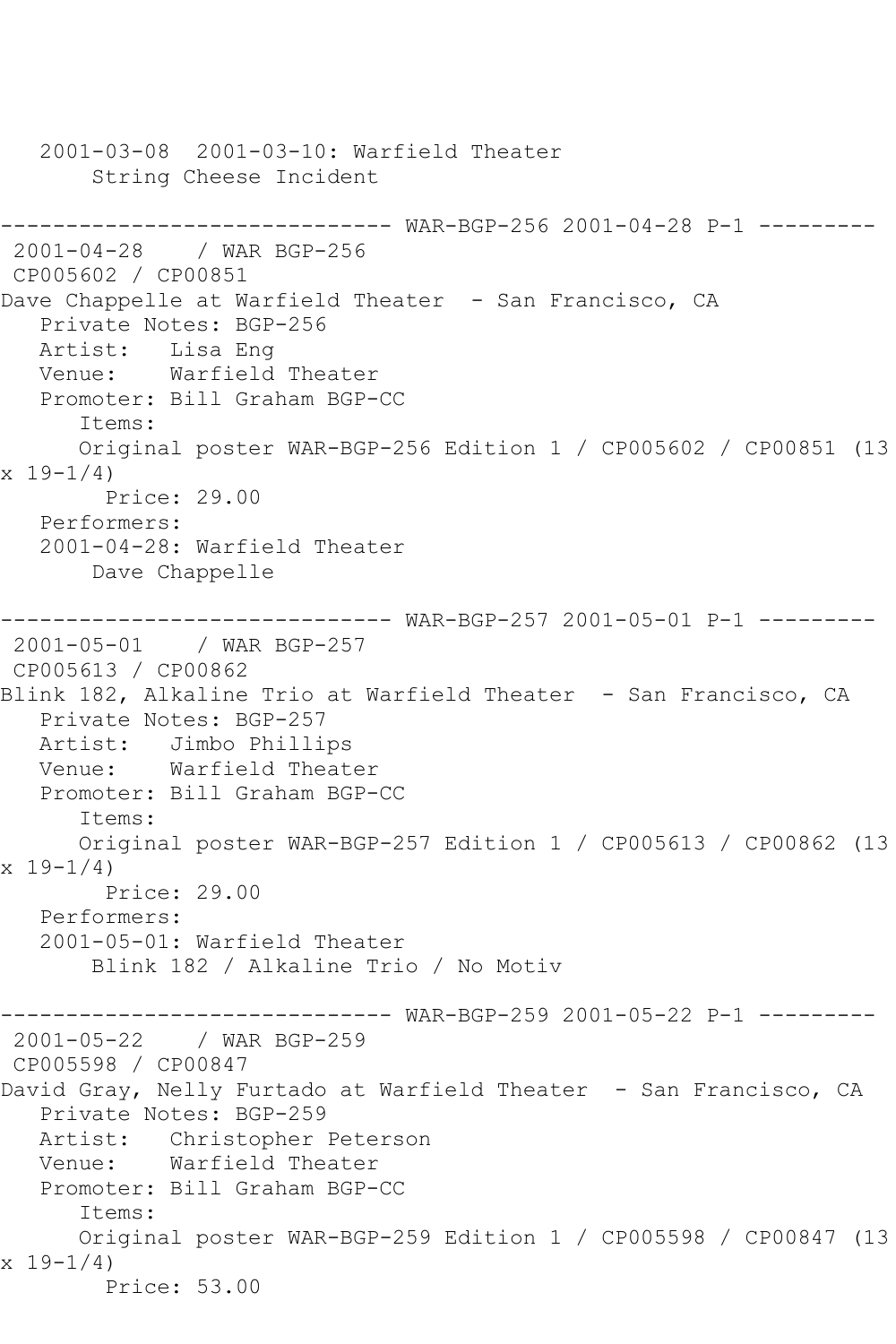Performers: 2001-05-22 2001-05-23: Warfield Theater David Gray / Nelly Furtado ------------------------------ WAR-BGP-260 2001-05-26 P-1 --------- 2001-05-26 / WAR BGP-260 CP005551 / CP00800 Train, Pat Mcghee at Warfield Theater - San Francisco, CA Private Notes: BGP-260 Artist: Randy Tuten Venue: Warfield Theater Promoter: Bill Graham BGP-CC Items: Original poster WAR-BGP-260 Edition 1 / CP005551 / CP00800 (13 x 19-1/4) Price: 53.00 Performers: 2001-05-26: Warfield Theater Train / Pat Mcghee ------------------------------ WAR-BGP-261 2001-06-08 P-1 --------- 2001-06-08 / WAR BGP-261 CP005558 / CP00807 Janeane Garofalo, Greg Bernendt at Warfield Theater - San Francisco, CA Private Notes: BGP-261 Artist: Frank Wiedemann Venue: Warfield Theater Promoter: Bill Graham BGP-CC Items: Original poster WAR-BGP-261 Edition 1 / CP005558 / CP00807 (13 x 19-1/4) Price: 23.00 Performers: 2001-06-08 2001-06-09: Warfield Theater Janeane Garofalo / Greg Bernendt ------------------------------ WAR-BGP-262 2001-06-10 P-1 --------- 2001-06-10 / WAR BGP-262 CP005557 / CP00806 Spinal Tap at Warfield Theater - San Francisco, CA Private Notes: BGP-262 Artist: Craig Howell Venue: Warfield Theater Promoter: Bill Graham BGP-CC Items: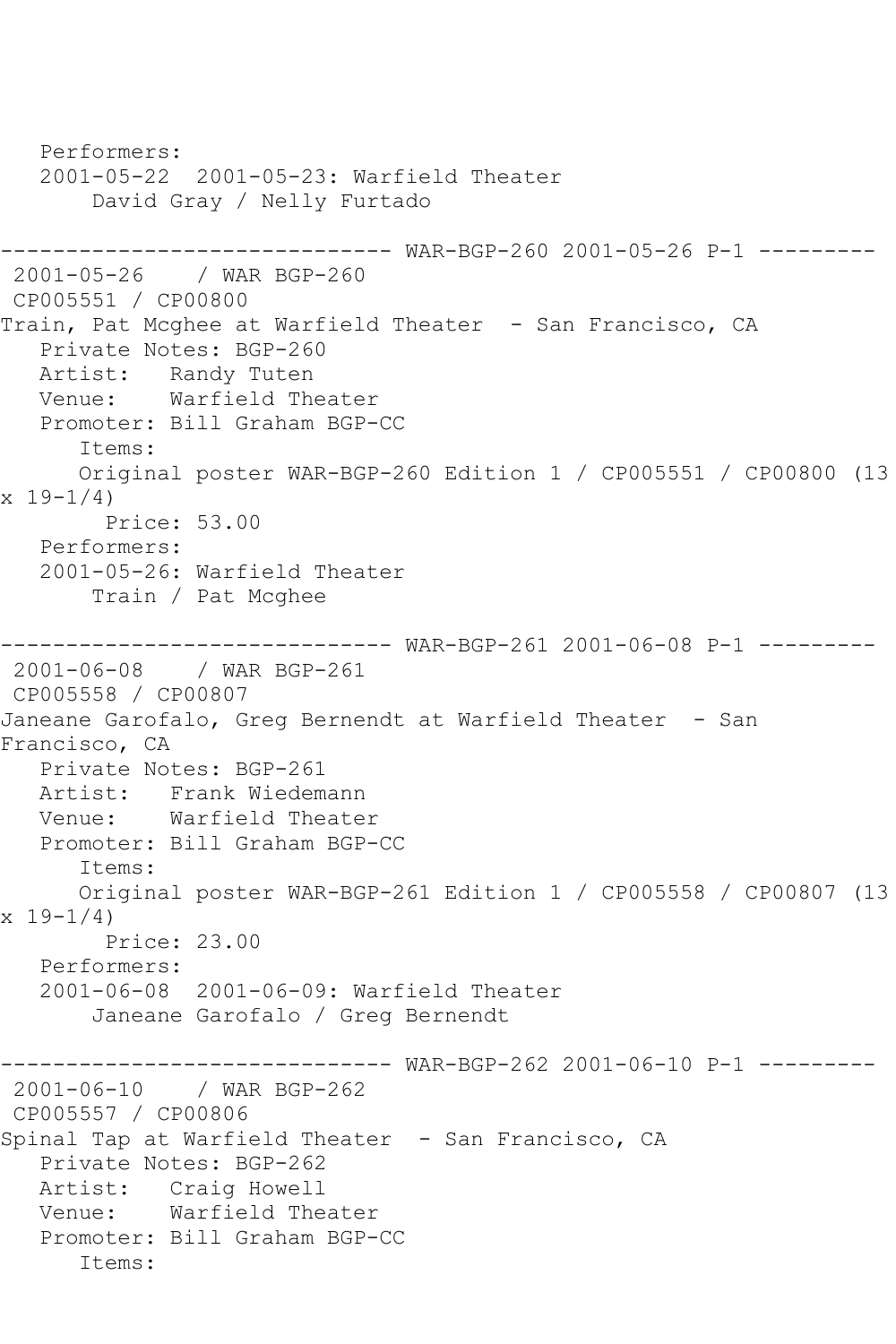Original poster WAR-BGP-262 Edition 1 / CP005557 / CP00806 (13  $x 19 - 1/4$  Price: 41.00 Performers: 2001-06-10: Warfield Theater Spinal Tap ------------------------------ WAR-BGP-264 2001-07-09 P-1 --------- 2001-07-09 / WAR BGP-264 CP005553 / CP00802 Air, Sebastien Tellier at Warfield Theater - San Francisco, CA Private Notes: BGP-264 Artist: Frank Wiedemann Venue: Warfield Theater Promoter: Bill Graham BGP-CC Items: Original poster WAR-BGP-264 Edition 1 / CP005553 / CP00802 (13 x 19-1/4) Price: 35.00 Performers: 2001-07-09: Warfield Theater Air / Sebastien Tellier ------------------------------ WAR-BGP-266 2001-08-30 P-1 --------- 2001-08-30 / WAR BGP-266 CP008899 / CP04143 Billy Idol at Warfield Theater - San Francisco, CA Private Notes: BGP-266 Artist: Chris Shaw Venue: Warfield Theater Promoter: Bill Graham BGP-CC Items: Original poster WAR-BGP-266 Edition 1 / CP008899 / CP04143 (13  $x 19-1/4$  Price: 53.00 Performers: 2001-08-30: Warfield Theater Billy Idol ------------------------------ WAR-BGP-267 2001-09-05 P-1 --------- 2001-09-05 / WAR BGP-267 CP008896 / CP04140 Cake at Warfield Theater - San Francisco, CA Private Notes: BGP-267 Artist: Barbara Pollack Venue: Warfield Theater Promoter: Bill Graham BGP-CC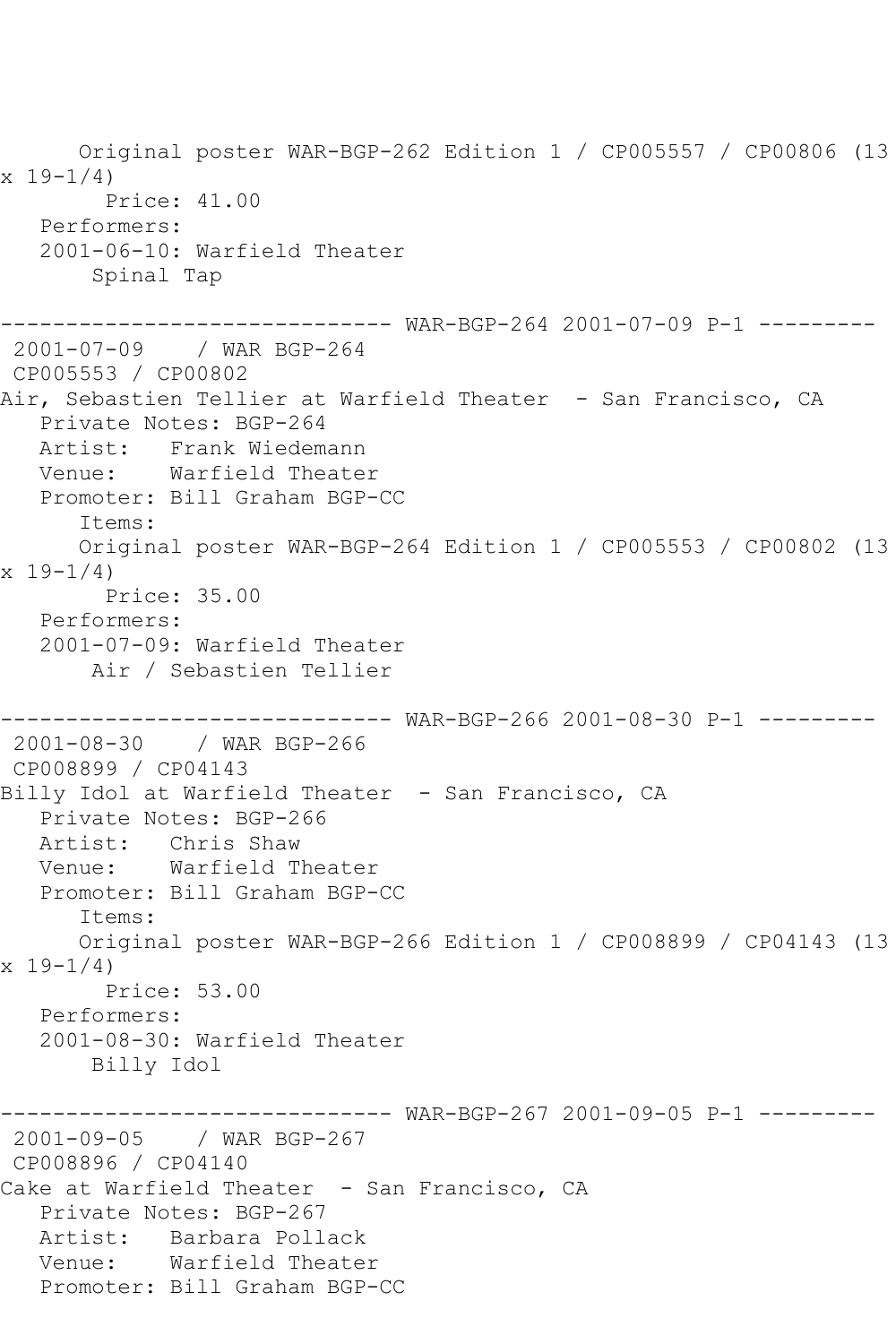Items: Original poster WAR-BGP-267 Edition 1 / CP008896 / CP04140 (13 x 19-1/4) Price: 39.00 Performers: 2001-09-05 2001-09-06: Warfield Theater Cake ------------------------------ WAR-BGP-268 2001-09-08 P-1 --------- 2001-09-08 / WAR BGP-268 CP008901 / CP04145 Belle, Sebastian at Warfield Theater - San Francisco, CA Private Notes: BGP-268 Artist: Frank Wiedemann Venue: Warfield Theater Promoter: Bill Graham BGP-CC Items: Original poster WAR-BGP-268 Edition 1 / CP008901 / CP04145 (13  $x 19-1/4$  Price: 23.00 Performers: 2001-09-08 2001-09-09: Warfield Theater Belle / Sebastian ------------------------------ WAR-BGP-269 2001-09-18 P --------- 2001-09-18 / WAR BGP-269 CP009059 / CP06214 P.J. Harvey, Moris Tepper at Warfield Theater - San Francisco, CA Private Notes: BGP-269 Artist: Craig Howell Venue: Warfield Theater Promoter: Bill Graham BGP-CC Items: Original poster WAR-BGP-269 / CP009059 / CP06214 (13 x 19-1/4) Price: 29.00 Performers: 2001-09-18: Warfield Theater P.J. Harvey / Moris Tepper ------------------------------ WAR-BGP-272 2001-10-31 P --------- 2001-10-31 / WAR BGP-272 CP009361 / CP06529 Tenacious D at Warfield Theater - San Francisco, CA Private Notes: BGP-272 Artist: Arlene Owseichik -- Art Director Venue: Warfield Theater Promoter: Bill Graham BGP-CC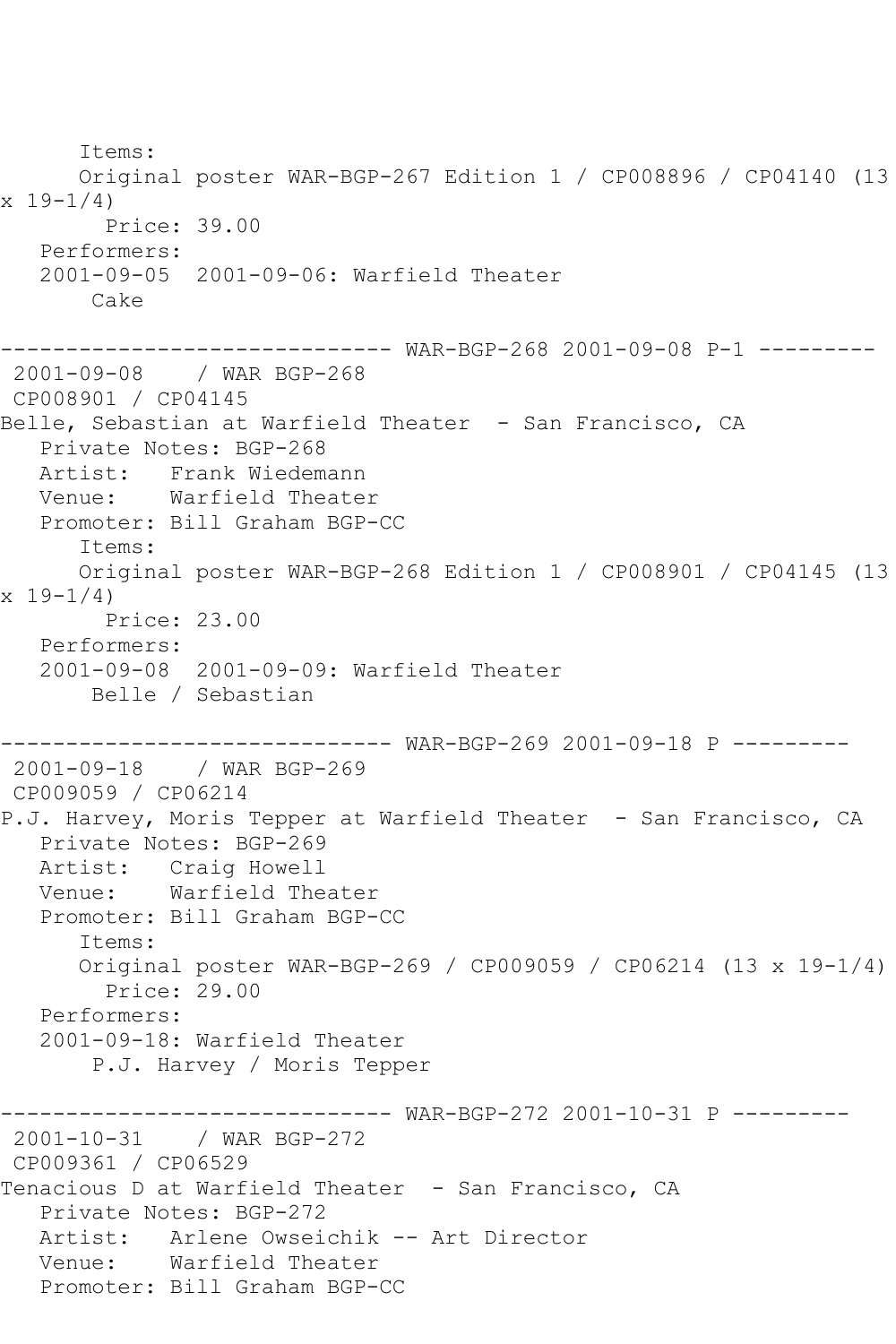Items: Original poster WAR-BGP-272 / CP009361 / CP06529 (13 x 19-1/4) Price: 53.00 Performers: 2001-10-31: Warfield Theater Tenacious D / Tenacious D ------------------------------ WAR-BGP-273 2001-11-19 P --------- 2001-11-19 / WAR BGP-273 CP009371 / CP06539 One Side Zero, Incubus at Warfield Theater - San Francisco, CA Private Notes: BGP-273 Artist: Gregg Gordon / GIGART Venue: Warfield Theater Promoter: Bill Graham BGP-CC Items: Original poster WAR-BGP-273 / CP009371 / CP06539 (13 x 19-1/4) Price: 41.00 Performers: 2001-11-19 2001-11-20: Warfield Theater One Side Zero / Incubus ------------------------------ WAR-BGP-274 2001-12-31 P --------- 2001-12-31 / WAR BGP-274 CP009366 / CP06534 Galactic, Karl Denson's Tiny Universe at Warfield Theater - San Francisco, CA Private Notes: BGP-274 Artist: Lisa Eng Venue: Warfield Theater Promoter: Bill Graham BGP-CC Items: Original poster WAR-BGP-274 / CP009366 / CP06534 (13 x 19-1/4) Price: 41.00 Performers: 2001-12-31: Warfield Theater Galactic / Karl Denson's Tiny Universe ------------------------------ WAR-BGP-275 2002-01-26 P --------- 2002-01-26 / WAR BGP-275 CP041023 Sum 41, Unwritten Law at Warfield Theater - San Francisco, CA Private Notes: BGP-275 Artist: Chris Shaw Venue: Warfield Theater Promoter: Bill Graham BGP-CC Items: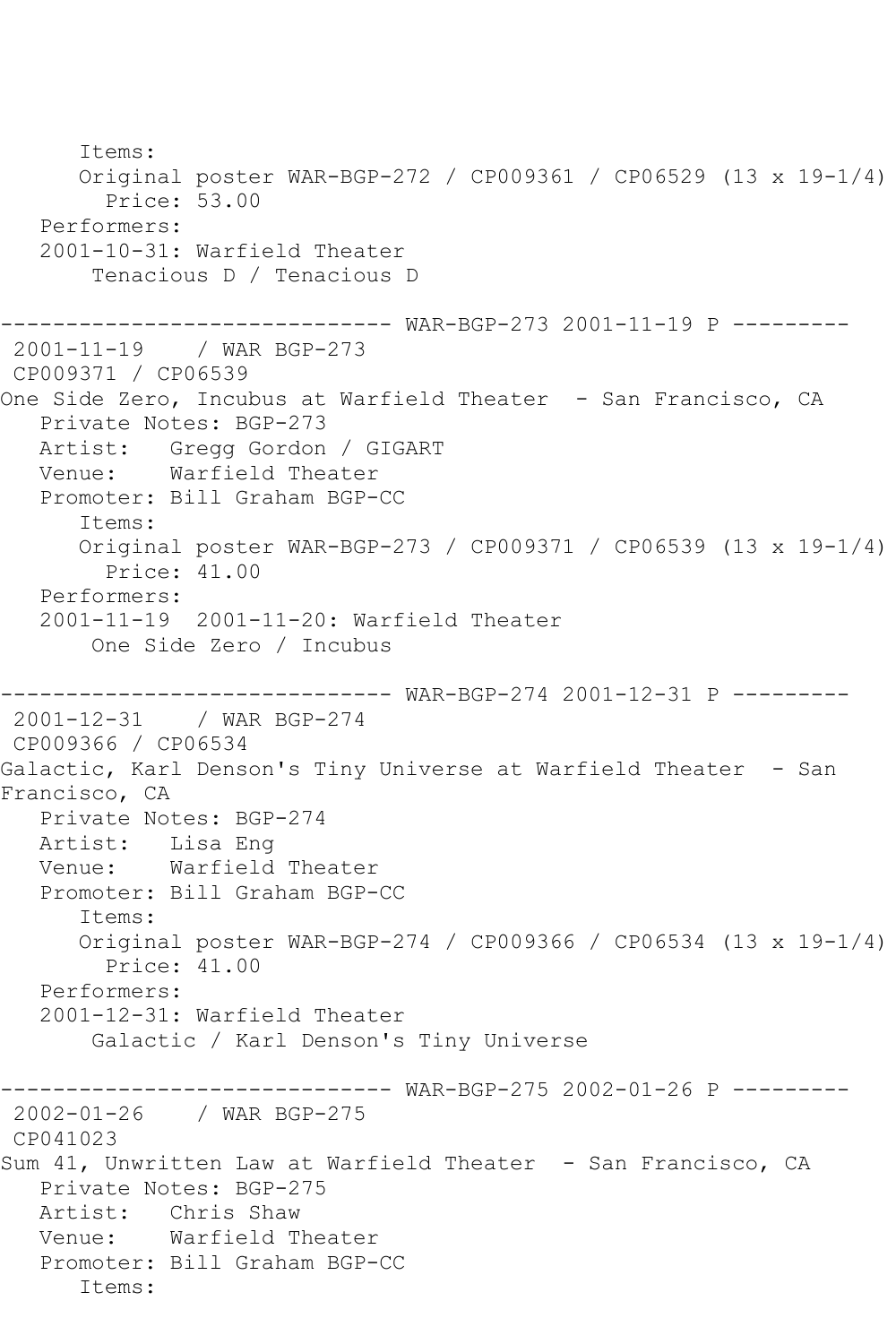Original poster WAR-BGP-275 / CP041023 (13 x 19-1/4) Price: 29.00 Performers: 2002-01-26: Warfield Theater Sum 41 / Unwritten Law / Gob ------------------------------ WAR 2002-02-14 P --------- 2002-02-14 / WAR CP009368 / CP06536 Nelly Furtado at Warfield Theater - San Francisco, CA Private Notes: BGP-???? Venue: Warfield Theater Items: Original poster WAR / CP009368 / CP06536 Performers: 2002-02-14 2002-02-15: Warfield Theater Nelly Furtado ------------------------------ WAR-BGP-276 2002-02-14 P --------- 2002-02-14 / WAR BGP-276 CP009368 / CP06536 Nelly Furtado, Citizen Cope at Warfield Theater - San Francisco, CA Private Notes: BGP-276 Artist: Lisa Eng Venue: Warfield Theater Promoter: Bill Graham BGP-CC Items: Original poster WAR-BGP-276 / CP009368 / CP06536 (13 x 19-1/4) Price: 29.00 Performers: 2002-02-14 2002-02-15: Warfield Theater Nelly Furtado / Citizen Cope ------------------------------ WAR-BGP-277 2002-03-07 P --------- 2002-03-07 / WAR BGP-277 CP009336 / CP06504 Gorillaz, Dan the Automator at Warfield Theater - San Francisco, CA Private Notes: BGP-277 Artist: Chris Shaw<br>Venue: Warfield T Warfield Theater Promoter: Bill Graham BGP-CC Items: Original poster WAR-BGP-277 / CP009336 / CP06504 (13 x 19-1/4) Price: 41.00 Performers: 2002-03-07: Warfield Theater Gorillaz / Dan the Automator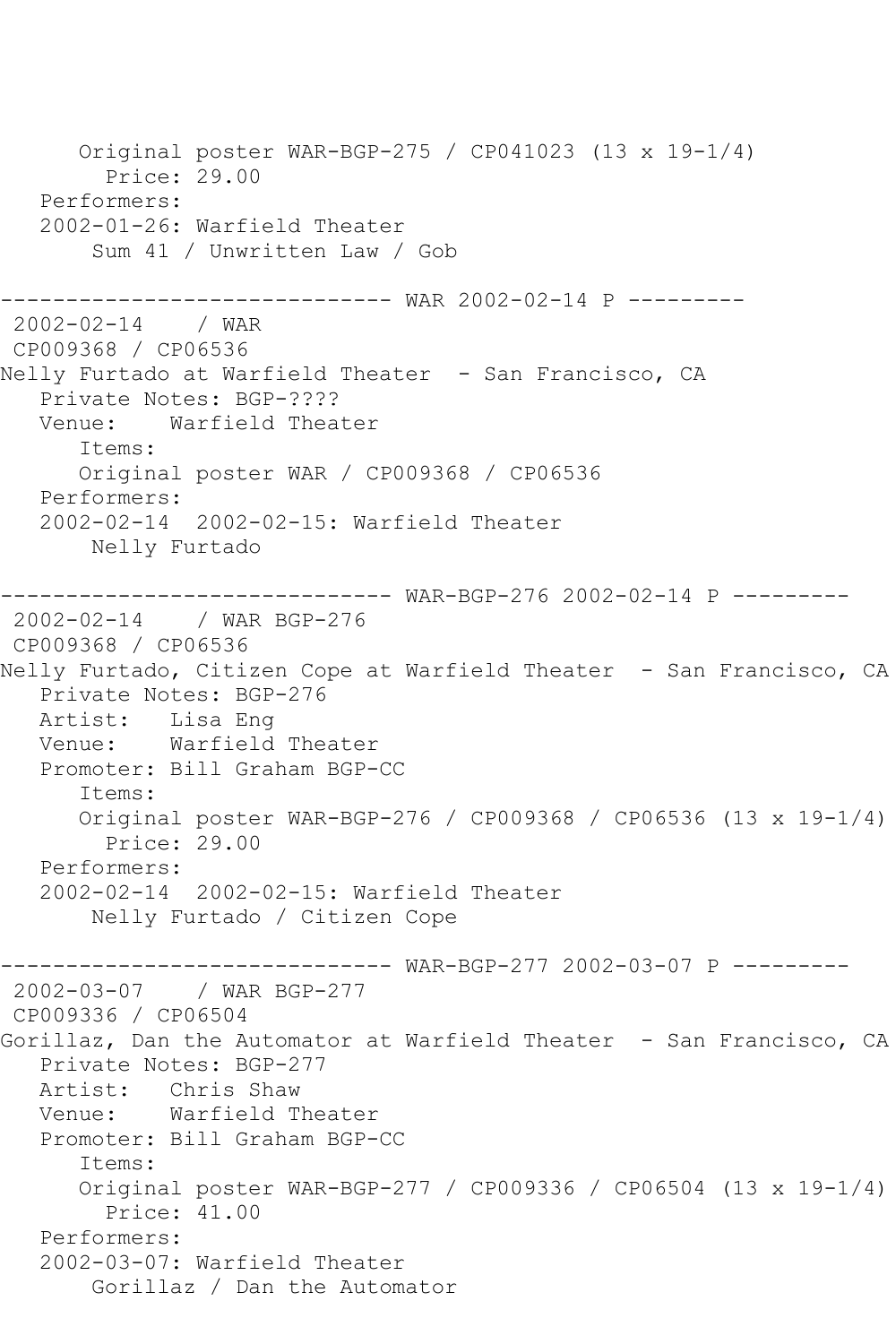------------------------------ WAR-BGP-278 2002-03-08 P --------- 2002-03-08 / WAR BGP-278 CP009359 / CP06527 Wayne Brady and Friends at Warfield Theater - San Francisco, CA Private Notes: BGP-278 Artist: Frank Wiedemann Venue: Warfield Theater Promoter: Bill Graham BGP-CC Items: Original poster WAR-BGP-278 / CP009359 / CP06527 (13 x 19-1/4) Price: 29.00 Performers: 2002-03-08: Warfield Theater Wayne Brady and Friends ------------------------------ WAR 2002-04-18 P ---------  $2002 - 04 - 18$ CP009357 / CP06525 Nick Cave at Warfield Theater - San Francisco, CA Private Notes: BG????? Venue: Warfield Theater Items: Original poster WAR / CP009357 / CP06525 Performers: 2002-04-18 2002-04-19: Warfield Theater Nick Cave ------- WAR-BGP-280 2002-04-18 P ---------2002-04-18 / WAR BGP-280 CP009357 / CP06525 Nick Cave and the Bad Seeds, Pinetop Seven at Warfield Theater - San Francisco, CA Private Notes: BGP-280 Artist: Frank Wiedemann Venue: Warfield Theater Promoter: Bill Graham BGP-CC Items: Original poster WAR-BGP-280 / CP009357 / CP06525 (13 x 19-1/4) Price: 52.00 Performers: 2002-04-18 2002-04-19: Warfield Theater Nick Cave / Pinetop Seven / Khan with Kid Congo Powers ------------------------------ FIL-BGF-520 2002-04-24 P --------- 2002-04-24 / FIL BGF-520 CP043157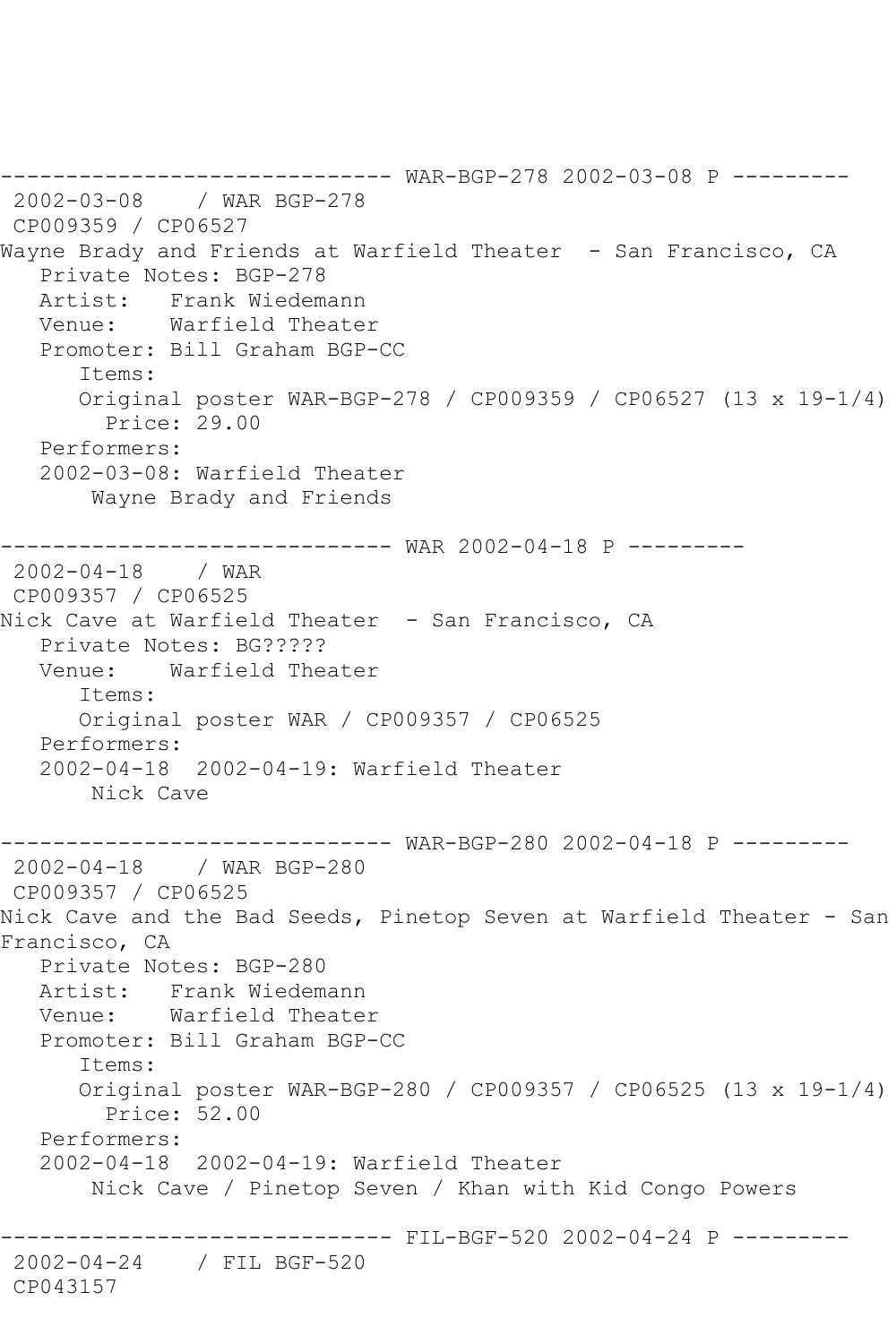Siouxsie and the Banshees, Ex-Girl at Fillmore Auditiorum Private Notes: BGF Artist: Rex Ray Venue: Fillmore Auditorium - SF Promoter: Bill Graham NF Clear Channel Items: Original poster FIL-BGF-520 / CP043157 (13 x 19) Price: 41.00 Performers: 2002-04-24: Fillmore Auditorium - SF Siouxsie and the Banshees / Ex-Girl / Tribe 8 2002-04-25: Warfield Theater ------------------------------ WAR-BGP-291 2002-05-19 P --------- 2002-05-19 / WAR BGP-291 CP043164 Kids In the Hall at Warfield Theater - San Francisco, CA Notes: Oversize Private Notes: BGP-291 Artist: Brian Biggs Venue: Warfield Theater Promoter: Bill Graham BGP-CC Items: Original poster WAR-BGP-291 / CP043164 (13 x 19-1/4) Price: 30.00 Performers: 2002-05-19 2002-05-20: Warfield Theater Kids In the Hall ------------------------------ WAR-BGP-281 2002-05-19 P --------- 2002-05-19 / WAR BGP-281 CP060245 / CP060245 Kids In the Hall at Warfield Theater - San Francisco, CA Private Notes: BGP-281 Artist: Brian Riggs Venue: Warfield Theater Promoter: Bill Graham Presents Items: Original poster WAR-BGP-281 / CP060245 / CP060245 (13 x 19) Price: 29.00 Performers: 2002-05-19 2002-05-20: Warfield Theater Kids In the Hall ------------------------------ WAR-BGP-282 2002-06-08 P ---------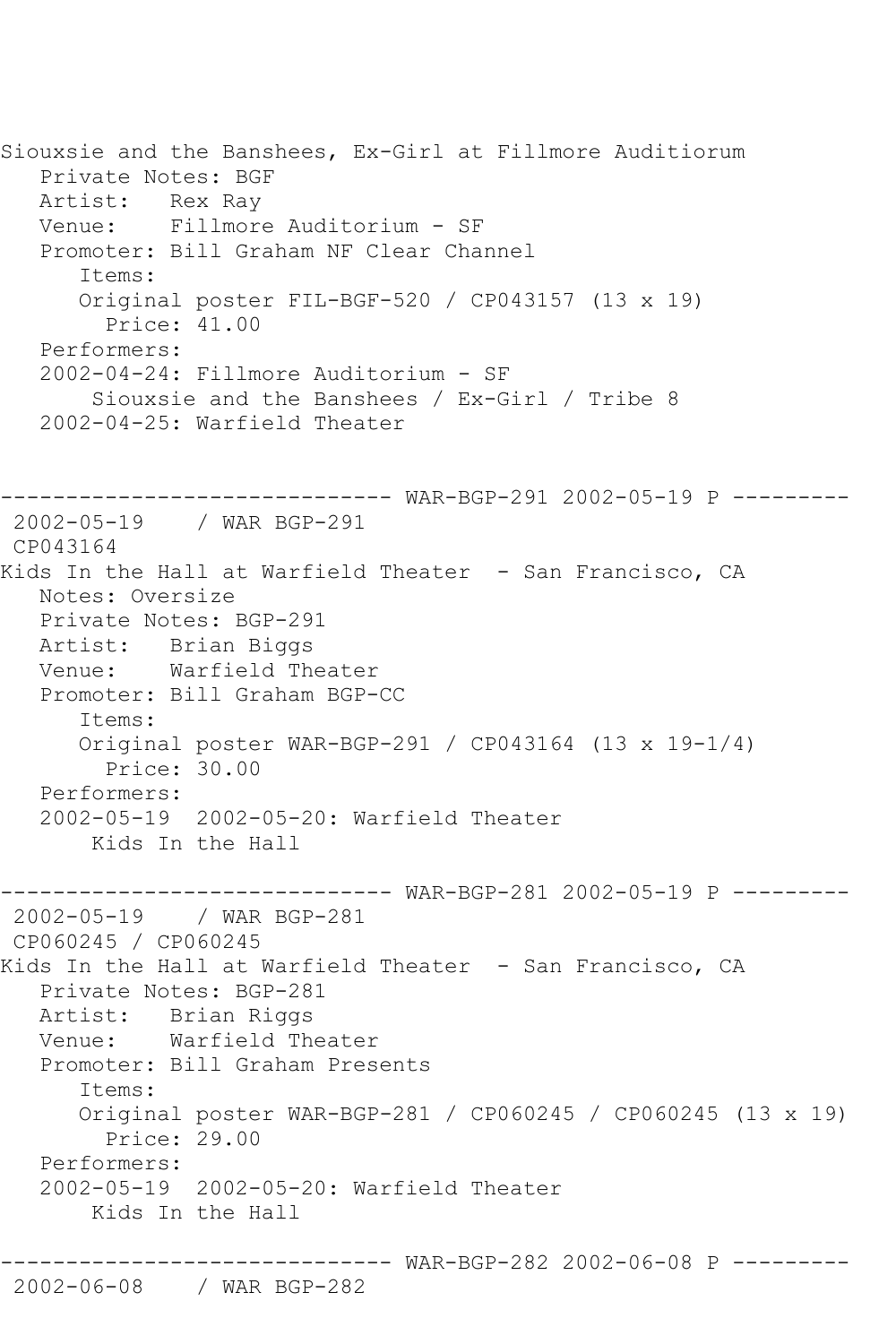CP043145 Pet Shop Boys at Warfield Theater - San Francisco, CA Private Notes: BGP-282 Artist: Frank Wiedemann<br>Venue: Warfield Theate Warfield Theater Promoter: Bill Graham BGP-CC Items: Original poster WAR-BGP-282 / CP043145 (13 x 19-1/4) Price: 29.00 Performers: 2002-06-08 2002-06-09: Warfield Theater Pet Shop Boys ------------------------------ WAR-BGP-283 2002-06-19 P --------- 2002-06-19 / WAR BGP-283 CP043146 Bonnie Raitt, Jon Cleary at Warfield Theater - San Francisco, CA Private Notes: BGP-283 Artist: Christopher Peterson Venue: Warfield Theater Promoter: Bill Graham BGP-CC Items: Original poster WAR-BGP-283 / CP043146 (13 x 19-1/4) Price: 35.00 Performers: 2002-06-19: Warfield Theater Bonnie Raitt / Jon Cleary / Absolute Monster Gentlemen ------------------------------ WAR-BGP-284 2002-06-25 P --------- 2002-06-25 / WAR BGP-284 CP043147 Candy Ass, Pink! at Warfield Theater - San Francisco, CA Private Notes: BGP-284 Artist: James Rheem Davis Venue: Warfield Theater Promoter: Bill Graham BGP-CC Items: Original poster WAR-BGP-284 / CP043147 (13 x 19-1/4) Price: 29.00 Performers: 2002-06-25: Warfield Theater Candy Ass / Pink! ------------------------------ WAR-BGP-285 2002-07-20 P --------- 2002-07-20 / WAR BGP-285 CP043148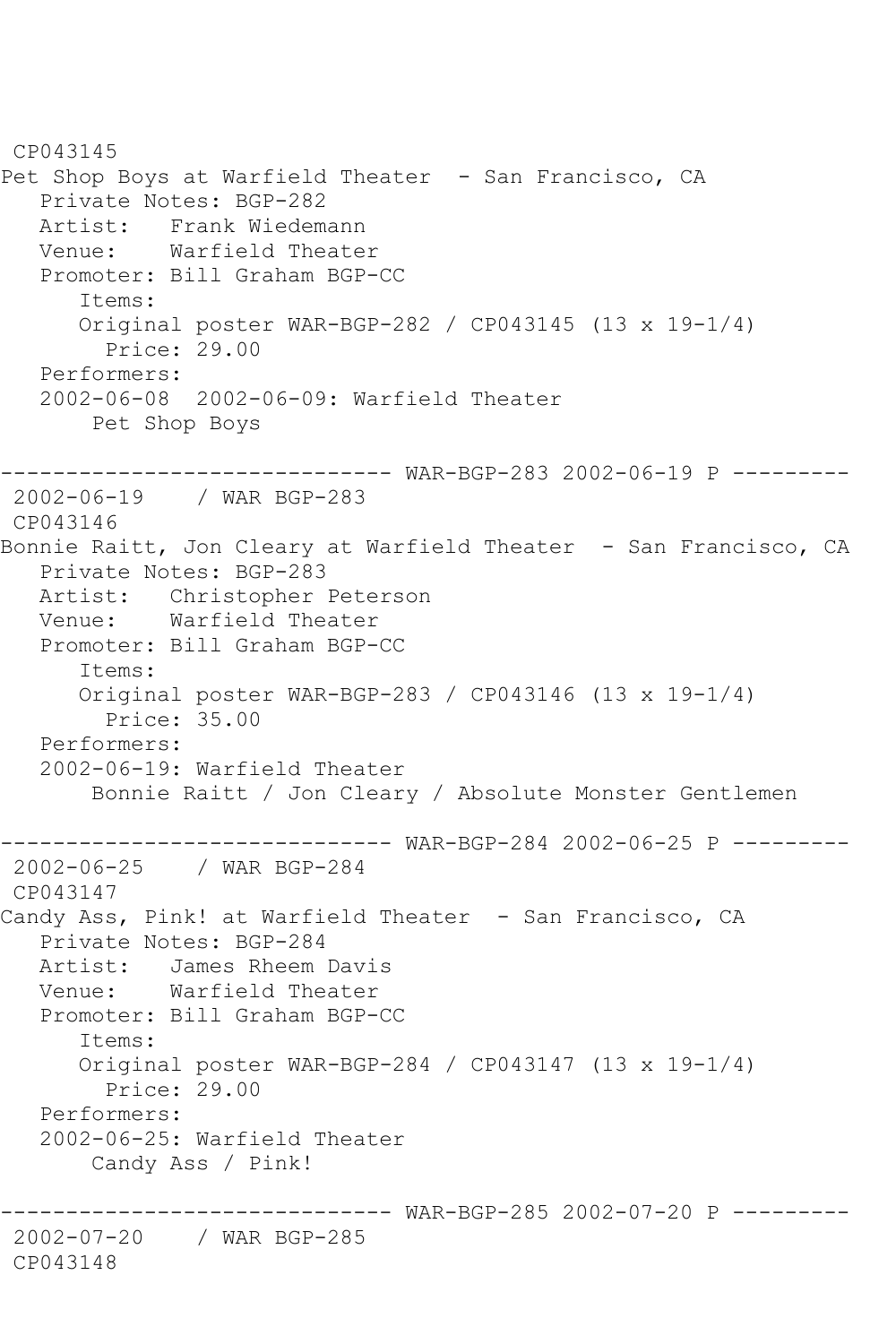Jane's Addiction, Pussycat Dolls at Warfield Theater - San Francisco, CA Private Notes: BGP-285 Artist: Rex Ray<br>Venue: Warfield Warfield Theater Promoter: Bill Graham BGP-CC Items: Original poster WAR-BGP-285 / CP043148 (13 x 19-1/4) Price: 63.00 Performers: 2002-07-20: Warfield Theater Jane's Addiction / Pussycat Dolls / DJ Alex Graham ------------------------------ WAR-BGP-290 2002-10-02 P --------- 2002-10-02 / WAR BGP-290 CP041026 Bryan Adams, Tegan & Sara at Warfield Theater - San Francisco, CA Private Notes: BGP-290 Artist: Craig Howell Venue: Warfield Theater Promoter: Bill Graham BGP-CC Items: Original poster WAR-BGP-290 / CP041026 (13 x 19-1/4) Price: 35.00 Performers: 2002-10-02: Warfield Theater Bryan Adams / Tegan and Sara ------------------------------ WAR-BGP-288 2002-10-05 P --------- 2002-10-05 / WAR BGP-288 CP041025 Mr. Show Live!, Pit-Pat at Warfield Theater - San Francisco, CA Private Notes: BGP-288 Artist: Mats! Venue: Warfield Theater Promoter: Bill Graham BGP-CC Items: Original poster WAR-BGP-288 / CP041025 (13 x 19-1/4) Price: 29.00 Performers: 2002-10-05: Warfield Theater Mr. Show Live! / Pit-Pat / Globo Chem / Hooray for America! ------------------------------ WAR-BGP-293 2002-11-09 P --------- 2002-11-09 / WAR BGP-293 CP043153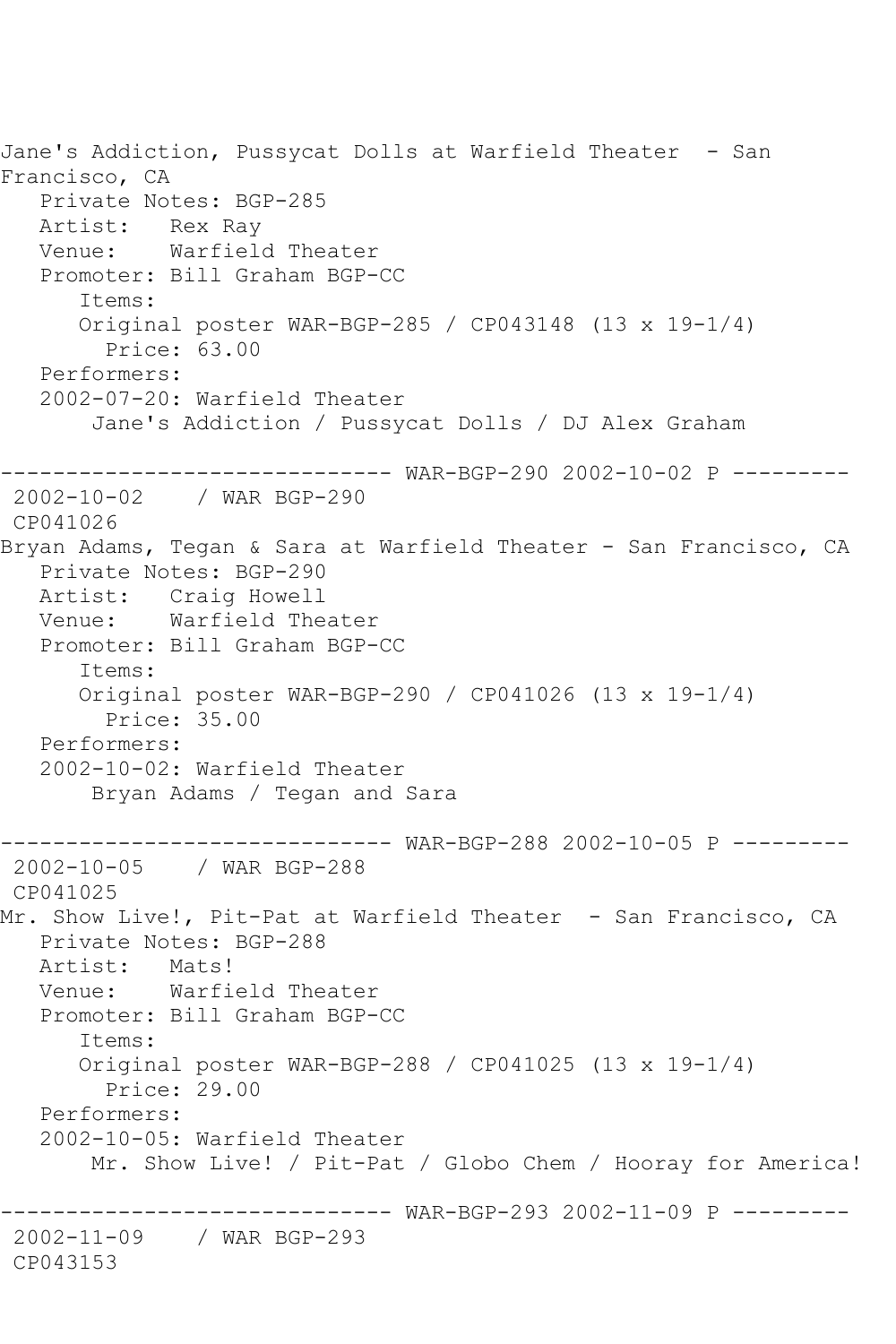George Lopez, Lowell Sanders at Warfield Theater - San Francisco, CA Private Notes: BGP-293 Artist: Barbara Pollack<br>Venue: Warfield Theate Warfield Theater Promoter: Bill Graham BGP-CC Items: Original poster WAR-BGP-293 / CP043153 (13 x 19-1/4) Price: 29.00 Performers: 2002-11-09: Warfield Theater George Lopez / Lowell Sanders ------------------------------ WAR-PCL-293 2002-11-09 P --------- 2002-11-09 / WAR PCL-293 George Lopez, Lowell Sanders at Warfield Theater Artist: Barbara Pollack<br>Venue: Warfield Theate: Warfield Theater Promoter: Art Rock PCL Series Items: Original poster WAR-PCL-293 / Performers: 2002-11-09: Warfield Theater Set: PCL George Lopez / Lowell Sanders ------------------------------ WAR-BGP-295 2002-12-31 P --------- 2002-12-31 / WAR BGP-295 CP043155 Galactic, Mixmaster Mike at Warfield Theater - San Francisco, CA Private Notes: BGP-295 Artist: Frank Wiedemann<br>Venue: Warfield Theate Warfield Theater Promoter: Bill Graham BGP-CC Items: Original poster WAR-BGP-295 / CP043155 (13 x 19-1/4) Price: 53.00 Performers: 2002-12-31: Warfield Theater Galactic / Mixmaster Mike / Vinyl ------------------------------ 2003-02-14 P ---------  $2003 - 02 - 14$ CP052475 / CP052475 Dead at Warfield Theater - San Francisco, CA Artist: Gary Houston (Voodoo Catbox)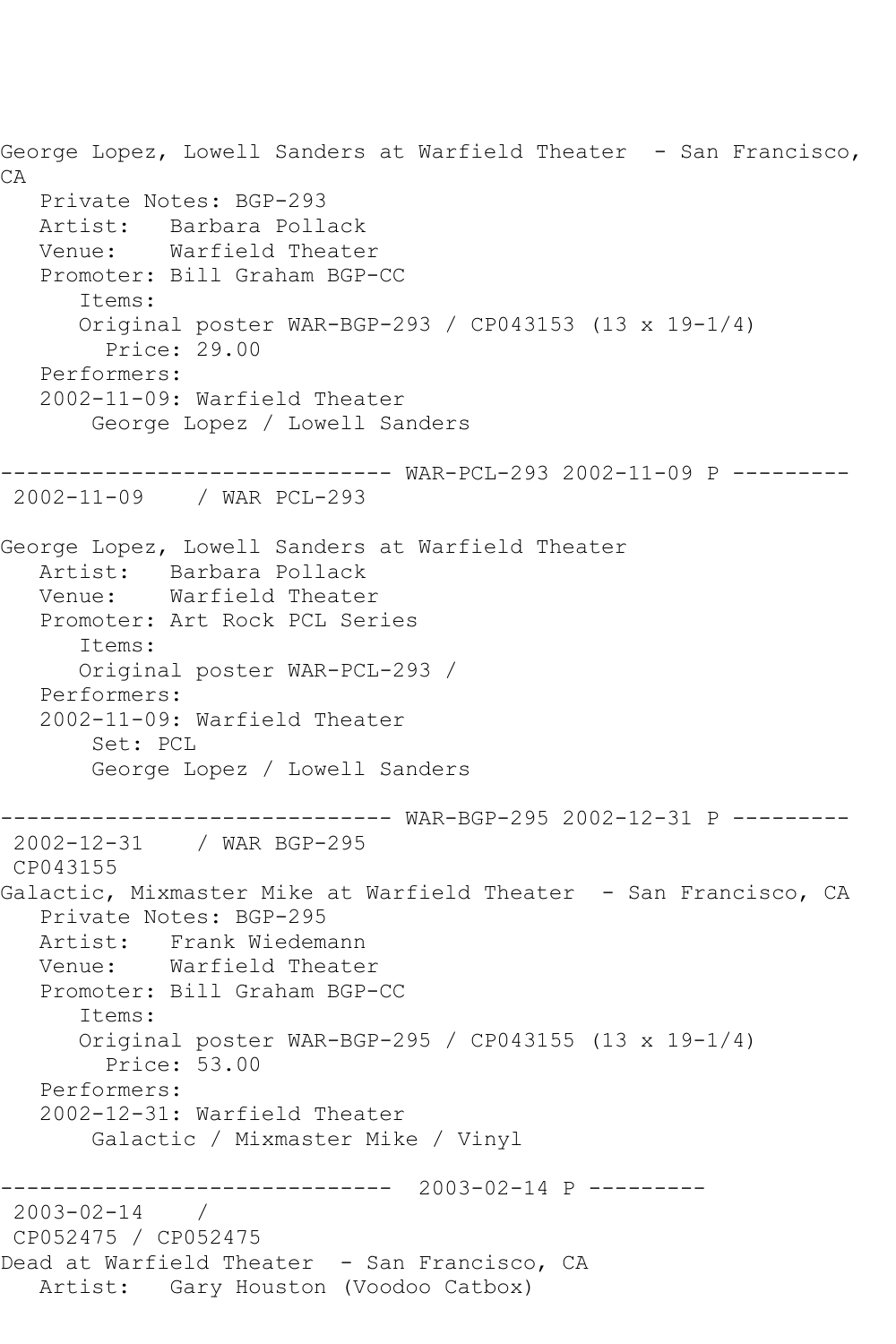Venue: Warfield Theater Items: Original poster / CP052475 / CP052475 (16-3/8 x 25) Performers: 2003-02-14: Warfield Theater Dead ------------------------------ WAR-BGP-296 2003-02-15 P --------- 2003-02-15 / WAR BGP-296 CP043133 Dave Chappelle at Warfield Theater - San Francisco, CA Private Notes: BGP-296 Artist: Arlene Owseichik -- Art Director Venue: Warfield Theater Promoter: Bill Graham BGP-CC Items: Original poster WAR-BGP-296 / CP043133 (13 x 19-1/4) Price: 30.00 Performers: zzzz-zz-zz: 2003-02-15: Warfield Theater Dave Chappelle ------------------------------ WAR-BGP-298 2003-03-19 P --------- 2003-03-19 / WAR BGP-298 CP041014 Burning Bridges at Warfield Theater - San Francisco, CA Private Notes: BGP-298 Artist: James Rheem Davis Venue: Warfield Theater Promoter: Bill Graham BGP-CC Items: Original poster WAR-BGP-298 / CP041014 (13 x 19-1/4) Price: 75.00 Performers: 2003-03-19 2003-03-20: Warfield Theater Burning Bridges ------------------------------ WAR-BGP-300 2003-04-28 P --------- 2003-04-28 / WAR BGP-300 CP060210 / CP060210 White Stripes, Whirlwind Heat at Warfield Theater - San Francisco, CA Private Notes: BGP-300 Venue: Warfield Theater Promoter: Bill Graham Presents Items: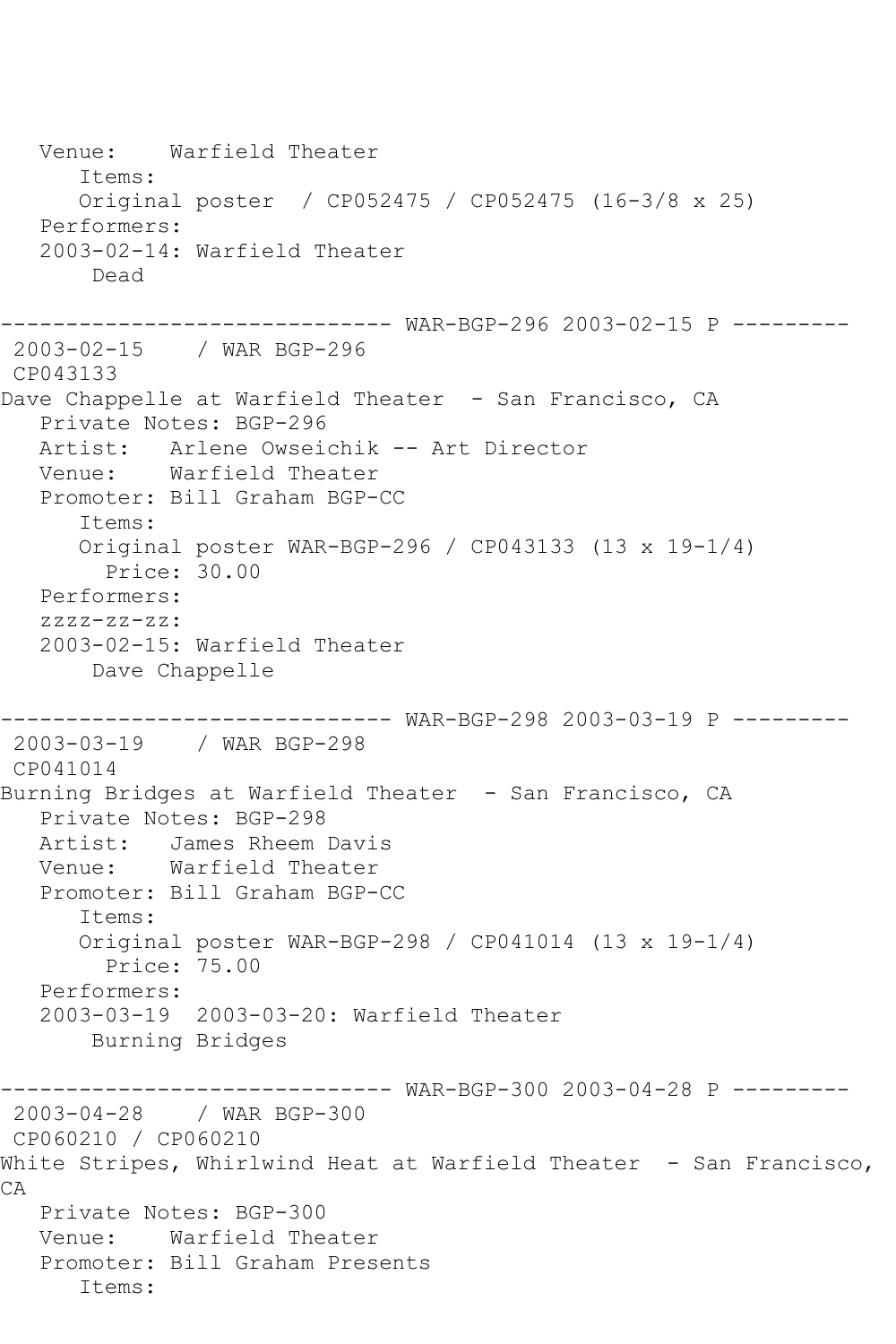Original poster WAR-BGP-300 / CP060210 / CP060210 (13 x 19) Price: 35.00 Performers: 2003-04-28: Warfield Theater White Stripes / Whirlwind Heat --------- WAR-BGP-301 2003-04-29 P ---------2003-04-29 / WAR BGP-301 CP060211 / CP060211 White Stripes, Whirlwind Heat at Warfield Theater - San Francisco, CA Private Notes: BGP-301 Venue: Warfield Theater Promoter: Bill Graham Presents Items: Original poster WAR-BGP-301 / CP060211 / CP060211 (13 x 19) Price: 35.00 Performers: 2003-04-29: Warfield Theater White Stripes / Whirlwind Heat ------ WAR-BGP-302 2003-05-28 P ---------2003-05-28 / WAR BGP-302 CP060212 / CP060212 Flaming Lips, Liz Phair at Warfield Theater - San Francisco, CA Private Notes: BGP-302 Venue: Warfield Theater Promoter: Bill Graham Presents Items: Original poster WAR-BGP-302 / CP060212 / CP060212 (13 x 19) Price: 30.00 Performers: 2003-05-28: Warfield Theater Flaming Lips / Liz Phair / Starlight Hints ------------------------------ WAR-BGP-305 2003-08-07 P --------- 2003-08-07 / WAR BGP-305 CP060226 / CP060226 Widespread Panic at Warfield Theater - San Francisco, CA Private Notes: BGP-305<br>Venue: Warfield The Warfield Theater Promoter: Bill Graham Presents Items: Original poster WAR-BGP-305 / CP060226 / CP060226 (13 x 19) Price: 30.00 Performers: 2003-08-07 2003-08-10: Warfield Theater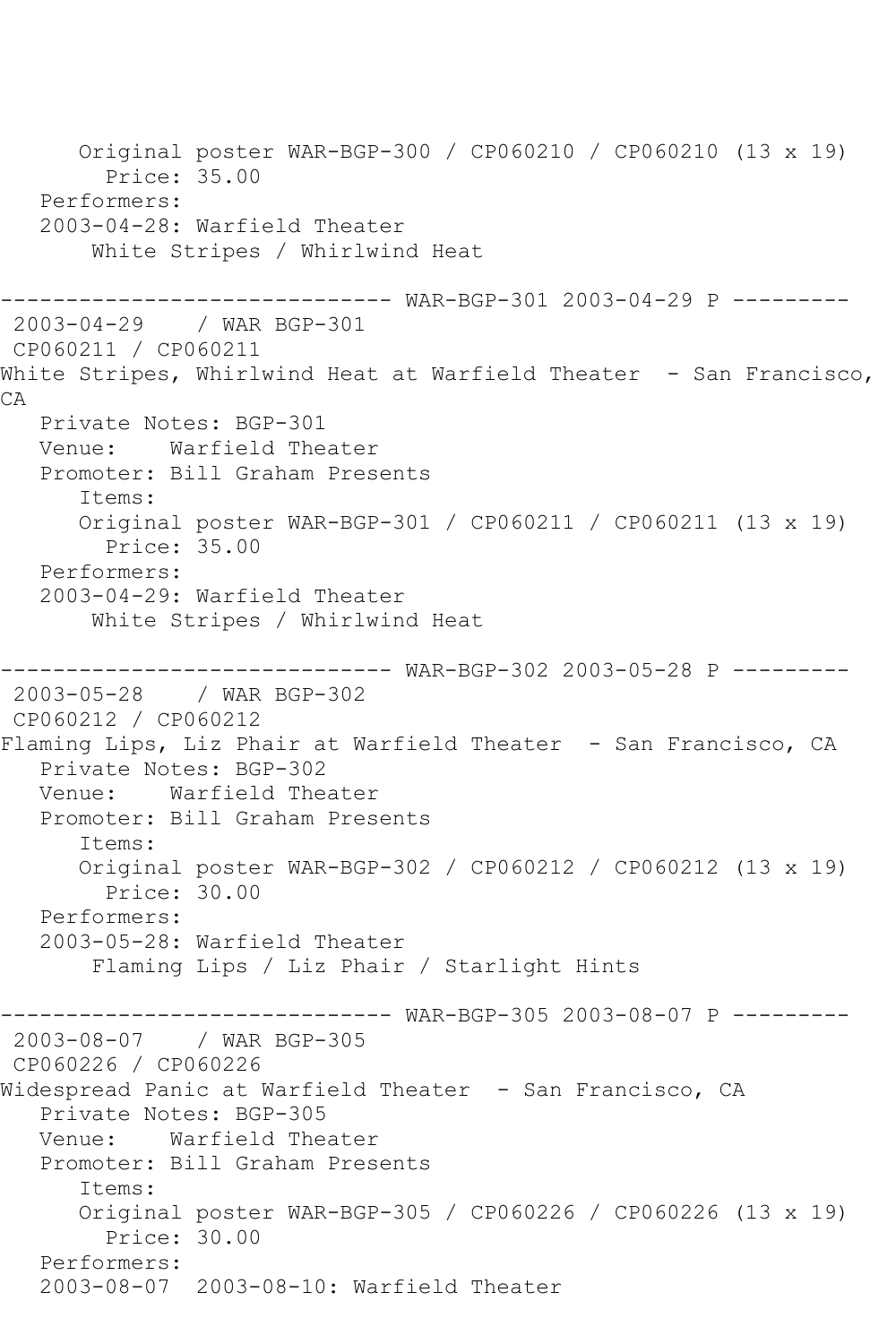Widespread Panic

---------- BGP-BGP-308 2003-10-10 P ---------2003-10-10 / BGP BGP-308 CP053176 / CP053176 Dave Attell, Lewis Black at Warfield Theater - San Francisco, CA Private Notes: BGP-308 Benefit: Comedy Central Artist: Kent Miers Venue: Warfield Theater Promoter: Bill Graham Presents BGP Items: Original poster BGP-BGP-308 / CP053176 / CP053176 (13 x 19) Price: 30.00 Performers: 2003-10-10: Warfield Theater Dave Attell / Lewis Black / Mitch Hedberg / Jim Short ------------------------------ BGP-BGP-309 2003-10-26 P --------- 2003-10-26 / BGP BGP-309 CP053177 / CP053177 Primus at Paramount Theater Private Notes: BGP-309 Artist: Chris Shaw Venue: Paramount Theater Promoter: Bill Graham Presents BGP Items: Original poster BGP-BGP-309 / CP053177 / CP053177 (13 x 19) Price: 50.00 Performers: 2003-10-26: Paramount Theater Primus 2003-10-28: Eureka Municipal Auditorium 2003-10-30: Warfield Theater 2003-10-25: Hult Center 2003-10-14: Freeborn Hall ------------------------------ 2003-10-29 P --------- 2003-10-29 / CP052131 / CP052131 Thursday Thrice, Coheed and Cambria at Warfield Theater - San Francisco, CA Artist: James Rheem Davis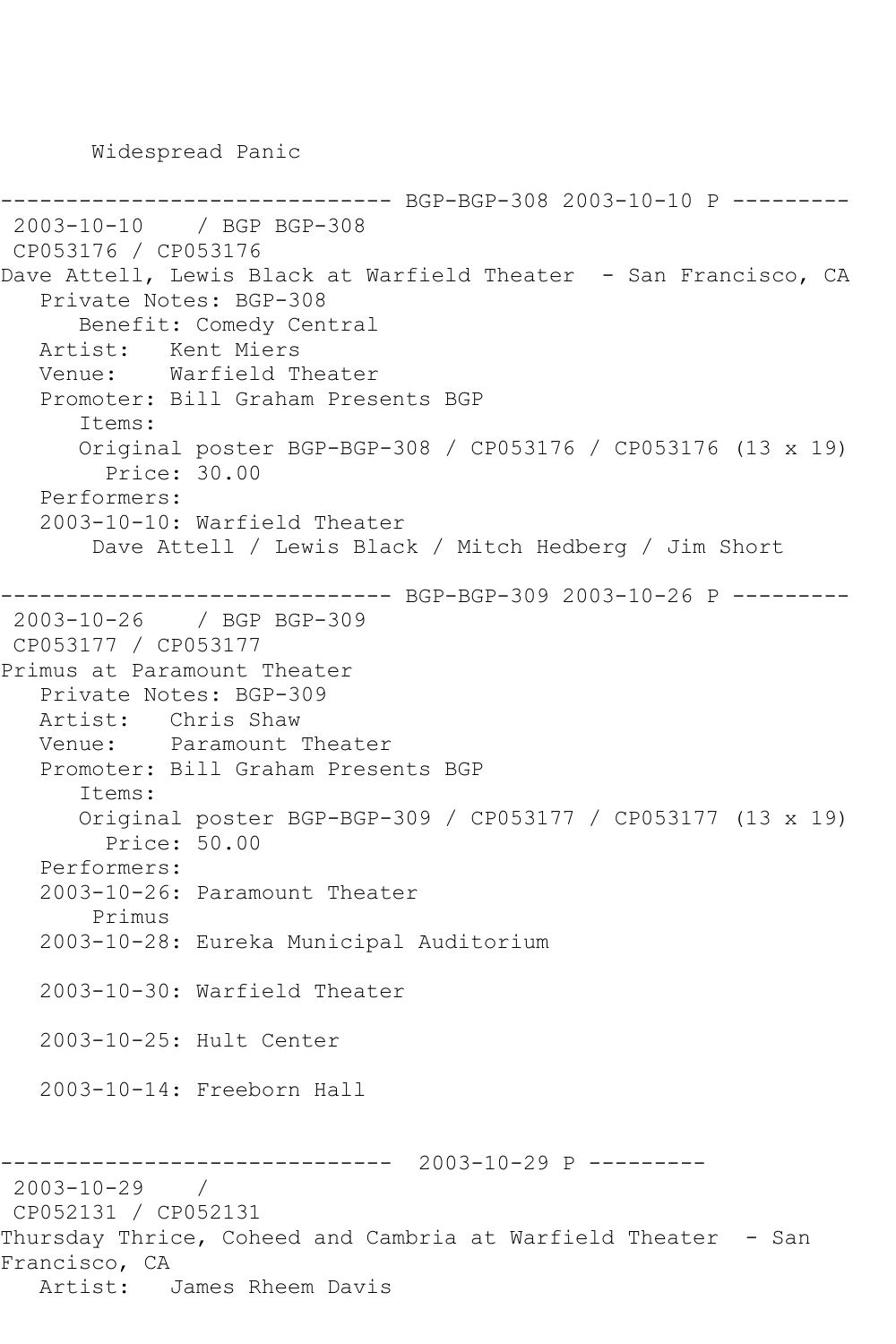Venue: Warfield Theater Items: Original poster / CP052131 / CP052131 Performers: 2003-10-29: Warfield Theater Thursday Thrice / Coheed and Cambria ------------------------------ BGP-BGP-310 2003-10-29 P --------- 2003-10-29 / BGP BGP-310 CP053178 / CP053178 Thursday Thrice, Coheed and Cambria at Warfield Theater - San Francisco, CA Private Notes: BGP-310 Artist: James Rheem Davis Venue: Warfield Theater Promoter: Bill Graham Presents BGP Items: Original poster BGP-BGP-310 / CP053178 / CP053178 (13 x 19) Price: 30.00 Performers: 2003-10-29: Warfield Theater Thursday Thrice / Coheed and Cambria ------------------------------ BGP-BGP-311 2003-10-31 P --------- 2003-10-31 / BGP BGP-311 CP053179 / CP053179 Primus at Warfield Theater - San Francisco, CA Private Notes: BGP-311 Artist: Reuben Raffael Venue: Warfield Theater Promoter: Bill Graham Presents BGP Items: Original poster BGP-BGP-311 / CP053179 / CP053179 (13 x 19) Price: 30.00 Performers: 2003-10-31: Warfield Theater Primus ------------------------------ 2003-10-31 P ---------  $2003 - 10 - 31$  / CP060958 / CP060958 Primus at Warfield Theater - San Francisco, CA<br>Artist: Zoltron Zoltron Venue: Warfield Theater Promoter: Bill Graham Presents Items: Original poster / CP060958 / CP060958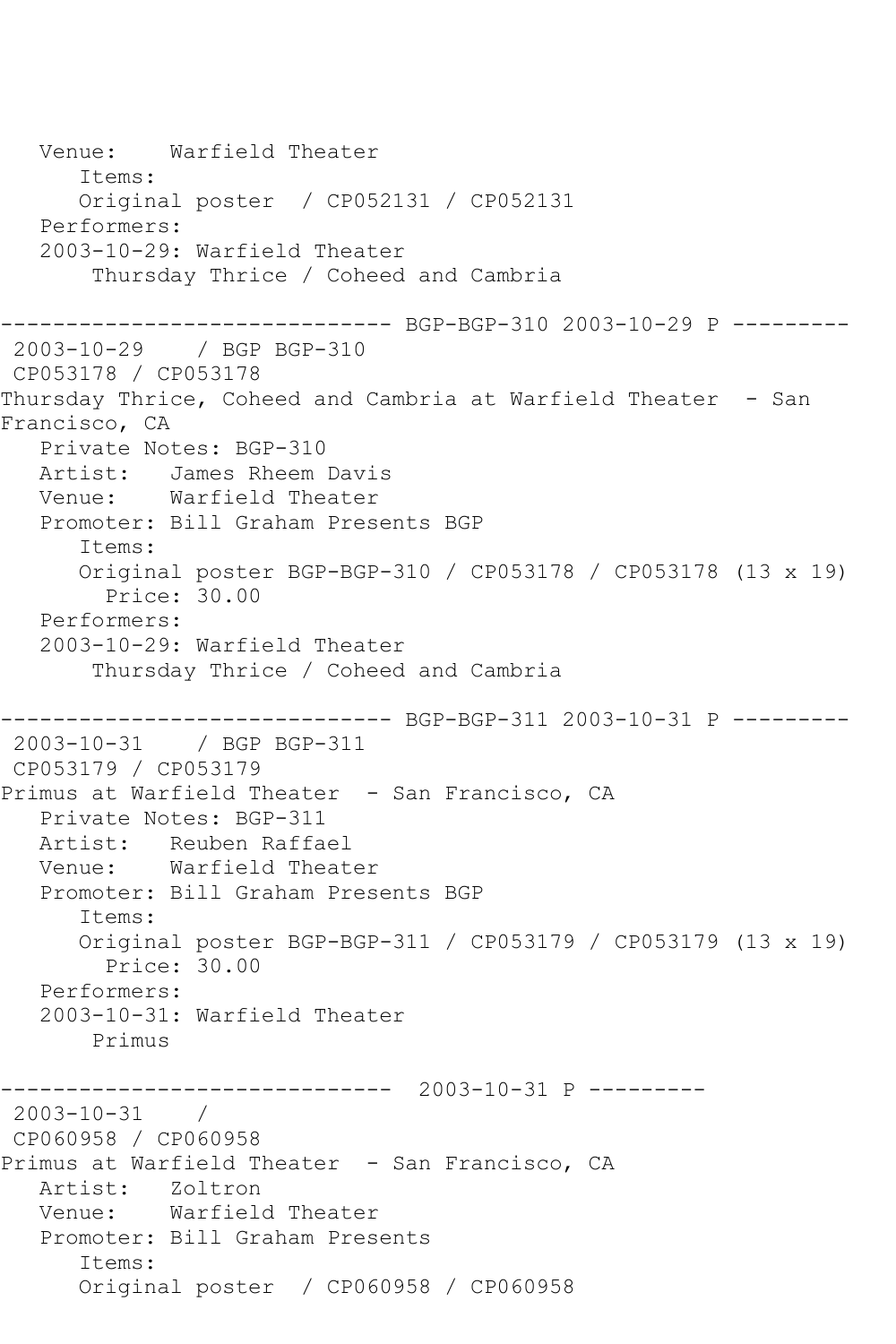Performers: 2003-10-31: Warfield Theater Primus ------------------------------ BGP-BGP-312 2003-11-06 P --------- 2003-11-06 / BGP BGP-312 CP053180 / CP053180 Rancid, Tiger Army at Warfield Theater - San Francisco, CA Private Notes: BGP-312 Artist: Craig Howell Venue: Warfield Theater Promoter: Bill Graham Presents BGP Items: Original poster BGP-BGP-312 / CP053180 / CP053180 (13 x 19) Price: 30.00 Performers: 2003-11-06: Warfield Theater Rancid / Tiger Army / Frisk / Neckromantix ------------------------------ BGP-BGP-313 2003-12-08 P --------- 2003-12-08 / BGP BGP-313 CP053181 / CP053181 Counting Crows, Wallflowers at Warfield Theater - San Francisco, CA Private Notes: BGP-313 Artist: Craig Howell<br>Venue: Warfield The Warfield Theater Promoter: Bill Graham Presents BGP Items: Original poster BGP-BGP-313 / CP053181 / CP053181 (13 x 19) Price: 30.00 Performers: 2003-12-08 2003-12-09: Warfield Theater Counting Crows / Wallflowers / Graham Cotton Band 2003-12-12: ------------------------------ BGP-BGP-314 2003-12-08 P --------- 2003-12-08 / BGP BGP-314 CP053182 / CP053182 Counting Crows, Wallflowers at Warfield Theater - San Francisco, CA Notes: This item appears in the book 'The Art of Modern Rock' as AMR # 297 Private Notes: BGP-314 Artist: Craig Howell Venue: Warfield Theater Promoter: Bill Graham Presents BGP Items: Original poster BGP-BGP-314 / CP053182 / CP053182 (13 x 19)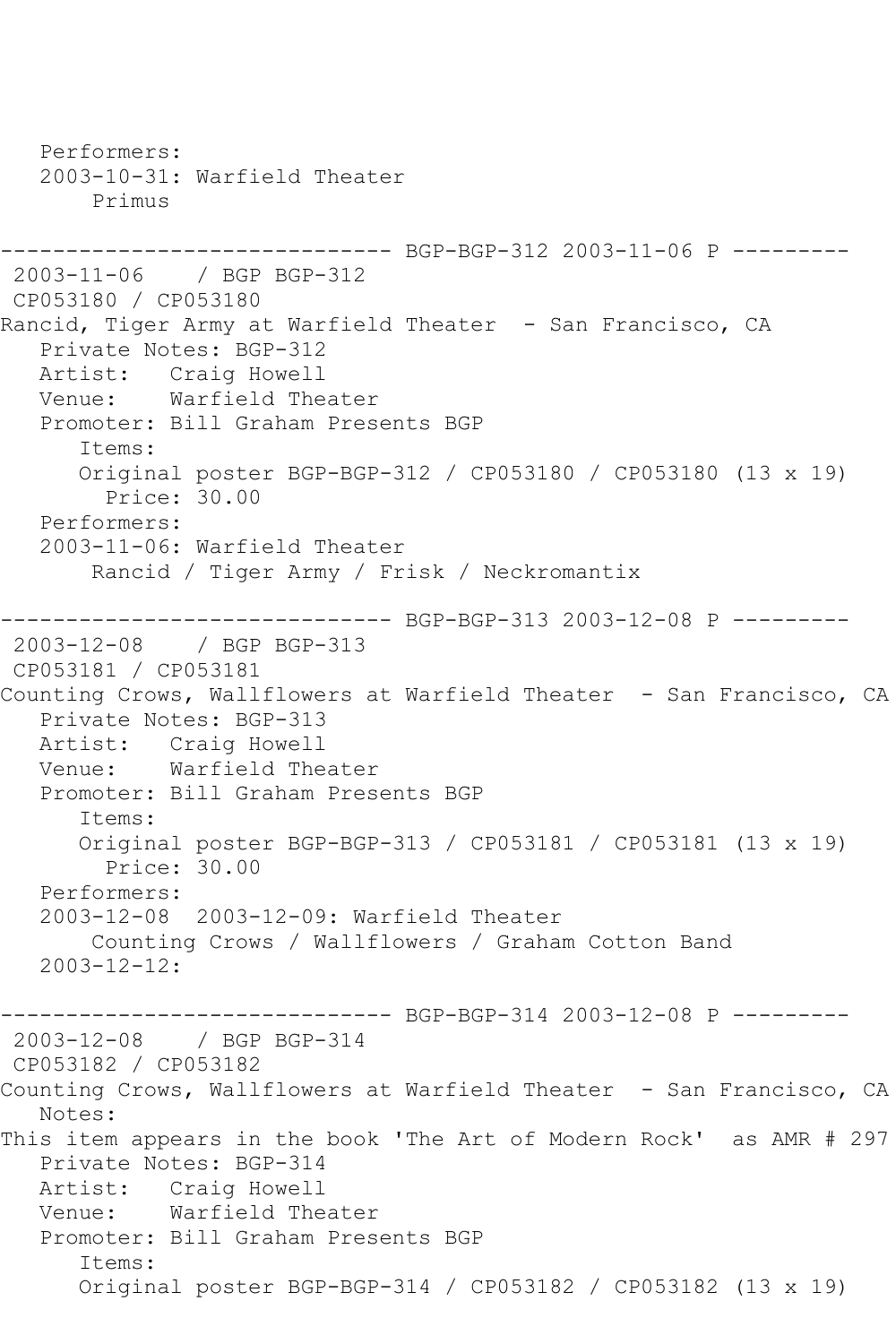Price: 30.00 Performers: 2003-12-08 2003-12-09: Warfield Theater Counting Crows / Wallflowers / Graham Cotton Band  $2003 - 12 - 12 \cdot$ ------------------------------ BGP-BGP-315 2003-12-31 P --------- 2003-12-31 / BGP BGP-315 CP053183 / CP053183 Greyboy Allstars, Bad Plus at Warfield Theater - San Francisco, CA Private Notes: BGP-315 Benefit: New Year's Eve Artist: Chris Shaw Venue: Warfield Theater Promoter: Bill Graham Presents BGP Items: Original poster BGP-BGP-315 / CP053183 / CP053183 (13 x 19) Price: 30.00 Performers: 2003-12-31: Warfield Theater Greyboy Allstars / Bad Plus / DJ Logic ------------------------------ BGP-BGP-318 2004-02-09 P --------- 2004-02-09 / BGP BGP-318 CP053186 / CP053186 Dead at Warfield Theater - San Francisco, CA Private Notes: BGP-318 Artist: Arlene Owseichik Venue: Warfield Theater Promoter: Bill Graham Presents BGP Items: Original poster BGP-BGP-318 / CP053186 / CP053186 (13 x 19) Price: 40.00 Performers: 2004-02-09: Warfield Theater Dead ------------ zzzz-01-15 P --------zzzz-01-15 / CP051603 / CP051603 Sum 41, Unwritten Law at Ogden Theater - Ogden, UT Artist: Justin Hampton Venue: Ogden Theater Items: Original poster / CP051603 / CP051603 Performers: zzzz-01-15: Ogden Theater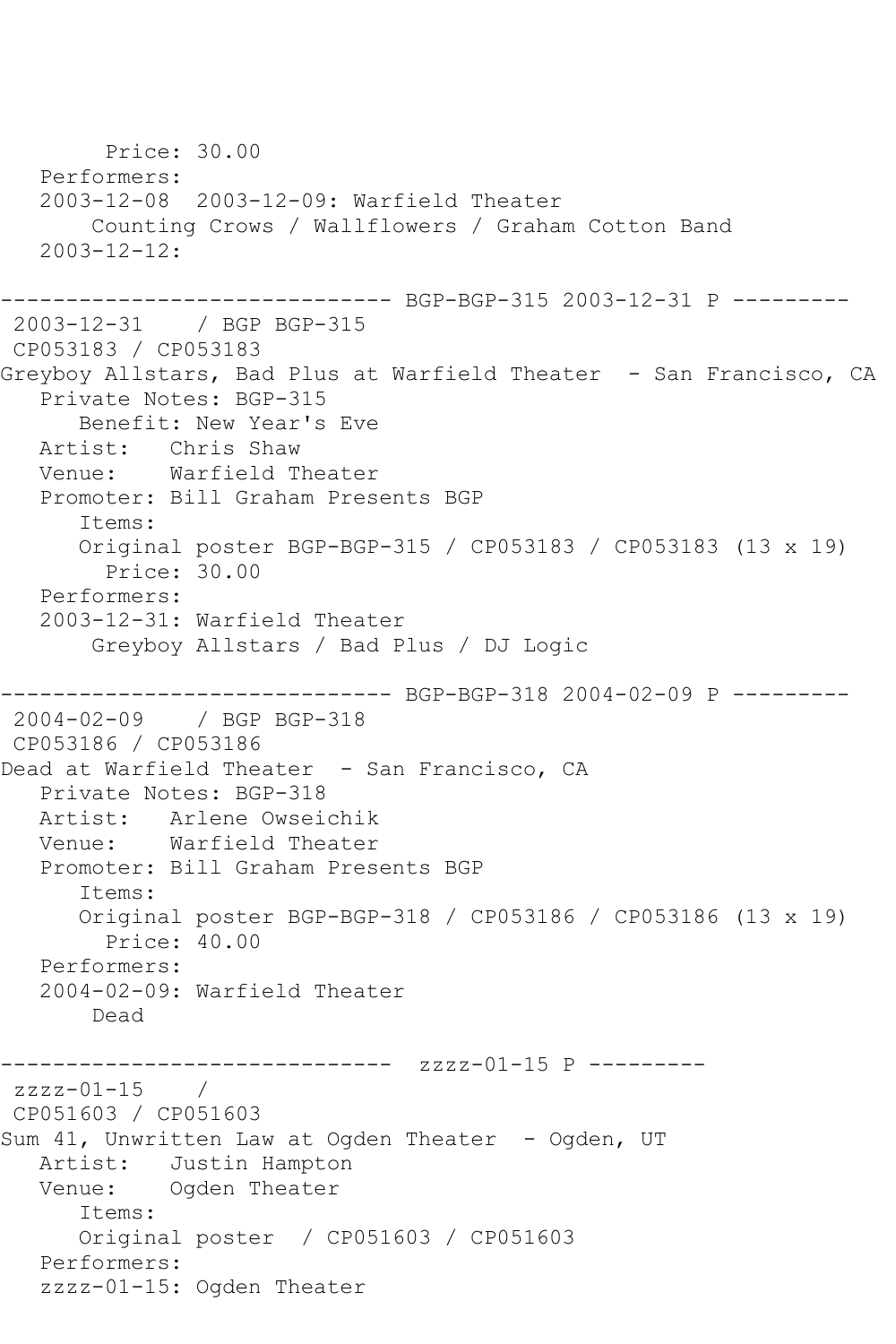```
 Sum 41 / Unwritten Law
    zzzz-01-16: Utah State Fairgrounds
        Sum 41 / Unwritten Law
    zzzz-01-18: House of Blues
        Sum 41 / Unwritten Law
    zzzz-01-19: Rialto Theater
        Sum 41 / Unwritten Law
    zzzz-01-20: Club 530
        Sum 41 / Unwritten Law
    zzzz-01-21: Glass House
        Sum 41 / Unwritten Law
    zzzz-01-23: Hollywood Paladium
        Sum 41 / Unwritten Law
    zzzz-01-26: Warfield Theater
        Sum 41 / Unwritten Law
    zzzz-01-28: Big Easy
        Sum 41 / Unwritten Law
    zzzz-01-29: Paramount Theater, Oakland
        Sum 41 / Unwritten Law
    zzzz-01-30: Roseland Theater
        Sum 41 / Unwritten Law
               ------------------------------ zzzz-05-07 P ---------
zzzz-05-07 t / 
CP052262 / CP052262
Jerry Garcia, David Grisman at Warfield
            Warfield Theater
       Items:
       Original poster / CP052262 / CP052262
   Performers:
    zzzz-05-07 thu zzzz-05-11 mon: Warfield Theater
        Jerry Garcia / David Grisman
------------------------------ zzzz-05-22 P ---------
zzzz-05-22 f / 
CP052225 / CP052225
Blues Traveler, Col. Bruce Hampton at Warfield
   Venue: Warfield Theater
       Items:
       Original poster / CP052225 / CP052225
    Performers:
    zzzz-05-22 fri: Warfield Theater
        Blues Traveler / Col. Bruce Hampton / Aquarium Rescue Unit
                ------------------------------ WAR-PCL-295 zzzz-zz-zz P ---------
zzzz-zz-zz / WAR PCL-295
```